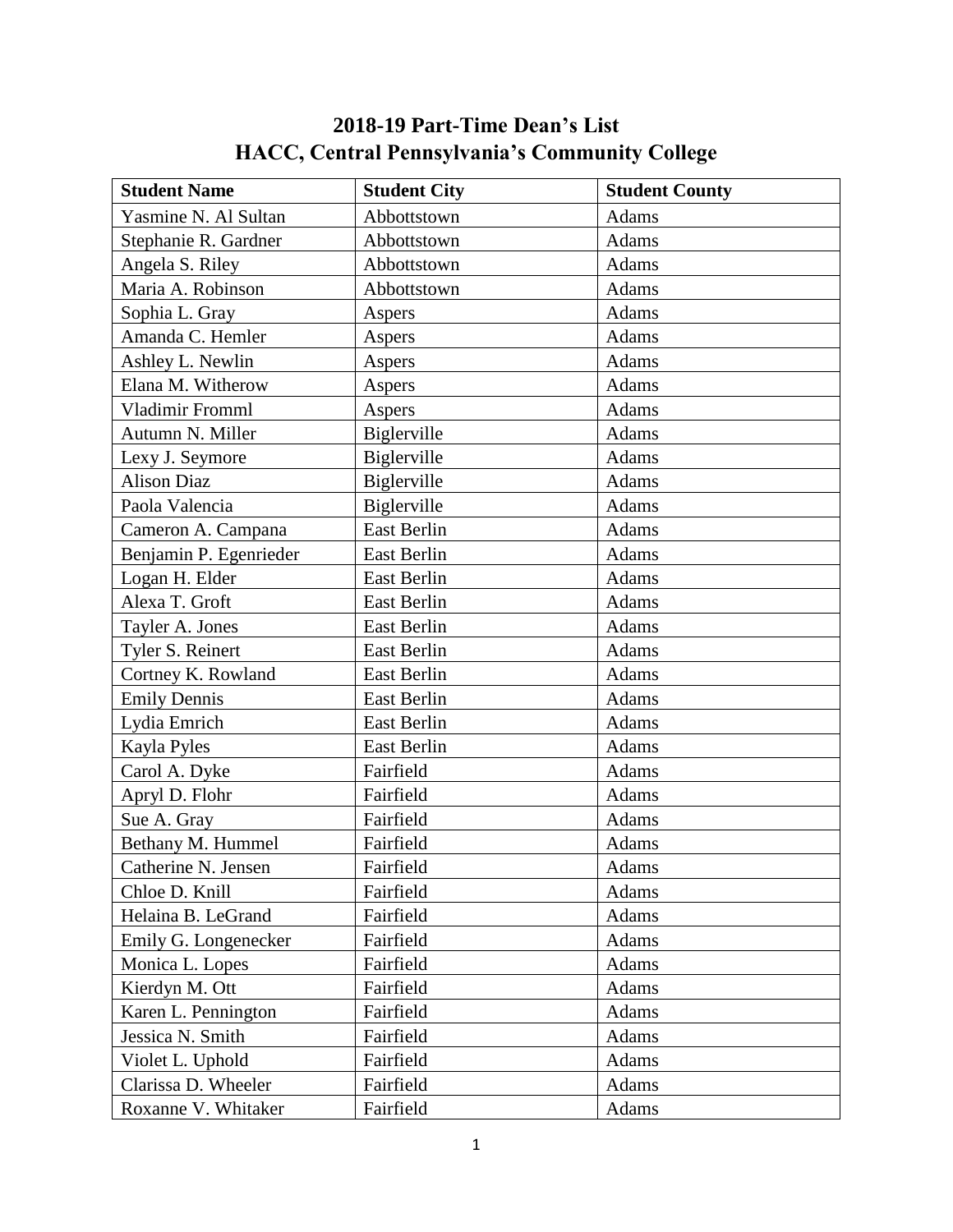| <b>Student Name</b>        | <b>Student City</b> | <b>Student County</b> |
|----------------------------|---------------------|-----------------------|
| Jana Biser                 | Fairfield           | Adams                 |
| George Powell              | Fairfield           | <b>Adams</b>          |
| Rebecca L. Asper           | Gardners            | Adams                 |
| Brandon M. Heller          | Gardners            | Adams                 |
| Jadeyn A. Henry            | Gardners            | Adams                 |
| Megan E. Smith             | Gardners            | Adams                 |
| Taminder K. Boparai        | Gettysburg          | Adams                 |
| Patricia C. Buxton         | Gettysburg          | <b>Adams</b>          |
| Henry K. Carter            | Gettysburg          | Adams                 |
| Richard W. Clements        | Gettysburg          | Adams                 |
| Katherine A. Crandall      | Gettysburg          | Adams                 |
| Katie M. Dutrow            | Gettysburg          | Adams                 |
| Maggie A. Dutrow           | Gettysburg          | Adams                 |
| Laura A. Felton            | Gettysburg          | Adams                 |
| Joy O. Firme               | Gettysburg          | Adams                 |
| Thalia B. Garcia-Amaya     | Gettysburg          | Adams                 |
| Nicole D. Hardy            | Gettysburg          | Adams                 |
| Aimee K. Hessler           | Gettysburg          | <b>Adams</b>          |
| Evan W. Keyser             | Gettysburg          | Adams                 |
| Teresa D. Lampe            | Gettysburg          | Adams                 |
| Justin S. Manahan          | Gettysburg          | Adams                 |
| Madeline O. Martinez       | Gettysburg          | Adams                 |
| Rhonda C. Mathis           | Gettysburg          | Adams                 |
| Elizabeth I. McAlexander   | Gettysburg          | Adams                 |
| Madiamba J. Odila          | Gettysburg          | <b>Adams</b>          |
| Alexis T. Reiter           | Gettysburg          | Adams                 |
| Fallon M. Rhodes           | Gettysburg          | Adams                 |
| Joshua A. Ryan             | Gettysburg          | Adams                 |
| Ali M. Shadle              | Gettysburg          | Adams                 |
| Ross J. Spangler           | Gettysburg          | Adams                 |
| <b>Brittney N. Stevens</b> | Gettysburg          | Adams                 |
| Joshua F. Topper           | Gettysburg          | Adams                 |
| Hannah M. Waybright        | Gettysburg          | Adams                 |
| Julia L. Williams          | Gettysburg          | Adams                 |
| Victoria A. Yeager         | Gettysburg          | Adams                 |
| Nolan Grieve               | Gettysburg          | Adams                 |
| Monica Schafer             | Gettysburg          | Adams                 |
| Taylor N. Amoss            | Littlestown         | Adams                 |
| Colleen N. Armstrong       | Littlestown         | Adams                 |
| Antonia W. Bell            | Littlestown         | Adams                 |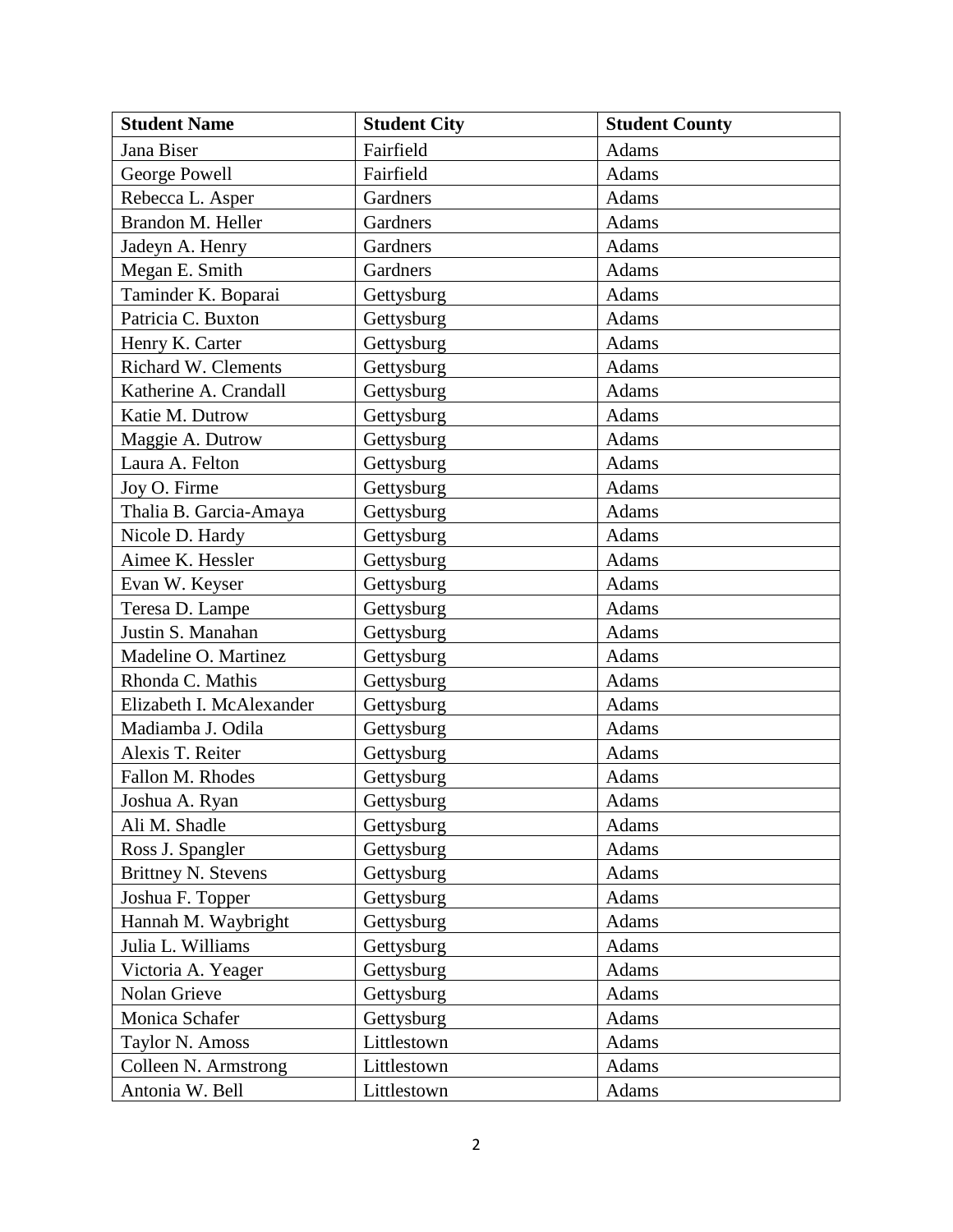| <b>Student Name</b>        | <b>Student City</b> | <b>Student County</b> |
|----------------------------|---------------------|-----------------------|
| Amanda E. Branning         | Littlestown         | <b>Adams</b>          |
| Francis S. Brenneman       | Littlestown         | <b>Adams</b>          |
| Emily R. Chilcoat          | Littlestown         | Adams                 |
| Bryan A. Deal              | Littlestown         | Adams                 |
| Ryan S. Livingston         | Littlestown         | Adams                 |
| Kathleen A. Lucy           | Littlestown         | Adams                 |
| Kathryn E. Patterson       | Littlestown         | Adams                 |
| Shannon R. Pownall         | Littlestown         | <b>Adams</b>          |
| Courtney A. Price          | Littlestown         | Adams                 |
| Rebekah E. Taylor          | Littlestown         | Adams                 |
| Levi M. Wilhide            | Littlestown         | Adams                 |
| Amanda N. Caples           | Mcsherrystown       | Adams                 |
| Danielle T. Hoshall        | Mcsherrystown       | Adams                 |
| Mohamed M. Khalil          | Mcsherrystown       | Adams                 |
| Cody A. Klinedinst         | Mcsherrystown       | Adams                 |
| Sarah M. Klunk             | Mcsherrystown       | Adams                 |
| Jonah P. Lacks             | Mcsherrystown       | Adams                 |
| Matthew B. Maurer          | Mcsherrystown       | Adams                 |
| Natasha M. Naugle          | Mcsherrystown       | Adams                 |
| Rebecca K. Nevells         | Mcsherrystown       | Adams                 |
| Amanda C. Pugh             | Mcsherrystown       | Adams                 |
| Brittany A. Reaver         | Mcsherrystown       | Adams                 |
| Olivia M. Sears            | Mcsherrystown       | Adams                 |
| Lauren M. Watson           | Mcsherrystown       | Adams                 |
| <b>Ashlyn Potts</b>        | Mcsherrystown       | <b>Adams</b>          |
| Melissa R. Addis           | New Oxford          | Adams                 |
| Timothy W. Baublitz        | New Oxford          | Adams                 |
| Meghan N. Blades           | New Oxford          | <b>Adams</b>          |
| Alyssa K. Carrillo         | New Oxford          | Adams                 |
| Mirella Madrigal Cervantes | New Oxford          | Adams                 |
| Sierra J. Clabaugh         | New Oxford          | Adams                 |
| Laura E. Garcia            | New Oxford          | Adams                 |
| Troy A. Hawkins            | New Oxford          | Adams                 |
| Amber L. Henry             | New Oxford          | Adams                 |
| Ashley A. Kramer           | New Oxford          | Adams                 |
| Katelyn A. Poff            | New Oxford          | Adams                 |
| Erica M. Serafino          | New Oxford          | Adams                 |
| Tara L. Taylor             | New Oxford          | Adams                 |
| Cheryl L. Toal             | New Oxford          | Adams                 |
| Joshua M. Torres           | New Oxford          | Adams                 |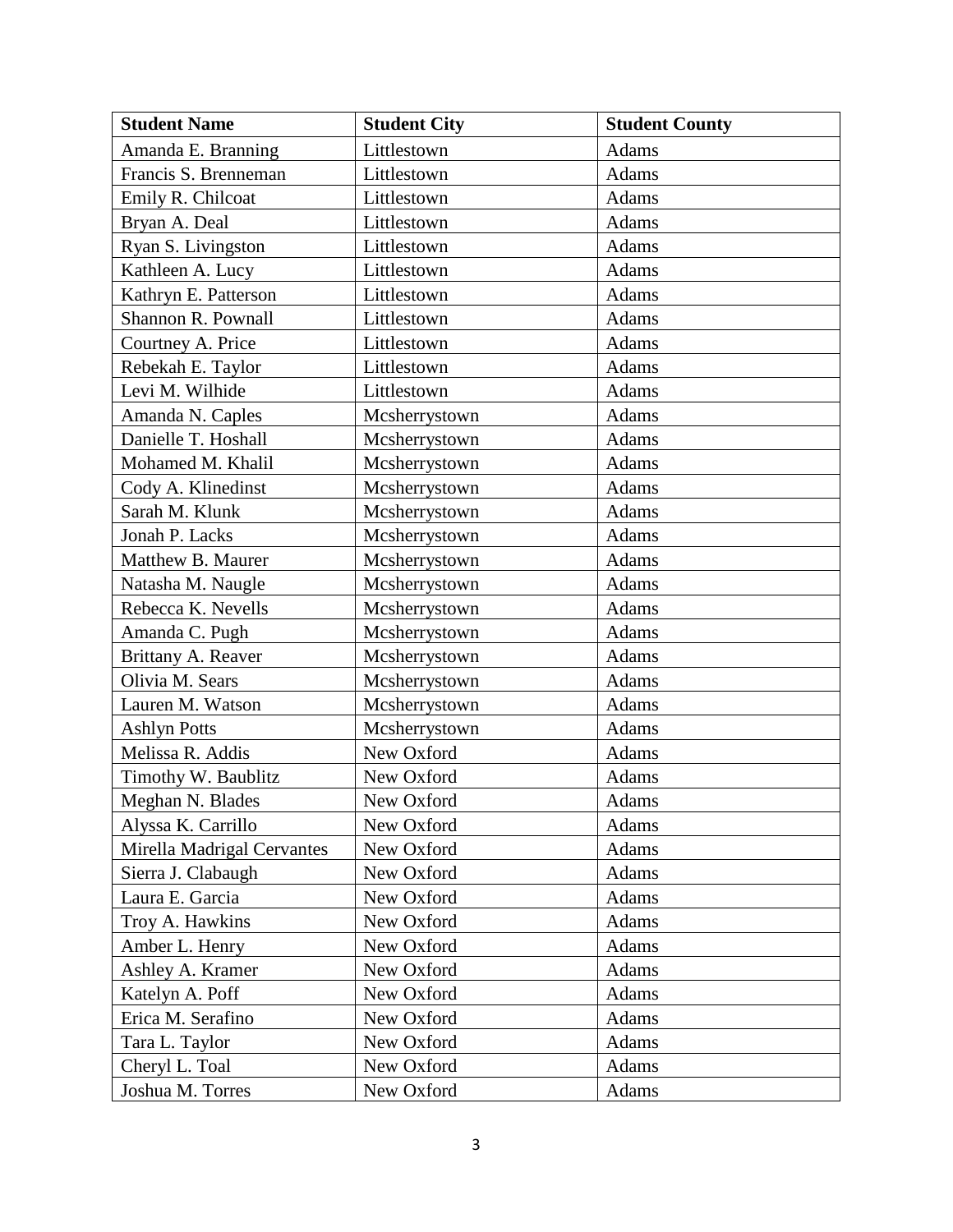| <b>Student Name</b>     | <b>Student City</b>   | <b>Student County</b> |
|-------------------------|-----------------------|-----------------------|
| Maria Cassatt           | New Oxford            | Adams                 |
| Janeli Lua              | New Oxford            | Adams                 |
| Michael Serafino        | New Oxford            | Adams                 |
| Rebecca A. Crouse       | Orrtanna              | Adams                 |
| Erika K. Fetter         | Orrtanna              | Adams                 |
| Sean M. Hosterman       | Orrtanna              | Adams                 |
| Emma Amin               | Orrtanna              | Adams                 |
| Lauren Harman           | Orrtanna              | Adams                 |
| Logan A. Boal           | <b>York Springs</b>   | Adams                 |
| Heather E. Hileman      | <b>York Springs</b>   | Adams                 |
| Derrick J. Miller       | <b>York Springs</b>   | Adams                 |
| Melaina C. Shoop        | York Springs          | Adams                 |
| Makayla Schuhart        | <b>York Springs</b>   | Adams                 |
| Shannon M. Kiser        | Pittsburgh            | Allegheny             |
| Malanie Jones           | Pittsburgh            | Allegheny             |
| Timothy M. Crowley      | Bernville             | <b>Berks</b>          |
| Laura Shanta            | Birdsboro             | <b>Berks</b>          |
| Weston L. Laity         | Blandon               | <b>Berks</b>          |
| Kira Holowka            | Kutztown              | <b>Berks</b>          |
| Joann K. Aguiar         | Mohnton               | <b>Berks</b>          |
| Dean Larusso            | Mohnton               | <b>Berks</b>          |
| Katelyn VerMulm         | Mohnton               | <b>Berks</b>          |
| Sara Yunginger          | Morgantown            | <b>Berks</b>          |
| Laura M. McCarthy       | Reading               | <b>Berks</b>          |
| Emely A. Navedo         | Reading               | <b>Berks</b>          |
| Jason Long              | Reading               | <b>Berks</b>          |
| Guirlene Marc           | Reading               | <b>Berks</b>          |
| Karen Sullivan          | Reading               | <b>Berks</b>          |
| Jessica L. Breitenstein | Rehrersburg           | <b>Berks</b>          |
| Jasmin Johnson          | <b>Sinking Spring</b> | <b>Berks</b>          |
| Veronica Rightmyer      | <b>Sinking Spring</b> | <b>Berks</b>          |
| Lauren Cordon           | Womelsdorf            | <b>Berks</b>          |
| <b>Sharon Kemnitzer</b> | Wyomissing            | <b>Berks</b>          |
| Thomas Saylor           | Altoona               | Blair                 |
| <b>Ashley Zubick</b>    | Bellefonte            | Centre                |
| Elaine T. Gustus        | <b>Spring Mills</b>   | Centre                |
| Austin W. Boley         | <b>State College</b>  | Centre                |
| Sorcha K. Dundon        | <b>State College</b>  | Centre                |
| Alexis E. Passarelli    | <b>State College</b>  | Centre                |
| Jiawei Wu               | <b>State College</b>  | Centre                |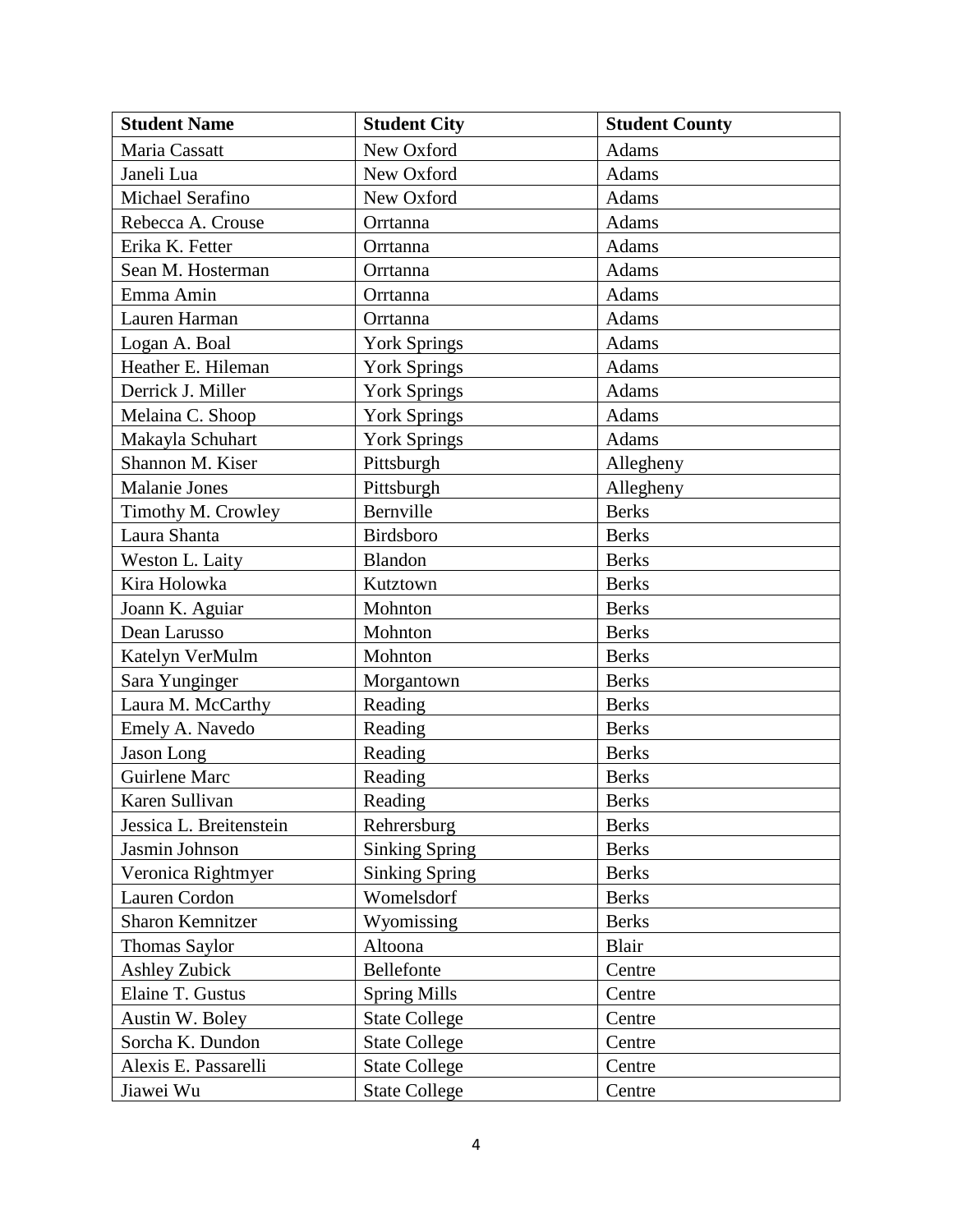| <b>Student Name</b>       | <b>Student City</b>    | <b>Student County</b> |
|---------------------------|------------------------|-----------------------|
| Mackenzie A. Sheeler      | Atglen                 | Chester               |
| Kevin Shepherd            | Chesterbrook           | Chester               |
| Brittney T. Fisher        | <b>Honey Brook</b>     | Chester               |
| Dylon J. Sturgill         | Nottingham             | Chester               |
| <b>Breanna Davis</b>      | Oxford                 | Chester               |
| Samantha N. Ramos         | Parkesburg             | Chester               |
| Kristopher Mast           | Parkesburg             | Chester               |
| Jennifer L. Andersen      | Thorndale              | Chester               |
| Alexis J. Soo             | Mill Hall              | Clinton               |
| Ericka Mendez             | Mill Hall              | Clinton               |
| Madelyne C. Brymesser     | <b>Boiling Springs</b> | Cumberland            |
| Kyla E. Carothers         | <b>Boiling Springs</b> | Cumberland            |
| Hilda A. Garcia Tehuacatl | <b>Boiling Springs</b> | Cumberland            |
| Christopher E. Holtry     | <b>Boiling Springs</b> | Cumberland            |
| Chloe M. Hostetter        | <b>Boiling Springs</b> | Cumberland            |
| Natalie A. Moscato        | <b>Boiling Springs</b> | Cumberland            |
| Meghan A. Stevenson       | <b>Boiling Springs</b> | Cumberland            |
| Laurel A. Williams        | <b>Boiling Springs</b> | Cumberland            |
| Phillip Corcoran          | <b>Boiling Springs</b> | Cumberland            |
| Sara Kennedy              | <b>Boiling Springs</b> | Cumberland            |
| Cheryl Slothower          | <b>Boiling Springs</b> | Cumberland            |
| Matthew L. Byers          | Camp Hill              | Cumberland            |
| Eileen E. Cox             | Camp Hill              | Cumberland            |
| Dallas A. Crockett        | Camp Hill              | Cumberland            |
| Katherine J. Dowdney      | Camp Hill              | Cumberland            |
| Timothy J. Fencel         | Camp Hill              | Cumberland            |
| Zachary A. Gallagher      | Camp Hill              | Cumberland            |
| Cade R. Houpt             | Camp Hill              | Cumberland            |
| Lilia G. Karl             | Camp Hill              | Cumberland            |
| Fady Y. Mansour           | Camp Hill              | Cumberland            |
| Philandrine N. Massamba   | Camp Hill              | Cumberland            |
| Shanon L. McBride         | Camp Hill              | Cumberland            |
| Emily S. Mesenburg        | Camp Hill              | Cumberland            |
| Hannah M. Midgarden       | Camp Hill              | Cumberland            |
| Ryan D. Mowen             | Camp Hill              | Cumberland            |
| Manka V. Ndonwi           | Camp Hill              | Cumberland            |
| My-An H. Nguyen           | Camp Hill              | Cumberland            |
| Doria M. Onstott          | Camp Hill              | Cumberland            |
| Joyce A. Overkott         | Camp Hill              | Cumberland            |
| Tyler K. Palm             | Camp Hill              | Cumberland            |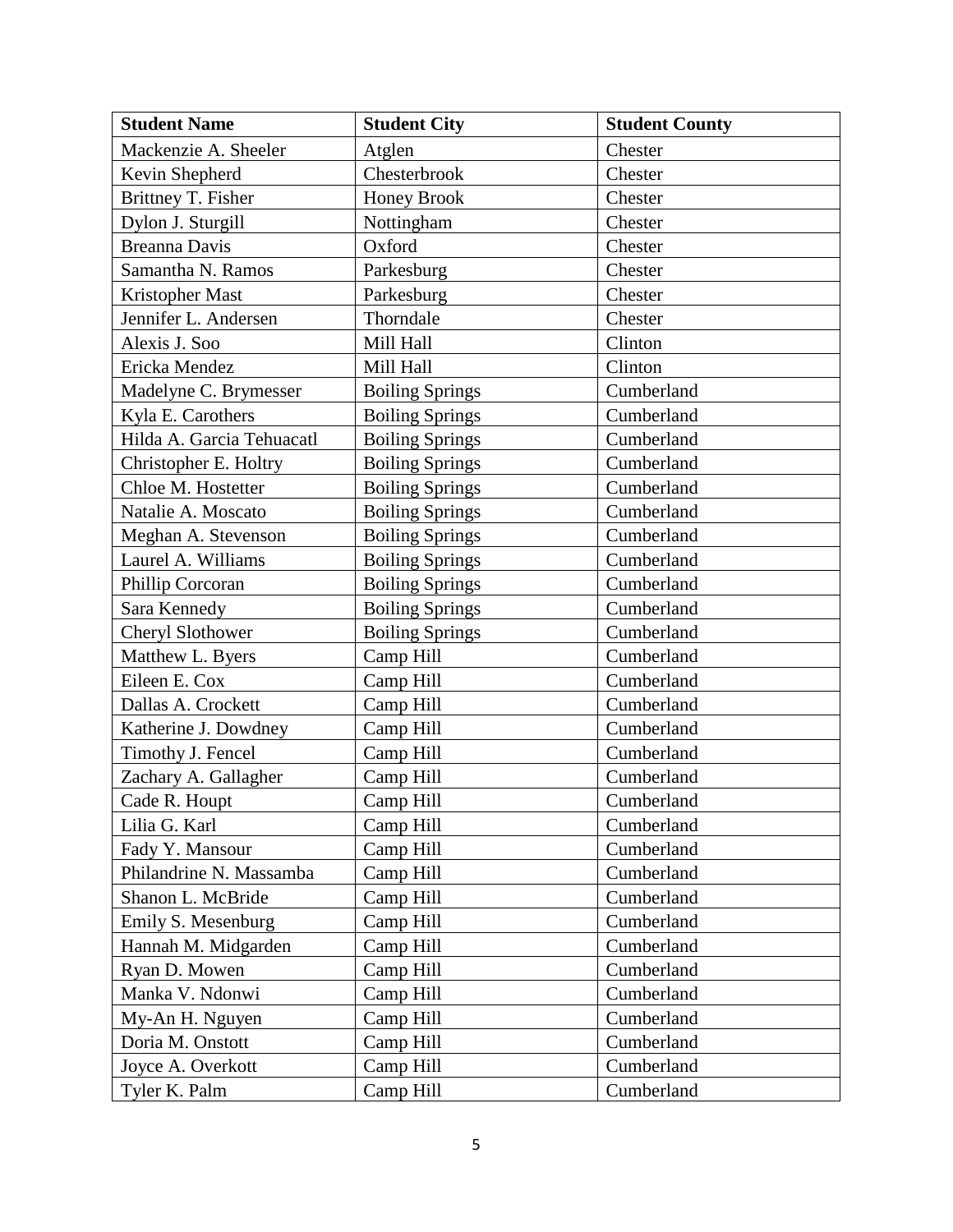| <b>Student Name</b>     | <b>Student City</b> | <b>Student County</b> |
|-------------------------|---------------------|-----------------------|
| Jazmin J. Passo         | Camp Hill           | Cumberland            |
| Maria R. Pollard        | Camp Hill           | Cumberland            |
| Anthony J. Rini         | Camp Hill           | Cumberland            |
| Samuel T. Rutan         | Camp Hill           | Cumberland            |
| Samuel C. Sabin         | Camp Hill           | Cumberland            |
| Brady A. Sepkovic       | Camp Hill           | Cumberland            |
| Victoria R. Slobodian   | Camp Hill           | Cumberland            |
| Alexandra K. Stafford   | Camp Hill           | Cumberland            |
| Thomas M. Walsh         | Camp Hill           | Cumberland            |
| Cole A. Weakland        | Camp Hill           | Cumberland            |
| Haley N. Widmer         | Camp Hill           | Cumberland            |
| Kaitlynn S. Woodcook    | Camp Hill           | Cumberland            |
| Aleya Barshinger        | Camp Hill           | Cumberland            |
| Rajwinder Dilawri       | Camp Hill           | Cumberland            |
| Sang Iang               | Camp Hill           | Cumberland            |
| Jade Jefferies          | Camp Hill           | Cumberland            |
| Sarah Marroquin         | Camp Hill           | Cumberland            |
| Aidan Miller            | Camp Hill           | Cumberland            |
| <b>Cristian Munchel</b> | Camp Hill           | Cumberland            |
| <b>Crystal Neild</b>    | Camp Hill           | Cumberland            |
| Lori A. Ali             | Carlisle            | Cumberland            |
| Elizabeth D. Alvarez    | Carlisle            | Cumberland            |
| Lauren M. Arias Abreu   | Carlisle            | Cumberland            |
| Brett J. Baker          | Carlisle            | Cumberland            |
| Tori L. Benedict        | Carlisle            | Cumberland            |
| Savannah M. Black       | Carlisle            | Cumberland            |
| Jeanne L. Bower         | Carlisle            | Cumberland            |
| Jorge A. Cruz           | Carlisle            | Cumberland            |
| Dominick A. DeLorenzo   | Carlisle            | Cumberland            |
| Tatiana R. Eatough      | Carlisle            | Cumberland            |
| Sharon L. Filipovich    | Carlisle            | Cumberland            |
| Kaitlynn L. Fry         | Carlisle            | Cumberland            |
| Terrance T. Frye        | Carlisle            | Cumberland            |
| Nina M. Fugett          | Carlisle            | Cumberland            |
| Naomi R. George         | Carlisle            | Cumberland            |
| Tiffany M. Grimes       | Carlisle            | Cumberland            |
| Daniel G. Herring       | Carlisle            | Cumberland            |
| Sarah J. Ickes          | Carlisle            | Cumberland            |
| James B. Ingold         | Carlisle            | Cumberland            |
| Stephen W. Jacobs       | Carlisle            | Cumberland            |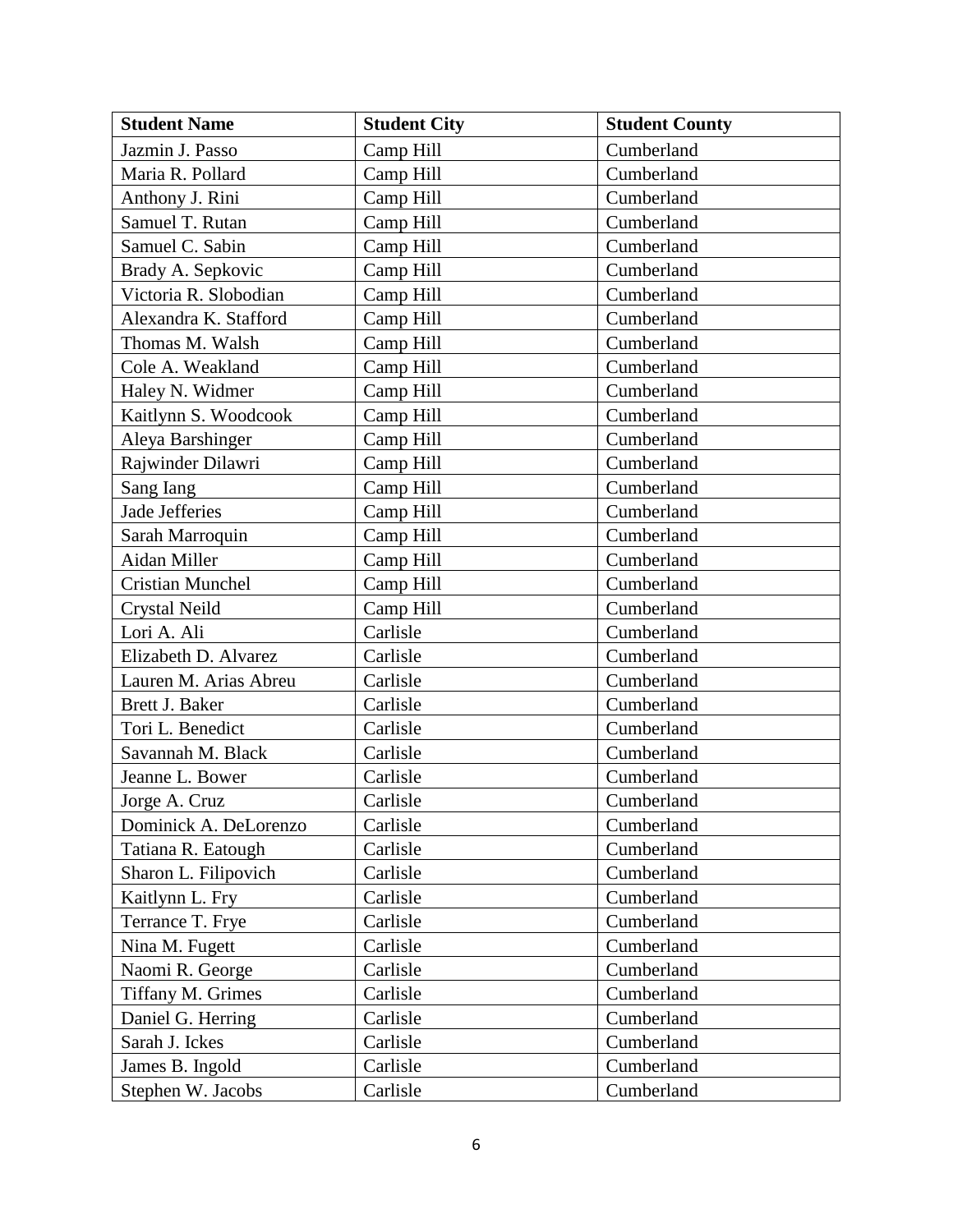| <b>Student Name</b>     | <b>Student City</b> | <b>Student County</b> |
|-------------------------|---------------------|-----------------------|
| Ma Sarah Janne Punzalan | Carlisle            | Cumberland            |
| Michelle A. Kastriba    | Carlisle            | Cumberland            |
| Flora L. Kelly          | Carlisle            | Cumberland            |
| Danielle N. Lamberton   | Carlisle            | Cumberland            |
| Taylor C. Lauzon        | Carlisle            | Cumberland            |
| Melissa D. Leeper       | Carlisle            | Cumberland            |
| James M. Longtin        | Carlisle            | Cumberland            |
| Timothy C. Margeson     | Carlisle            | Cumberland            |
| Lindsey R. Marriott     | Carlisle            | Cumberland            |
| MaKayla M. McCartan     | Carlisle            | Cumberland            |
| Juli C. McGreevy        | Carlisle            | Cumberland            |
| Casey F. Miller         | Carlisle            | Cumberland            |
| Elizabeth A. Monahan-   |                     |                       |
| Donnelly                | Carlisle            | Cumberland            |
| Syntara L. Mullen       | Carlisle            | Cumberland            |
| John P. Mumper          | Carlisle            | Cumberland            |
| Elizabeth H. Neumann    | Carlisle            | Cumberland            |
| Binh N. Nguyen          | Carlisle            | Cumberland            |
| Keely N. Reese          | Carlisle            | Cumberland            |
| Madeline G. Rohrbaugh   | Carlisle            | Cumberland            |
| David L. Rudy           | Carlisle            | Cumberland            |
| Celeste M. Sheaffer     | Carlisle            | Cumberland            |
| Montella J. Shope       | Carlisle            | Cumberland            |
| Emily L. Smith          | Carlisle            | Cumberland            |
| Mikayla L. Snyder       | Carlisle            | Cumberland            |
| Diane V. Swartz         | Carlisle            | Cumberland            |
| Madeline T. Tarutis     | Carlisle            | Cumberland            |
| Donelle L. Trimble      | Carlisle            | Cumberland            |
| Kristen J. Washington   | Carlisle            | Cumberland            |
| Diana F. Webb           | Carlisle            | Cumberland            |
| Morgan M. White         | Carlisle            | Cumberland            |
| Jerome K. Whitfield     | Carlisle            | Cumberland            |
| Vicki A. Zinn           | Carlisle            | Cumberland            |
| Jamie Black             | Carlisle            | Cumberland            |
| <b>Ashlee Himes</b>     | Carlisle            | Cumberland            |
| Teresa Hoang            | Carlisle            | Cumberland            |
| Aleksandra Kezic        | Carlisle            | Cumberland            |
| Jonathan Klinger        | Carlisle            | Cumberland            |
| Allen Miller            | Carlisle            | Cumberland            |
| Houda Moubtarhi         | Carlisle            | Cumberland            |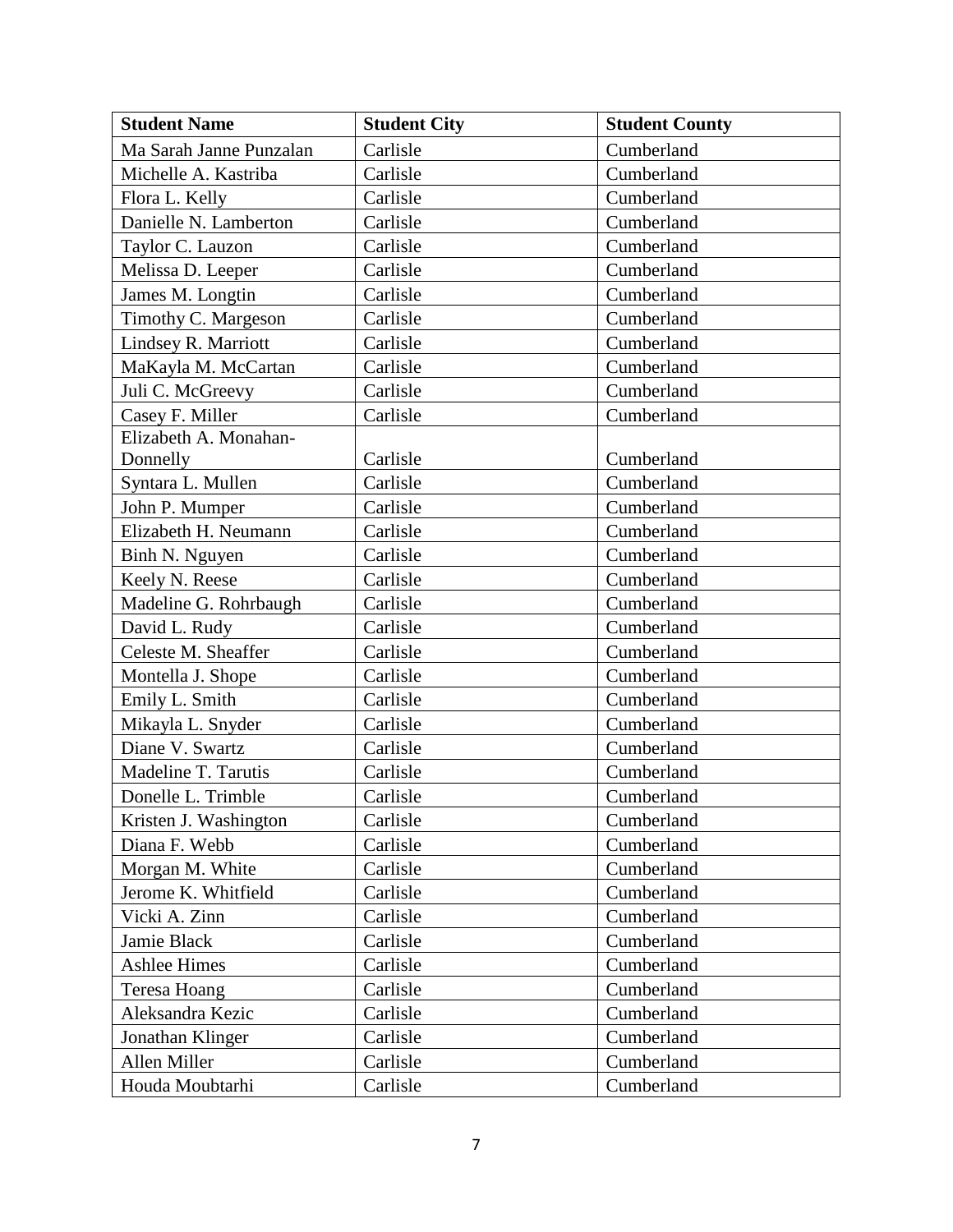| <b>Student Name</b>     | <b>Student City</b> | <b>Student County</b> |
|-------------------------|---------------------|-----------------------|
| <b>Joel Nemoyer</b>     | Carlisle            | Cumberland            |
| Henry Reynoso           | Carlisle            | Cumberland            |
| Emilee Rynard           | Carlisle            | Cumberland            |
| Tamara Shade            | Carlisle            | Cumberland            |
| Joseph Shevlin          | Carlisle            | Cumberland            |
| <b>Russel Yinger</b>    | Carlisle            | Cumberland            |
| Jonathan Zeigler        | Carlisle            | Cumberland            |
| Seth I. Barton          | Enola               | Cumberland            |
| Holly A. Briner         | Enola               | Cumberland            |
| Danielle M. Caley       | Enola               | Cumberland            |
| Leo W. Cardone          | Enola               | Cumberland            |
| Ashley N. Cleland       | Enola               | Cumberland            |
| Alexandra L. Costello   | Enola               | Cumberland            |
| Kelsey M. Cremo         | Enola               | Cumberland            |
| Matthew S. Deibert      | Enola               | Cumberland            |
| Emily P. Fries          | Enola               | Cumberland            |
| Casey E. Gochenour      | Enola               | Cumberland            |
| Jason E. Hara           | Enola               | Cumberland            |
| Carter J. Kellogg       | Enola               | Cumberland            |
| Mackenzie R. Lazarevic  | Enola               | Cumberland            |
| Marni E. Magaro         | Enola               | Cumberland            |
| Destinie G. Morrow      | Enola               | Cumberland            |
| Annette M. Obrock       | Enola               | Cumberland            |
| Steven A. Preston       | Enola               | Cumberland            |
| Robyn M. Sheaffer       | Enola               | Cumberland            |
| Amy N. Sherbaum         | Enola               | Cumberland            |
| Joseph E. Wilson        | Enola               | Cumberland            |
| Abderrahim Amara        | Enola               | Cumberland            |
| Ashlee Chadwick         | Enola               | Cumberland            |
| Abderrazak Hammou       | Enola               | Cumberland            |
| <b>Beverly Nice</b>     | Enola               | Cumberland            |
| Brienna Sale            | Enola               | Cumberland            |
| Caeden Smith            | Enola               | Cumberland            |
| Julie Tilley            | Enola               | Cumberland            |
| Paulie Toma             | Enola               | Cumberland            |
| Antonio R. Ciavarella   | Lemoyne             | Cumberland            |
| Chasity O. Gerver       | Lemoyne             | Cumberland            |
| Elizabeth A. Guistwhite | Lemoyne             | Cumberland            |
| Dedrick J. Richardson   | Lemoyne             | Cumberland            |
| Reyna G. Scott          | Lemoyne             | Cumberland            |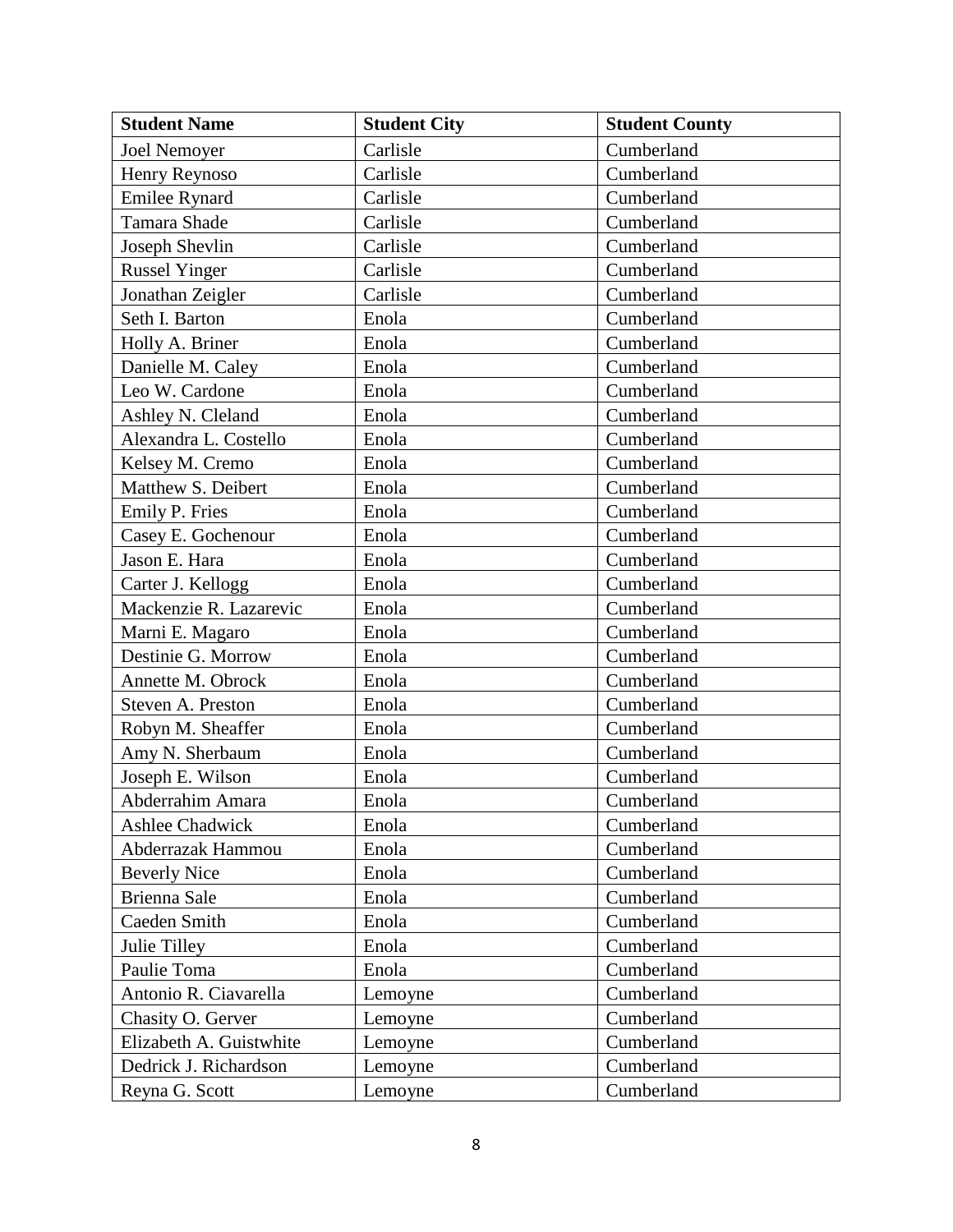| <b>Student Name</b>   | <b>Student City</b> | <b>Student County</b> |
|-----------------------|---------------------|-----------------------|
| Anna Hnativ           | Lemoyne             | Cumberland            |
| Jessica N. Collins    | Marysville          | Cumberland            |
| Naasia A. Ahmad       | Mechanicsburg       | Cumberland            |
| Bakhshi R. Ahmed      | Mechanicsburg       | Cumberland            |
| Jazz L. Allanson      | Mechanicsburg       | Cumberland            |
| Gwenyth R. Almeida    | Mechanicsburg       | Cumberland            |
| Michael A. Arrington  | Mechanicsburg       | Cumberland            |
| Lauren M. Badarzynski | Mechanicsburg       | Cumberland            |
| Bryanah A. Bailey     | Mechanicsburg       | Cumberland            |
| Joseph J. Balkovic    | Mechanicsburg       | Cumberland            |
| John R. Baumgardner   | Mechanicsburg       | Cumberland            |
| Rebecca L. Bedford    | Mechanicsburg       | Cumberland            |
| Ashley N. Beishline   | Mechanicsburg       | Cumberland            |
| Stephanie A. Bowersox | Mechanicsburg       | Cumberland            |
| Caroline O. Boyd      | Mechanicsburg       | Cumberland            |
| Luke A. Burns         | Mechanicsburg       | Cumberland            |
| Lyndsay E. Busler     | Mechanicsburg       | Cumberland            |
| Susan O. Cappelli     | Mechanicsburg       | Cumberland            |
| Ryan E. Clarke        | Mechanicsburg       | Cumberland            |
| Amanda M. Clouse      | Mechanicsburg       | Cumberland            |
| Carol M. Colangelo    | Mechanicsburg       | Cumberland            |
| Derek A. Deimler      | Mechanicsburg       | Cumberland            |
| Jeiran K. Dietrich    | Mechanicsburg       | Cumberland            |
| Alicia L. Diller      | Mechanicsburg       | Cumberland            |
| Sheila R. Dobrovics   | Mechanicsburg       | Cumberland            |
| Erin V. Downey        | Mechanicsburg       | Cumberland            |
| Abigail Z. Endicott   | Mechanicsburg       | Cumberland            |
| Andrew R. Essis       | Mechanicsburg       | Cumberland            |
| Leah M. Feaser        | Mechanicsburg       | Cumberland            |
| Natalie C. Flood      | Mechanicsburg       | Cumberland            |
| Patrick J. France     | Mechanicsburg       | Cumberland            |
| Josie B. Gaffney      | Mechanicsburg       | Cumberland            |
| Zoe T. Gelbaugh       | Mechanicsburg       | Cumberland            |
| Kristin M. Graeser    | Mechanicsburg       | Cumberland            |
| Daniel E. Graf        | Mechanicsburg       | Cumberland            |
| Jennifer R. Grove     | Mechanicsburg       | Cumberland            |
| Elizabeth H. Harrison | Mechanicsburg       | Cumberland            |
| Tara L. Hartman       | Mechanicsburg       | Cumberland            |
| James E. Hinckley     | Mechanicsburg       | Cumberland            |
| Thu N. Ho             | Mechanicsburg       | Cumberland            |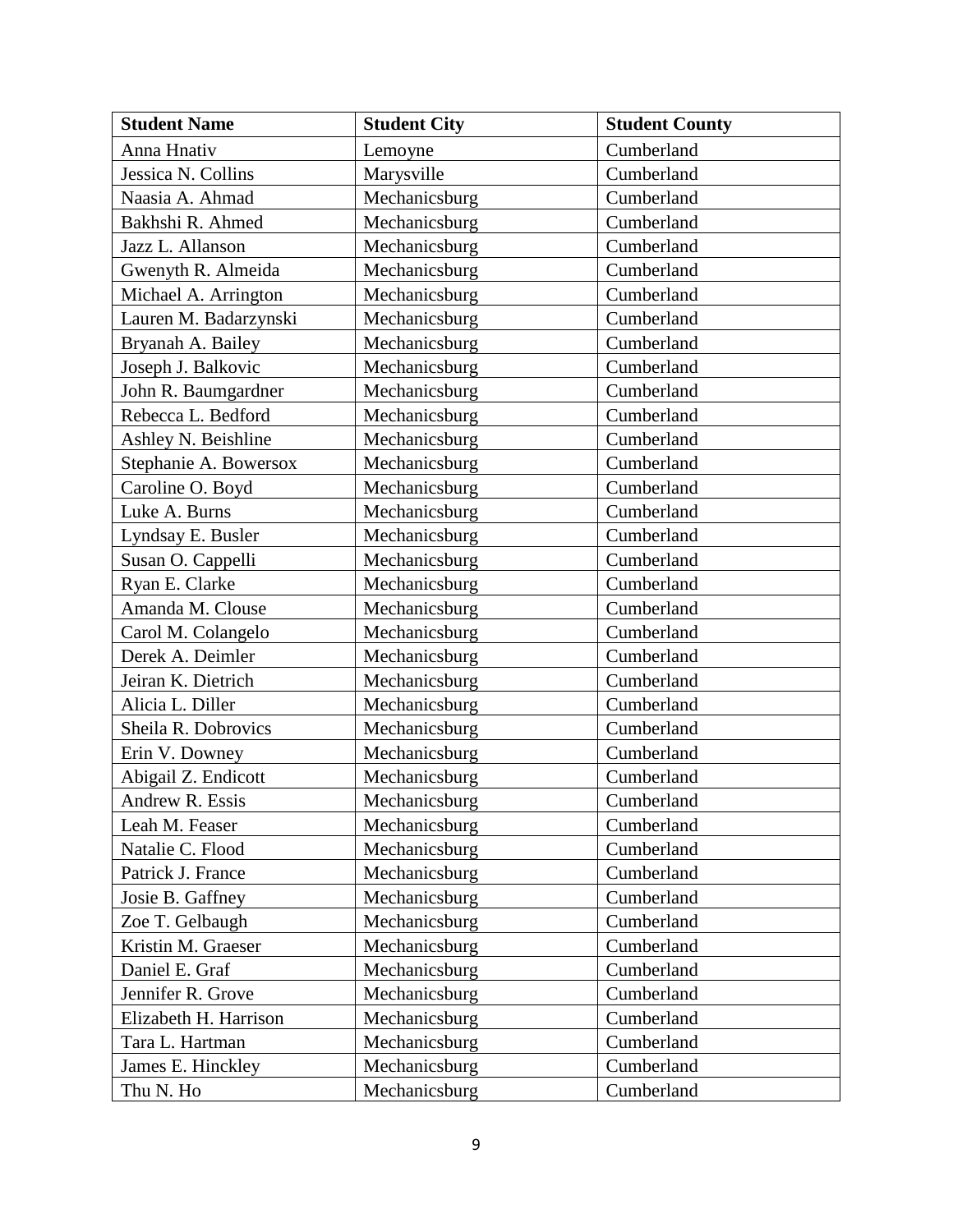| <b>Student Name</b>       | <b>Student City</b> | <b>Student County</b> |
|---------------------------|---------------------|-----------------------|
| Katherine L. Hollibaugh   | Mechanicsburg       | Cumberland            |
| Debra R. Hoover           | Mechanicsburg       | Cumberland            |
| Kyle R. Hummel            | Mechanicsburg       | Cumberland            |
| Cheffoulaye Idrissou Illo | Mechanicsburg       | Cumberland            |
| Haadi A. Iqbal            | Mechanicsburg       | Cumberland            |
| Sage M. Irvin             | Mechanicsburg       | Cumberland            |
| Haley A. Johnston         | Mechanicsburg       | Cumberland            |
| Terry L. Jones            | Mechanicsburg       | Cumberland            |
| Hawzheen T. Karim         | Mechanicsburg       | Cumberland            |
| Aileen M. Keating         | Mechanicsburg       | Cumberland            |
| Cameron D. Kefford        | Mechanicsburg       | Cumberland            |
| Mi'Yona C. Kemper         | Mechanicsburg       | Cumberland            |
| Haley R. Kissinger        | Mechanicsburg       | Cumberland            |
| MacKenzie Y. Knight       | Mechanicsburg       | Cumberland            |
| Kamila T. Kylen           | Mechanicsburg       | Cumberland            |
| Nhu T. Le                 | Mechanicsburg       | Cumberland            |
| Adam C. Lighty            | Mechanicsburg       | Cumberland            |
| Lawrence G. Loncar        | Mechanicsburg       | Cumberland            |
| Jennifer L. Lundeen       | Mechanicsburg       | Cumberland            |
| Emma J. Lupia             | Mechanicsburg       | Cumberland            |
| Jenna N. Mauriello        | Mechanicsburg       | Cumberland            |
| Gia M. Miller             | Mechanicsburg       | Cumberland            |
| Matthew S. Miller         | Mechanicsburg       | Cumberland            |
| Shelby J. Nebel           | Mechanicsburg       | Cumberland            |
| Adam G. Neifert           | Mechanicsburg       | Cumberland            |
| An Hong Nguyen            | Mechanicsburg       | Cumberland            |
| Heather M. Nordstrom      | Mechanicsburg       | Cumberland            |
| Ali H. Omar               | Mechanicsburg       | Cumberland            |
| Kelsi G. Peifer           | Mechanicsburg       | Cumberland            |
| Emily B. Powell           | Mechanicsburg       | Cumberland            |
| Anthony J. Raimo          | Mechanicsburg       | Cumberland            |
| Tatiana M. Roberts        | Mechanicsburg       | Cumberland            |
| Kyle S. Rossi             | Mechanicsburg       | Cumberland            |
| Kristen M. Saphore        | Mechanicsburg       | Cumberland            |
| Christopher M. Schmidt    | Mechanicsburg       | Cumberland            |
| Kyrsten A. Shearer        | Mechanicsburg       | Cumberland            |
| Kevin L. Sheppard         | Mechanicsburg       | Cumberland            |
| Diana V. Shershun         | Mechanicsburg       | Cumberland            |
| Denise L. Sowers          | Mechanicsburg       | Cumberland            |
| Angela J. Spiroff         | Mechanicsburg       | Cumberland            |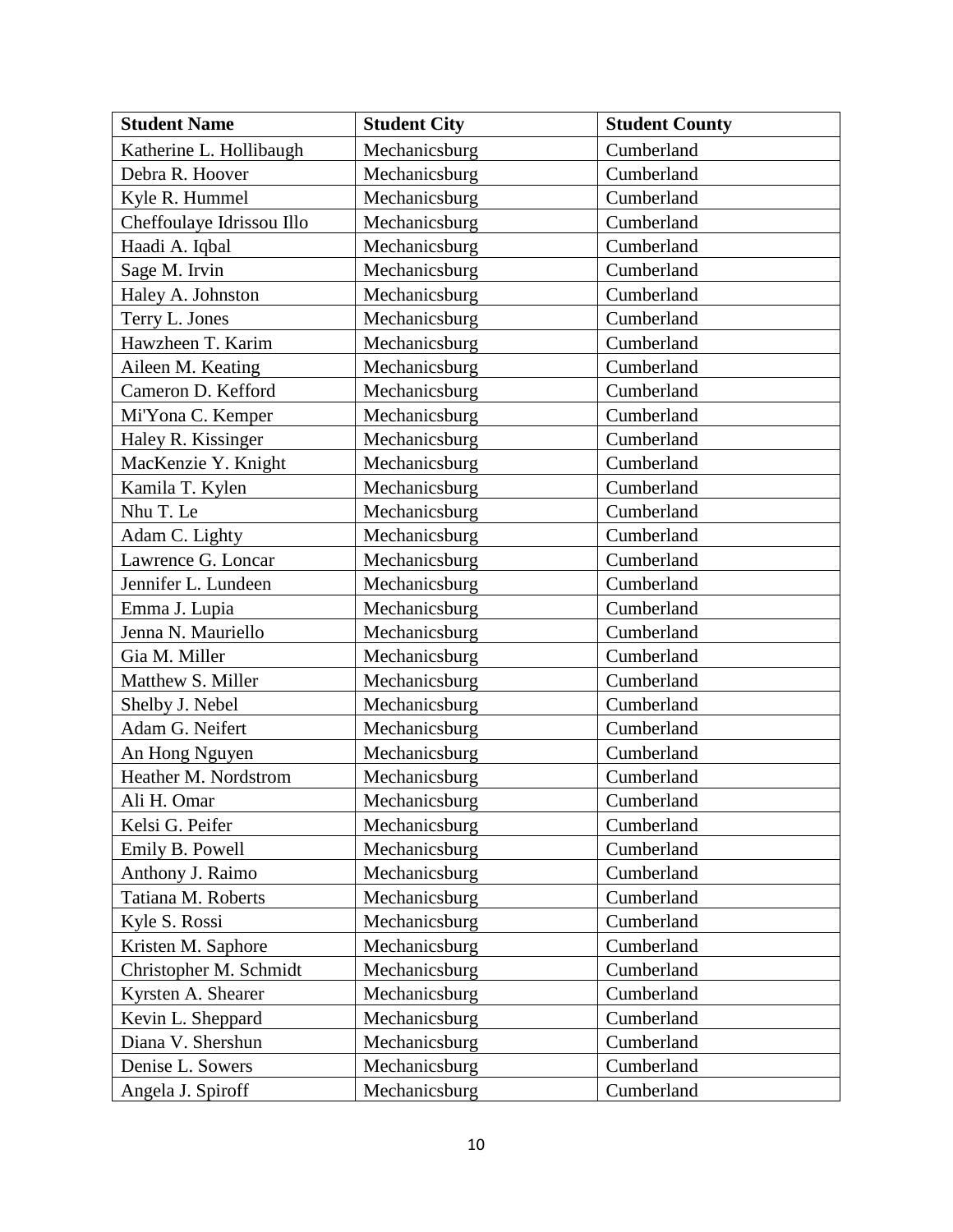| <b>Student Name</b>     | <b>Student City</b>        | <b>Student County</b> |
|-------------------------|----------------------------|-----------------------|
| Jillian M. Stoner       | Mechanicsburg              | Cumberland            |
| Diana J. Thomas         | Mechanicsburg              | Cumberland            |
| Megan R. Vaughn         | Mechanicsburg              | Cumberland            |
| Asia V. Vilaychith      | Mechanicsburg              | Cumberland            |
| Oshean S. Vilaychith    | Mechanicsburg              | Cumberland            |
| Sharon E. Wang          | Mechanicsburg              | Cumberland            |
| Kara N. Waronsky        | Mechanicsburg              | Cumberland            |
| Thomas F. Wiechelt      | Mechanicsburg              | Cumberland            |
| Christina M. Williams   | Mechanicsburg              | Cumberland            |
| Quinlynn M. Wingeard    | Mechanicsburg              | Cumberland            |
| Latifa Addarkaoui       | Mechanicsburg              | Cumberland            |
| Kristina Allshouse      | Mechanicsburg              | Cumberland            |
| Jacqueline Barton       | Mechanicsburg              | Cumberland            |
| <b>Jessica Bass</b>     | Mechanicsburg              | Cumberland            |
| Louise Cochran          | Mechanicsburg              | Cumberland            |
| Mirka Cremo             | Mechanicsburg              | Cumberland            |
| Taylor DeGroft          | Mechanicsburg              | Cumberland            |
| <b>Adrian Ensminger</b> | Mechanicsburg              | Cumberland            |
| Alison Erb              | Mechanicsburg              | Cumberland            |
| Jacinda Evans           | Mechanicsburg              | Cumberland            |
| Michael Evans           | Mechanicsburg              | Cumberland            |
| Eric Glassmyer          | Mechanicsburg              | Cumberland            |
| Fazia Guermour          | Mechanicsburg              | Cumberland            |
| Latifa Hamza            | Mechanicsburg              | Cumberland            |
| Yuliya Ilin             | Mechanicsburg              | Cumberland            |
| Kelly Le                | Mechanicsburg              | Cumberland            |
| <b>Trevor McGarrity</b> | Mechanicsburg              | Cumberland            |
| Priska Nata             | Mechanicsburg              | Cumberland            |
| Nicole Pasquel          | Mechanicsburg              | Cumberland            |
| <b>Crystal Rife</b>     | Mechanicsburg              | Cumberland            |
| Rijana Rizvanovic       | Mechanicsburg              | Cumberland            |
| Denise Simpson          | Mechanicsburg              | Cumberland            |
| <b>Jaspreet Singh</b>   | Mechanicsburg              | Cumberland            |
| <b>Matthew Steele</b>   | Mechanicsburg              | Cumberland            |
| Kristina Whaley         | Mechanicsburg              | Cumberland            |
| MinXin Wu               | Mechanicsburg              | Cumberland            |
| Seika Yamamoto          | Mechanicsburg              | Cumberland            |
| Fiona Yanez             | Mechanicsburg              | Cumberland            |
| Cheynae M. Donofrio     | <b>Mount Holly Springs</b> | Cumberland            |
| Cynthia E. Leonard      | <b>Mount Holly Springs</b> | Cumberland            |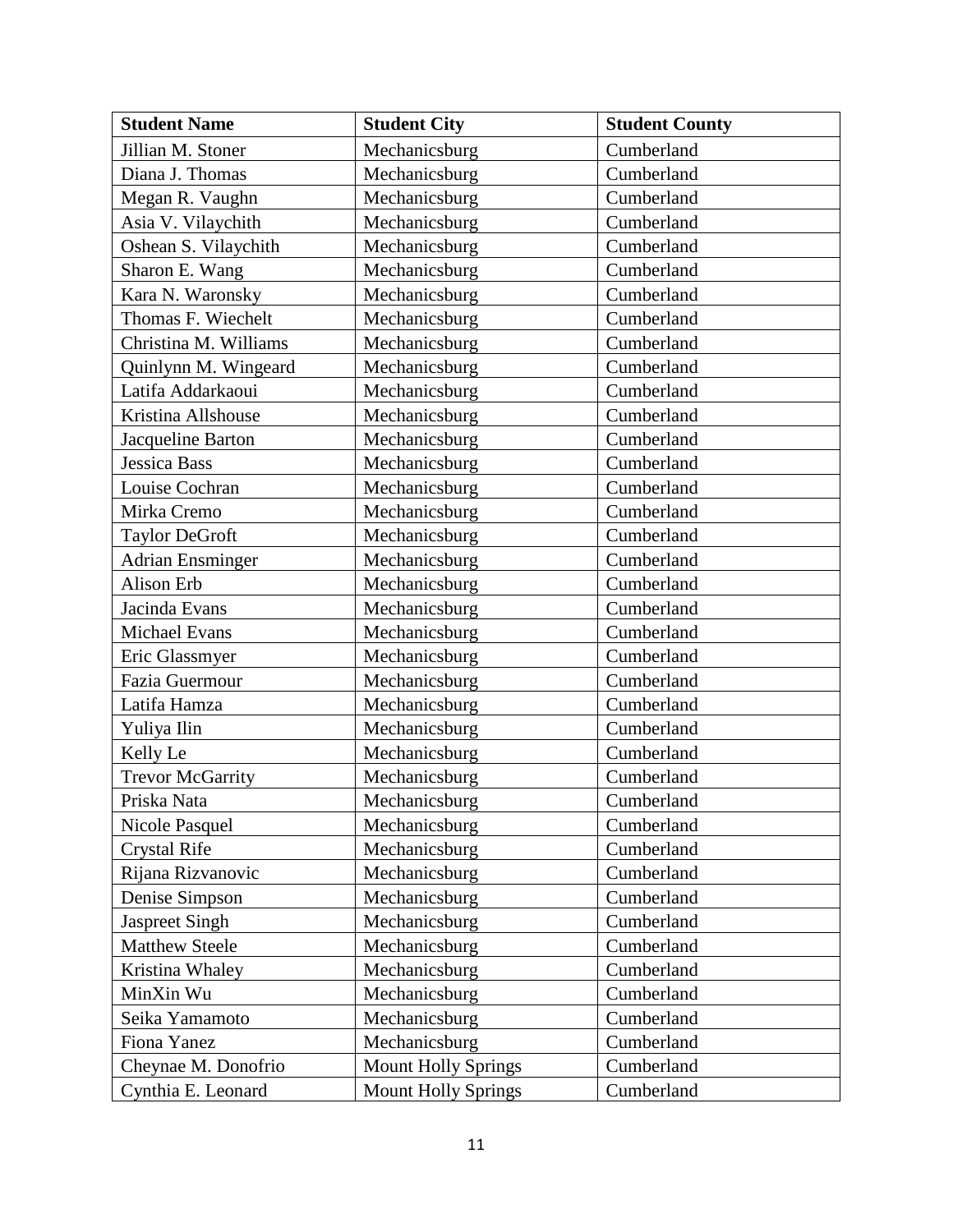| <b>Student Name</b>      | <b>Student City</b>        | <b>Student County</b> |
|--------------------------|----------------------------|-----------------------|
| Jasmine Kreiner          | <b>Mount Holly Springs</b> | Cumberland            |
| Mary A. Andes            | New Cumberland             | Cumberland            |
| Martin J. Beamer         | New Cumberland             | Cumberland            |
| Sean C. Clarke           | New Cumberland             | Cumberland            |
| Stevie L. Dunn           | New Cumberland             | Cumberland            |
| Taren K. Gingerich       | New Cumberland             | Cumberland            |
| Morgan R. Heidingsfelder | New Cumberland             | Cumberland            |
| Sara M. Mardis           | New Cumberland             | Cumberland            |
| Tiffany M. Meyers        | New Cumberland             | Cumberland            |
| Shianne M. Murphy        | New Cumberland             | Cumberland            |
| Justin A. Niblett        | New Cumberland             | Cumberland            |
| Sharon R. Orner          | New Cumberland             | Cumberland            |
| Maryuksy L. Sucuzhanay   | New Cumberland             | Cumberland            |
| Cole D. Sulzer           | New Cumberland             | Cumberland            |
| Shauna C. Threnhauser    | New Cumberland             | Cumberland            |
| Elexus L. Willison       | New Cumberland             | Cumberland            |
| Kisha A. Young           | New Cumberland             | Cumberland            |
| Ashley L. Zeiders        | New Cumberland             | Cumberland            |
| Julia Murphy             | New Cumberland             | Cumberland            |
| Ryuei Nakano             | New Cumberland             | Cumberland            |
| Victoria Petrone-Still   | New Cumberland             | Cumberland            |
| <b>Megan Swick</b>       | New Cumberland             | Cumberland            |
| Alex Tamanini            | New Cumberland             | Cumberland            |
| <b>Ingrid Thompson</b>   | New Cumberland             | Cumberland            |
| Richie Treadway          | New Cumberland             | Cumberland            |
| Julianna L. Bender       | Newburg                    | Cumberland            |
| Carrie L. Eshelman       | Newville                   | Cumberland            |
| Alicia D. Ferguson       | Newville                   | Cumberland            |
| Heather K. Houldsworth   | Newville                   | Cumberland            |
| Ashlee N. Kitner         | Newville                   | Cumberland            |
| Taylor V. Lewis          | Newville                   | Cumberland            |
| Catrina E. Long          | Newville                   | Cumberland            |
| Taylor E. Miller         | Newville                   | Cumberland            |
| Yvonne R. Mullen         | Newville                   | Cumberland            |
| Brooke M. Webb           | Newville                   | Cumberland            |
| Michaela B. Barbour      | Shippensburg               | Cumberland            |
| Chelsea L. Brandt        | Shippensburg               | Cumberland            |
| Alyssa N. Brown          | Shippensburg               | Cumberland            |
| Ana E. Canel             | Shippensburg               | Cumberland            |
| Dannielle M. Eckenrode   | Shippensburg               | Cumberland            |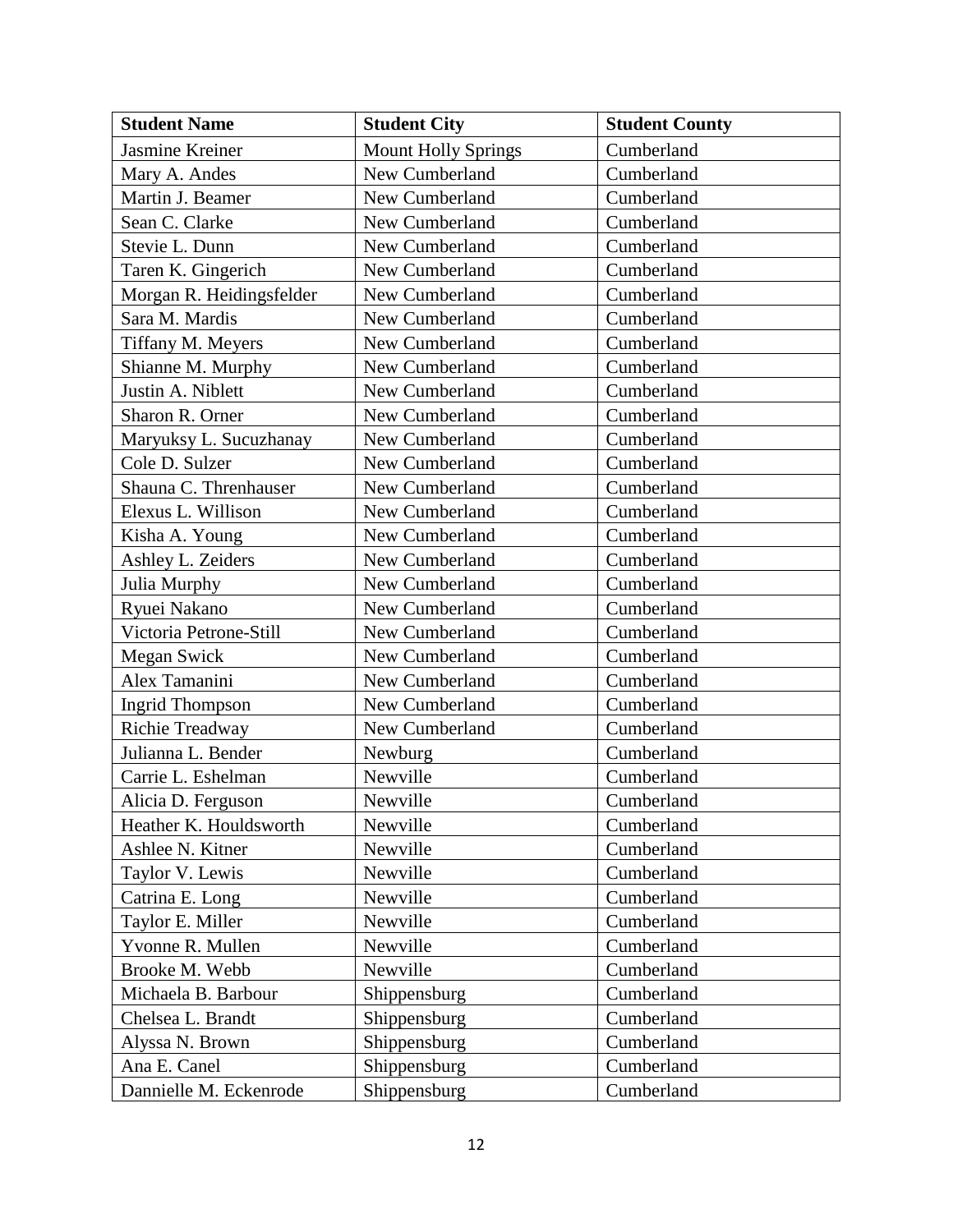| <b>Student Name</b>      | <b>Student City</b>  | <b>Student County</b> |
|--------------------------|----------------------|-----------------------|
| Kenneth W. Edwards       | Shippensburg         | Cumberland            |
| Megan R. Fogelsanger     | Shippensburg         | Cumberland            |
| Brianna L. Gipe          | Shippensburg         | Cumberland            |
| Logan D. Kelso           | Shippensburg         | Cumberland            |
| Andrea M. Leonard        | Shippensburg         | Cumberland            |
| Jennifer A. McCullough-  |                      |                       |
| Ghigliotti               | Shippensburg         | Cumberland            |
| Elizabeth A. Negley      | Shippensburg         | Cumberland            |
| Stephanie D. Nelson      | Shippensburg         | Cumberland            |
| Amy L. Plasterer         | Shippensburg         | Cumberland            |
| Brittany N. Thrush       | Shippensburg         | Cumberland            |
| <b>Brittany Bixler</b>   | Shippensburg         | Cumberland            |
| <b>Elizabeth Seeders</b> | Shippensburg         | Cumberland            |
| Kady Weary               | Shippensburg         | Cumberland            |
| Brittney M. Dayton       | Shiremanstown        | Cumberland            |
| Justin J. Hertz          | Shiremanstown        | Cumberland            |
| <b>Ashley Persing</b>    | Shiremanstown        | Cumberland            |
| Lindsey Jacoby           | <b>Walnut Bottom</b> | Cumberland            |
| Asia L. Fishel           | Wormleysburg         | Cumberland            |
| Seth Fertenbaugh         | Wormleysburg         | Cumberland            |
| Allison T. Mace          | Berrysburg           | Dauphin               |
| Ian A. Dow               | Dauphin              | Dauphin               |
| Jonathan P. Flatley      | Dauphin              | Dauphin               |
| Bryan P. Gardner         | Dauphin              | Dauphin               |
| Kaelyn A. Nornhold       | Dauphin              | Dauphin               |
| Caeley H. Seaman         | Dauphin              | Dauphin               |
| Reilly P. Shaver         | Dauphin              | Dauphin               |
| Thomas D. Shingara       | Dauphin              | Dauphin               |
| Monica L. Smith          | Dauphin              | Dauphin               |
| Amber M. Youtz           | Dauphin              | Dauphin               |
| Kristian Reid            | Dauphin              | Dauphin               |
| Austin L. Marks          | Elizabethville       | Dauphin               |
| Rachel S. Renn           | Elizabethville       | Dauphin               |
| Brianna N. Rupp          | Elizabethville       | Dauphin               |
| Autumn E. Wise           | Elizabethville       | Dauphin               |
| Rachael Nicholson        | Elizabethville       | Dauphin               |
| Crystal Scheib           | Elizabethville       | Dauphin               |
| Sarah M. Grubb           | Grantville           | Dauphin               |
| Kayla A. Wampler         | Grantville           | Dauphin               |
| Melissa S. Wilson        | Grantville           | Dauphin               |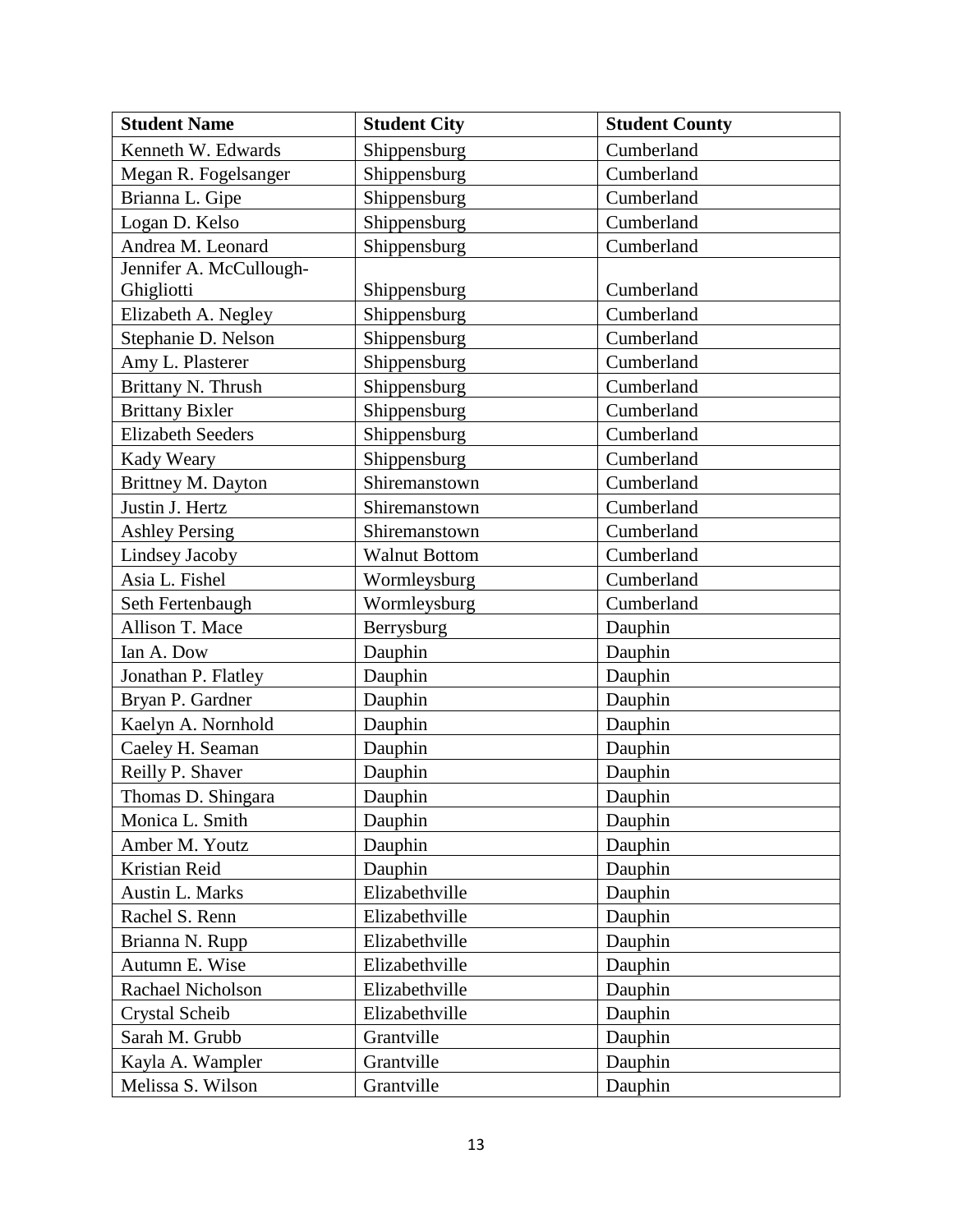| <b>Student Name</b>     | <b>Student City</b> | <b>Student County</b> |
|-------------------------|---------------------|-----------------------|
| Erin N. Witmer          | Grantville          | Dauphin               |
| <b>Sharon Garcia</b>    | Grantville          | Dauphin               |
| Landon B. Bruner        | Halifax             | Dauphin               |
| Cassandra E. Enders     | Halifax             | Dauphin               |
| Andrea L. Grosser       | Halifax             | Dauphin               |
| Zackary W. Isenhour     | Halifax             | Dauphin               |
| Shauna M. Michaels      | Halifax             | Dauphin               |
| Joanna S. Mills         | Halifax             | Dauphin               |
| Ryan R. Schlegel        | Halifax             | Dauphin               |
| Danny Dam               | Halifax             | Dauphin               |
| Zachary Sawdey          | Halifax             | Dauphin               |
| Uma D. Acharya          | Harrisburg          | Dauphin               |
| Annmar R. Alamery       | Harrisburg          | Dauphin               |
| Caroline Albino-Bonilla | Harrisburg          | Dauphin               |
| Hauwa H. Alhassan       | Harrisburg          | Dauphin               |
| Dollea N. Allen         | Harrisburg          | Dauphin               |
| Elliott F. Allison      | Harrisburg          | Dauphin               |
| Miranda E. Alton-Ward   | Harrisburg          | Dauphin               |
| Onafemi J. Amu          | Harrisburg          | Dauphin               |
| Tanishia L. Anderson    | Harrisburg          | Dauphin               |
| Zach M. Anderson        | Harrisburg          | Dauphin               |
| Haytham S. Arman        | Harrisburg          | Dauphin               |
| Jumoke T. Arogundade    | Harrisburg          | Dauphin               |
| Samantha N. Auer        | Harrisburg          | Dauphin               |
| Dustin H. Augustine     | Harrisburg          | Dauphin               |
| Tiaunna Q. Banks        | Harrisburg          | Dauphin               |
| Christian M. Barr       | Harrisburg          | Dauphin               |
| Brooke A. Barton        | Harrisburg          | Dauphin               |
| Madeline C. Bassoff     | Harrisburg          | Dauphin               |
| Anbria L. Bates         | Harrisburg          | Dauphin               |
| Ryan M. Beall           | Harrisburg          | Dauphin               |
| Janetta J. Bennett      | Harrisburg          | Dauphin               |
| Summer M. Billow        | Harrisburg          | Dauphin               |
| Mackenzie L. Bonish     | Harrisburg          | Dauphin               |
| Laura K. Bubb           | Harrisburg          | Dauphin               |
| Maryah E. Burney        | Harrisburg          | Dauphin               |
| Hannah M. Carricato     | Harrisburg          | Dauphin               |
| Chukwudi E. Chris-Nwoji | Harrisburg          | Dauphin               |
| Shay M. Cobb            | Harrisburg          | Dauphin               |
| Mary E. Cole            | Harrisburg          | Dauphin               |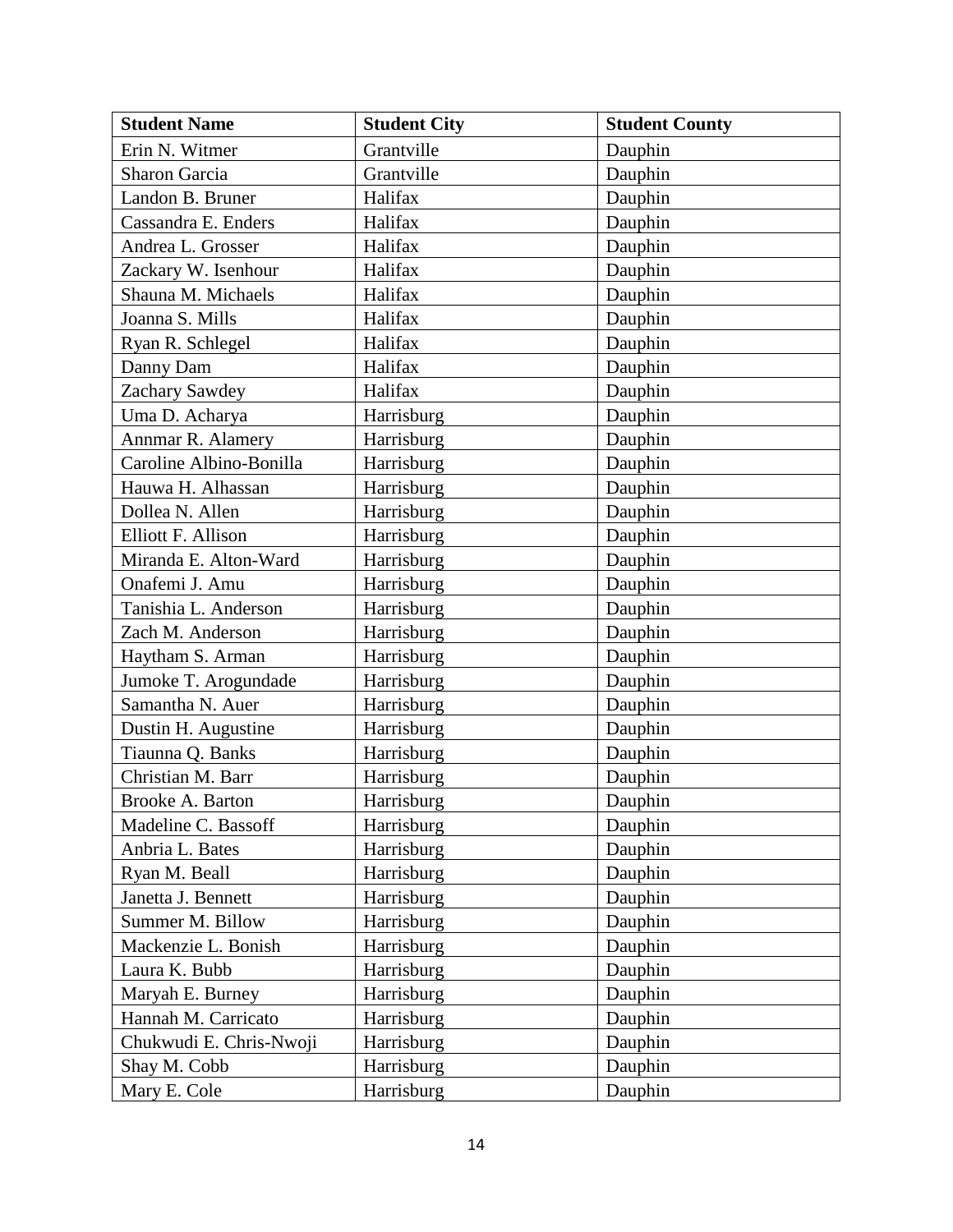| <b>Student Name</b>              | <b>Student City</b> | <b>Student County</b> |
|----------------------------------|---------------------|-----------------------|
| Michael A. Coleman               | Harrisburg          | Dauphin               |
| Cherie M. Collier                | Harrisburg          | Dauphin               |
| Jenna C. Colyer                  | Harrisburg          | Dauphin               |
| Allison B. Cooper                | Harrisburg          | Dauphin               |
| Crystal S. Cooper                | Harrisburg          | Dauphin               |
| Janeen K. Cooper                 | Harrisburg          | Dauphin               |
| Megan L. Corson                  | Harrisburg          | Dauphin               |
| Wendi T. Crowe                   | Harrisburg          | Dauphin               |
| Michael G. Cruz                  | Harrisburg          | Dauphin               |
| David J. Daniels                 | Harrisburg          | Dauphin               |
| Angelica E. Davila               | Harrisburg          | Dauphin               |
| Brian S. Davis                   | Harrisburg          | Dauphin               |
| Thon A. Deng                     | Harrisburg          | Dauphin               |
| Amelia E. Destefano              | Harrisburg          | Dauphin               |
| Alison M. DeTurk-Malia           | Harrisburg          | Dauphin               |
| John E. Detweiler                | Harrisburg          | Dauphin               |
| Brenna A. DeWalt                 | Harrisburg          | Dauphin               |
| Alicia M. Drake                  | Harrisburg          | Dauphin               |
| Kailyn M. Edwards                | Harrisburg          | Dauphin               |
| Ibraheem Al Eissa                | Harrisburg          | Dauphin               |
| Abanoub F. Faragalla             | Harrisburg          | Dauphin               |
| Helena C. Felix                  | Harrisburg          | Dauphin               |
| <b>Bolanle Sariat Folorunsho</b> | Harrisburg          | Dauphin               |
| Alec T. Fox                      | Harrisburg          | Dauphin               |
| Justin M. Franks                 | Harrisburg          | Dauphin               |
| Rochelle J. Frazier              | Harrisburg          | Dauphin               |
| Gina C. French                   | Harrisburg          | Dauphin               |
| Sarah J. Fruchtl                 | Harrisburg          | Dauphin               |
| Daegan M. Fuss                   | Harrisburg          | Dauphin               |
| Jeffrey C. Gardner               | Harrisburg          | Dauphin               |
| Brienna R. Garrity               | Harrisburg          | Dauphin               |
| Samuel S. Gherardini             | Harrisburg          | Dauphin               |
| Katelinn E. Gillespie            | Harrisburg          | Dauphin               |
| Jeanne V. Goe                    | Harrisburg          | Dauphin               |
| Brandon F. Goldberg              | Harrisburg          | Dauphin               |
| Diana C. Gonzalez                | Harrisburg          | Dauphin               |
| David J. Gould                   | Harrisburg          | Dauphin               |
| Alexandria L. Gregory            | Harrisburg          | Dauphin               |
| Dana R. Grubb                    | Harrisburg          | Dauphin               |
| Lauren N. Hansard                | Harrisburg          | Dauphin               |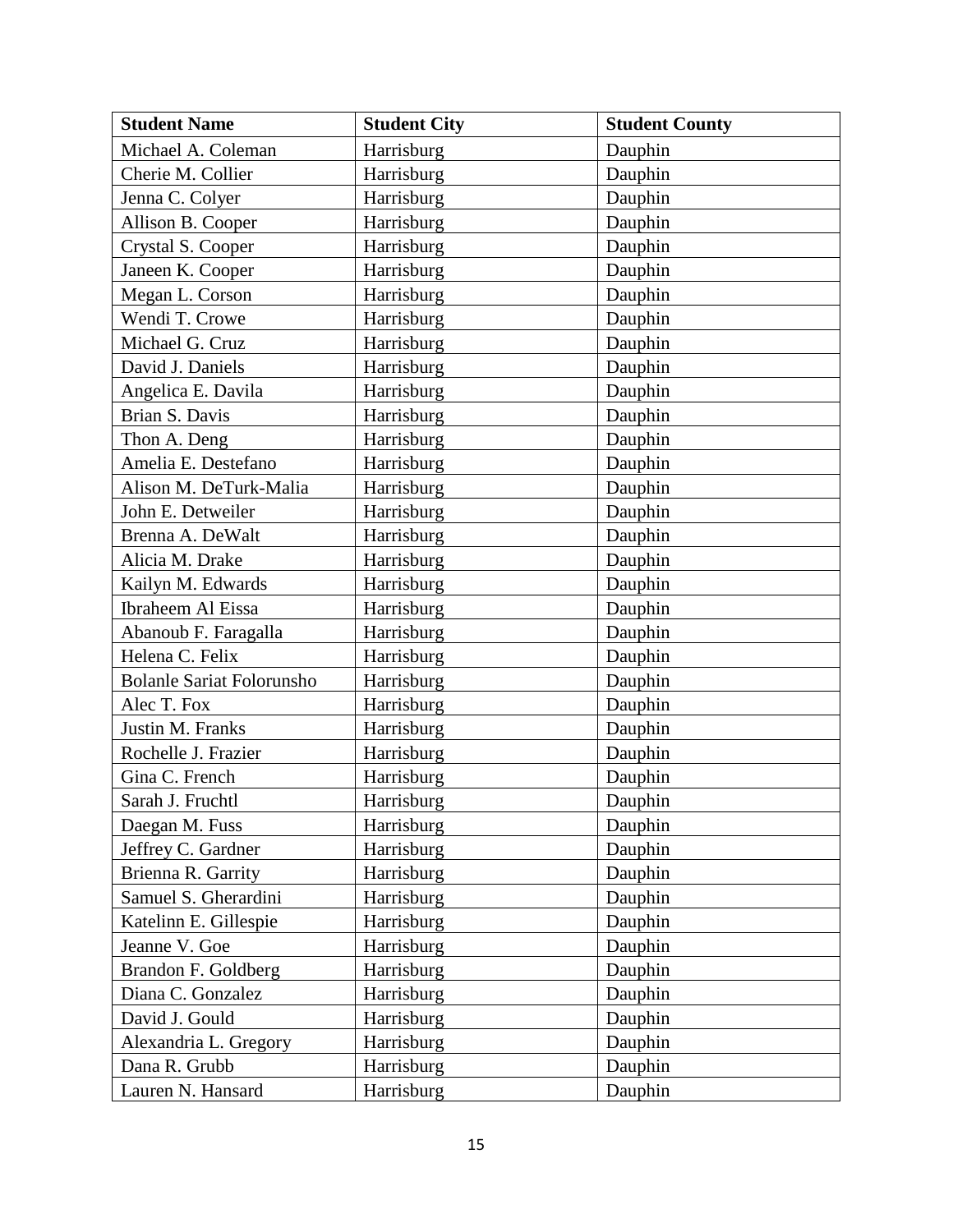| <b>Student Name</b>        | <b>Student City</b> | <b>Student County</b> |
|----------------------------|---------------------|-----------------------|
| Brandon M. Hanson          | Harrisburg          | Dauphin               |
| Quentin T. Harfield-Chacon | Harrisburg          | Dauphin               |
| Jennifer N. Harpe          | Harrisburg          | Dauphin               |
| Naila D. Harrell           | Harrisburg          | Dauphin               |
| Leah A. Harris             | Harrisburg          | Dauphin               |
| Haya O. Hassan             | Harrisburg          | Dauphin               |
| Alicia M. Hecner           | Harrisburg          | Dauphin               |
| Kelsey E. Hepler           | Harrisburg          | Dauphin               |
| Sabrina A. Herb            | Harrisburg          | Dauphin               |
| Sydney R. Hill             | Harrisburg          | Dauphin               |
| Silja M. Hilton            | Harrisburg          | Dauphin               |
| Andrew R. Hollenbeck       | Harrisburg          | Dauphin               |
| Joseph K. Hoover           | Harrisburg          | Dauphin               |
| Shaleah T. Hunt            | Harrisburg          | Dauphin               |
| Taylor A. Jenkins          | Harrisburg          | Dauphin               |
| Purshinder S. Jolly        | Harrisburg          | Dauphin               |
| Marissa L. Kissinger       | Harrisburg          | Dauphin               |
| Jean C. Kpossou            | Harrisburg          | Dauphin               |
| Isaac D. Kramer            | Harrisburg          | Dauphin               |
| Christopher R. Krepps      | Harrisburg          | Dauphin               |
| Marti G. Kuhr-Bair         | Harrisburg          | Dauphin               |
| Hannah M. Kurtz            | Harrisburg          | Dauphin               |
| Heather A. Laser           | Harrisburg          | Dauphin               |
| Cristina S. Ledesma        | Harrisburg          | Dauphin               |
| Brandon A. Leger           | Harrisburg          | Dauphin               |
| Stephen R. Lew             | Harrisburg          | Dauphin               |
| Lauren T. Lloyd            | Harrisburg          | Dauphin               |
| David L. Logan             | Harrisburg          | Dauphin               |
| Tiffany M. Long            | Harrisburg          | Dauphin               |
| Kayla M. Low               | Harrisburg          | Dauphin               |
| Margaret H. Lucas          | Harrisburg          | Dauphin               |
| Francais Falansa Mabeka    | Harrisburg          | Dauphin               |
| Julie L. Marolf            | Harrisburg          | Dauphin               |
| Noah J. Martin             | Harrisburg          | Dauphin               |
| Andrew J. Maslik           | Harrisburg          | Dauphin               |
| Christina S. McCartney     | Harrisburg          | Dauphin               |
| Chrystal M. McCorkel       | Harrisburg          | Dauphin               |
| Anna E. McCormick          | Harrisburg          | Dauphin               |
| John D. McFall             | Harrisburg          | Dauphin               |
| Morgan L. McKinney         | Harrisburg          | Dauphin               |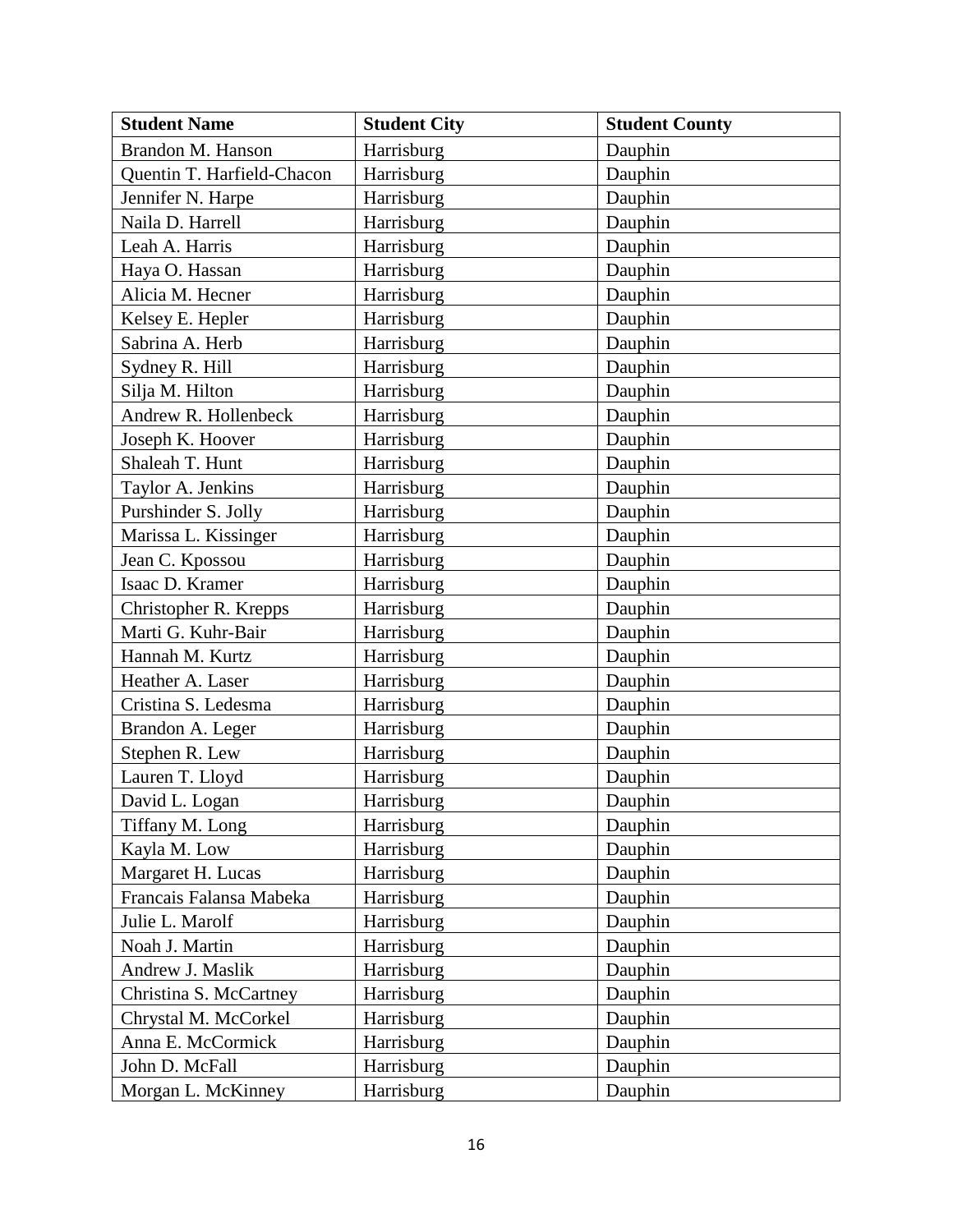| <b>Student Name</b>        | <b>Student City</b> | <b>Student County</b> |
|----------------------------|---------------------|-----------------------|
| Suzanne R. Merdian         | Harrisburg          | Dauphin               |
| Mathew T. Miller           | Harrisburg          | Dauphin               |
| Tahnner D. Mohl            | Harrisburg          | Dauphin               |
| McKenna L. Murdoch         | Harrisburg          | Dauphin               |
| Alimata Tapsoba Nacoulma   | Harrisburg          | Dauphin               |
| Journey C. Needham         | Harrisburg          | Dauphin               |
| Diana T. Nguyen            | Harrisburg          | Dauphin               |
| Mai Linh Nguyen            | Harrisburg          | Dauphin               |
| Ernestina M. Nkuanga       | Harrisburg          | Dauphin               |
| Samantha J. Norris         | Harrisburg          | Dauphin               |
| Haley M. Ormsbee           | Harrisburg          | Dauphin               |
| Jason F. Partney           | Harrisburg          | Dauphin               |
| Ilka F. Philipps           | Harrisburg          | Dauphin               |
| Marie K. Pierre-Louis      | Harrisburg          | Dauphin               |
| Enrique M. Ponimansky      | Harrisburg          | Dauphin               |
| Malinda M. Porter          | Harrisburg          | Dauphin               |
| Fressy A. Prensa           | Harrisburg          | Dauphin               |
| Allison L. Prim            | Harrisburg          | Dauphin               |
| Alec R. Rastovac           | Harrisburg          | Dauphin               |
| Brennan B. Resetar         | Harrisburg          | Dauphin               |
| Dante L. Rice              | Harrisburg          | Dauphin               |
| Kylah I. Roberts           | Harrisburg          | Dauphin               |
| Deanna L. Rockwell         | Harrisburg          | Dauphin               |
| Eduardo Alvarado Rodriguez | Harrisburg          | Dauphin               |
| Austin D. Rodriguez        | Harrisburg          | Dauphin               |
| Madalyn S. Rodriguez-Grant | Harrisburg          | Dauphin               |
| Lisa K. Rogers             | Harrisburg          | Dauphin               |
| Amanda M. Rosa-Colon       | Harrisburg          | Dauphin               |
| Jasmine N. Sample          | Harrisburg          | Dauphin               |
| Juan S. Scott              | Harrisburg          | Dauphin               |
| Sinarie I. Segu-Baffoe     | Harrisburg          | Dauphin               |
| Gabrielle N. Seidel        | Harrisburg          | Dauphin               |
| Abby R. Shaffer            | Harrisburg          | Dauphin               |
| Madison R. Shaw            | Harrisburg          | Dauphin               |
| Lynlee A. Sheeler          | Harrisburg          | Dauphin               |
| Erika L. Shellhamer        | Harrisburg          | Dauphin               |
| Breonna M. Silver          | Harrisburg          | Dauphin               |
| Terence E. Sloane          | Harrisburg          | Dauphin               |
| Anita M. Smith             | Harrisburg          | Dauphin               |
| Benjamin L. Smith          | Harrisburg          | Dauphin               |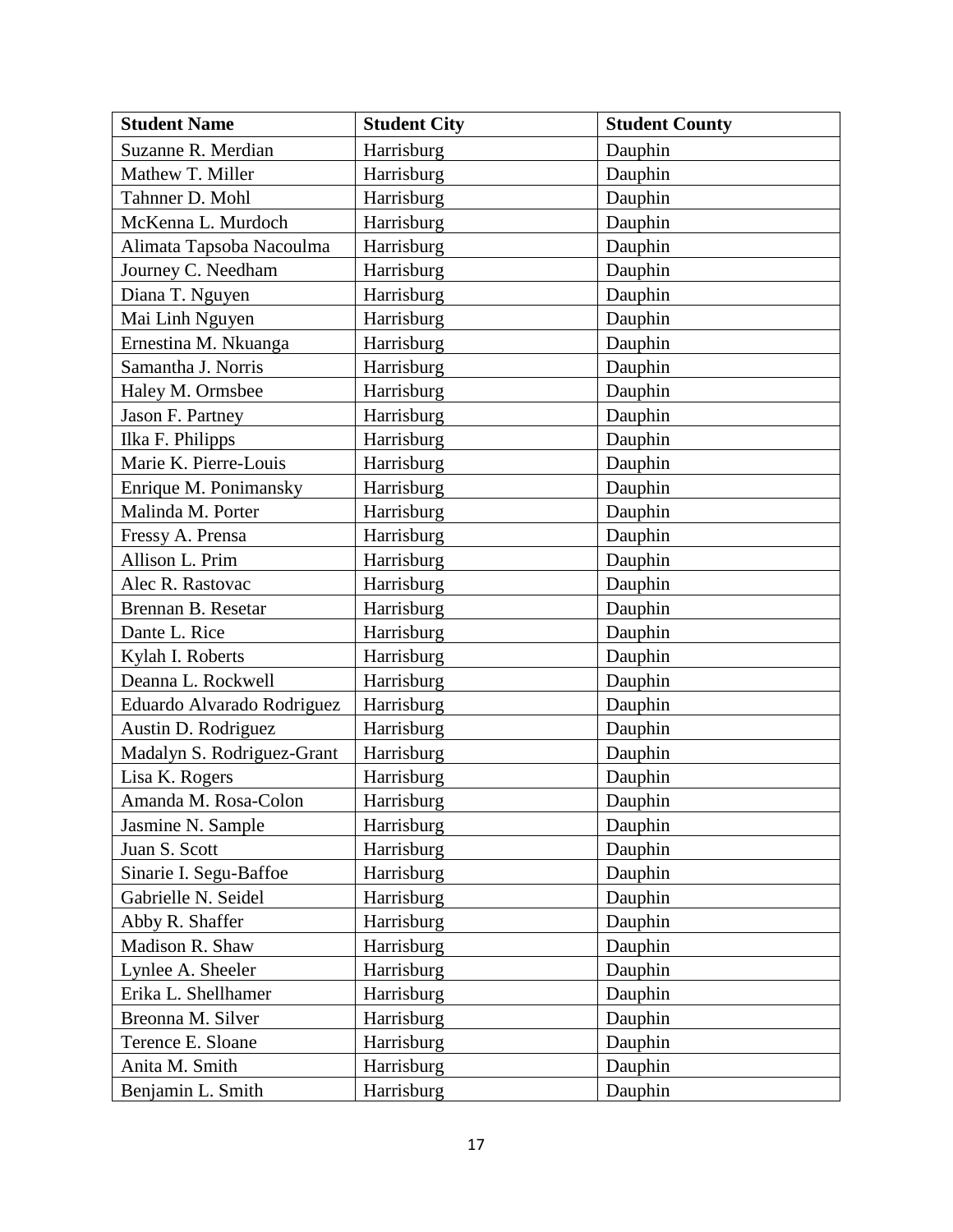| <b>Student Name</b>    | <b>Student City</b> | <b>Student County</b> |
|------------------------|---------------------|-----------------------|
| Kortney A. Smith       | Harrisburg          | Dauphin               |
| Daniel J. Snyder       | Harrisburg          | Dauphin               |
| Jenna L. Snyder        | Harrisburg          | Dauphin               |
| Melinda K. Soto        | Harrisburg          | Dauphin               |
| Victoria A. Soto       | Harrisburg          | Dauphin               |
| Dasha C. Spangler      | Harrisburg          | Dauphin               |
| Jody L. Spieles        | Harrisburg          | Dauphin               |
| Annika E. Stare        | Harrisburg          | Dauphin               |
| Erica C. Stumpf        | Harrisburg          | Dauphin               |
| Ryan D. Summers        | Harrisburg          | Dauphin               |
| Anne Olivia Tchangoum  | Harrisburg          | Dauphin               |
| Elisa M. Thabateh      | Harrisburg          | Dauphin               |
| Sara A. Thomas         | Harrisburg          | Dauphin               |
| Rachel G. Thrush       | Harrisburg          | Dauphin               |
| Tetyana V. Tlumach     | Harrisburg          | Dauphin               |
| Dovas D. Underwood     | Harrisburg          | Dauphin               |
| Jacqueline M. Valentin | Harrisburg          | Dauphin               |
| Robin L. Wallace       | Harrisburg          | Dauphin               |
| Trina M. Waters        | Harrisburg          | Dauphin               |
| Sydney N. Weber        | Harrisburg          | Dauphin               |
| Jillian M. Weik        | Harrisburg          | Dauphin               |
| Jessica L. Wells       | Harrisburg          | Dauphin               |
| Julia R. Wetzler       | Harrisburg          | Dauphin               |
| Carlee J. Williams     | Harrisburg          | Dauphin               |
| Clair L. Wilson        | Harrisburg          | Dauphin               |
| James A. Winaught      | Harrisburg          | Dauphin               |
| Sarah E. Wissler       | Harrisburg          | Dauphin               |
| Aviva R. Woodland      | Harrisburg          | Dauphin               |
| Wesley B. Woodland     | Harrisburg          | Dauphin               |
| Delores D. Wright      | Harrisburg          | Dauphin               |
| Terry C. Wright        | Harrisburg          | Dauphin               |
| Emily N. Zielinski     | Harrisburg          | Dauphin               |
| Gretchen T. Zoe        | Harrisburg          | Dauphin               |
| Bhupesh Adhikari       | Harrisburg          | Dauphin               |
| Janardhan Adhikari     | Harrisburg          | Dauphin               |
| Ram Adhikari           | Harrisburg          | Dauphin               |
| Pete Archibald         | Harrisburg          | Dauphin               |
| Lalita Bajgai          | Harrisburg          | Dauphin               |
| Ajee Barber            | Harrisburg          | Dauphin               |
| Bhagawat Bhandari      | Harrisburg          | Dauphin               |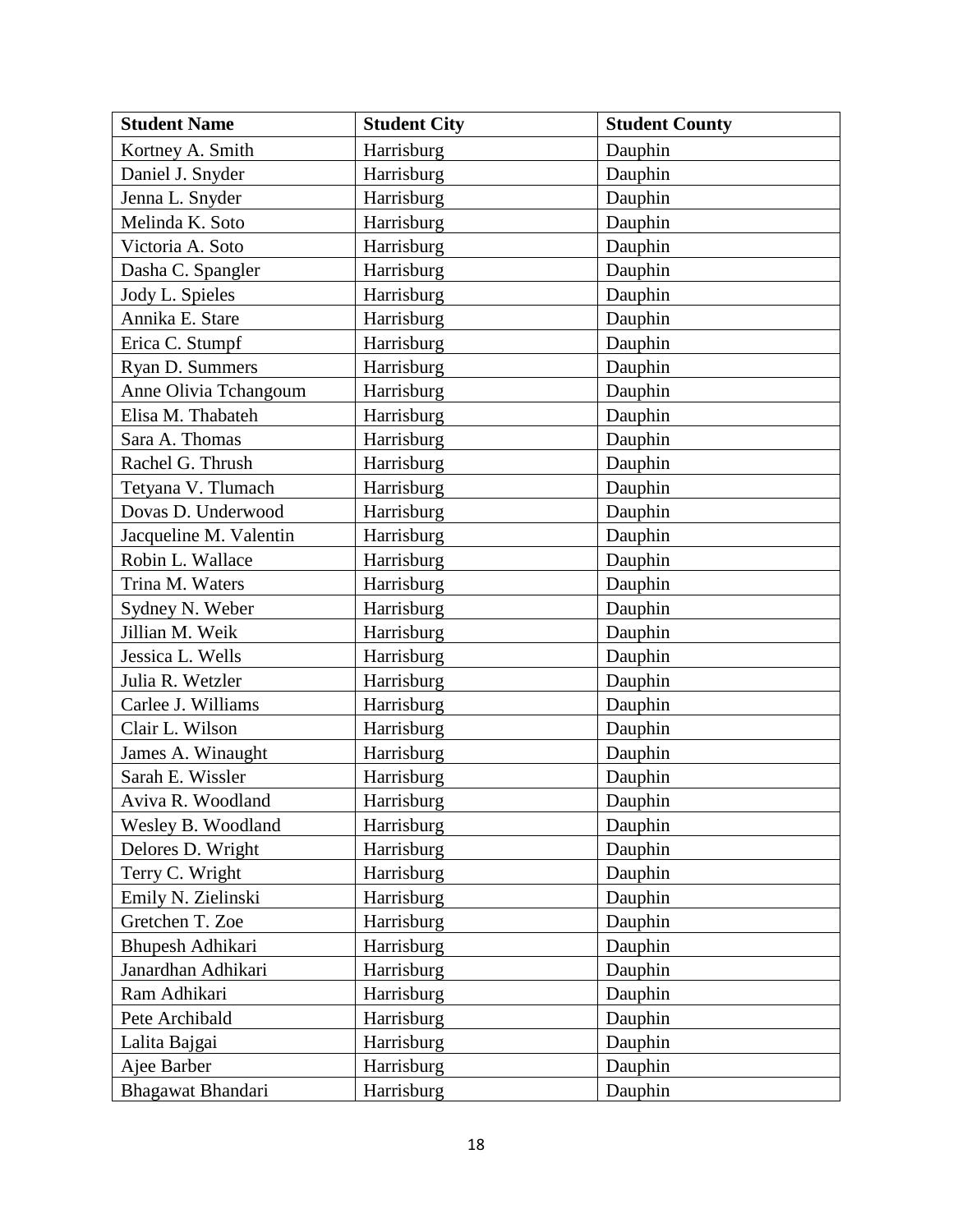| <b>Student Name</b>       | <b>Student City</b> | <b>Student County</b> |
|---------------------------|---------------------|-----------------------|
| Yuliya Bilonozhko         | Harrisburg          | Dauphin               |
| <b>Bernice Boakye</b>     | Harrisburg          | Dauphin               |
| Kodjo Boutou              | Harrisburg          | Dauphin               |
| <b>Hannah Brown</b>       | Harrisburg          | Dauphin               |
| Katlyn Burtch             | Harrisburg          | Dauphin               |
| <b>Gwennevere Buss</b>    | Harrisburg          | Dauphin               |
| Jessie Colomer            | Harrisburg          | Dauphin               |
| <b>Kamal Dangal</b>       | Harrisburg          | Dauphin               |
| Heaman Dhimal             | Harrisburg          | Dauphin               |
| Madhav Dhungana           | Harrisburg          | Dauphin               |
| Srijana Dhungel           | Harrisburg          | Dauphin               |
| Susmita Dhungel           | Harrisburg          | Dauphin               |
| <b>Christopher Doonan</b> | Harrisburg          | Dauphin               |
| Jamuna Dulal              | Harrisburg          | Dauphin               |
| Jacolla Dunbar            | Harrisburg          | Dauphin               |
| James Dunn                | Harrisburg          | Dauphin               |
| Deborah Ellis             | Harrisburg          | Dauphin               |
| <b>Bethany Garber</b>     | Harrisburg          | Dauphin               |
| Gretchen Garland          | Harrisburg          | Dauphin               |
| Renuka Gautam             | Harrisburg          | Dauphin               |
| <b>Jason Gelnett</b>      | Harrisburg          | Dauphin               |
| <b>James Ginez</b>        | Harrisburg          | Dauphin               |
| <b>Javion Gonzalez</b>    | Harrisburg          | Dauphin               |
| <b>Andrew Gordon</b>      | Harrisburg          | Dauphin               |
| Ajay Gurung               | Harrisburg          | Dauphin               |
| Amadou Hamidou            | Harrisburg          | Dauphin               |
| Jolene Harbold            | Harrisburg          | Dauphin               |
| Tamika Howard             | Harrisburg          | Dauphin               |
| Owenvbugue Iduoze         | Harrisburg          | Dauphin               |
| Cierra Jackson            | Harrisburg          | Dauphin               |
| Richeska Jean-Mary        | Harrisburg          | Dauphin               |
| <b>Kenard Jones</b>       | Harrisburg          | Dauphin               |
| Meena Khadka              | Harrisburg          | Dauphin               |
| Mario Lamb                | Harrisburg          | Dauphin               |
| <b>Schenley Layton</b>    | Harrisburg          | Dauphin               |
| Jessica Ledesma           | Harrisburg          | Dauphin               |
| Ariane Leitzel            | Harrisburg          | Dauphin               |
| Lawrence Levine           | Harrisburg          | Dauphin               |
| <b>Robert Levine</b>      | Harrisburg          | Dauphin               |
| Abigail Lonie             | Harrisburg          | Dauphin               |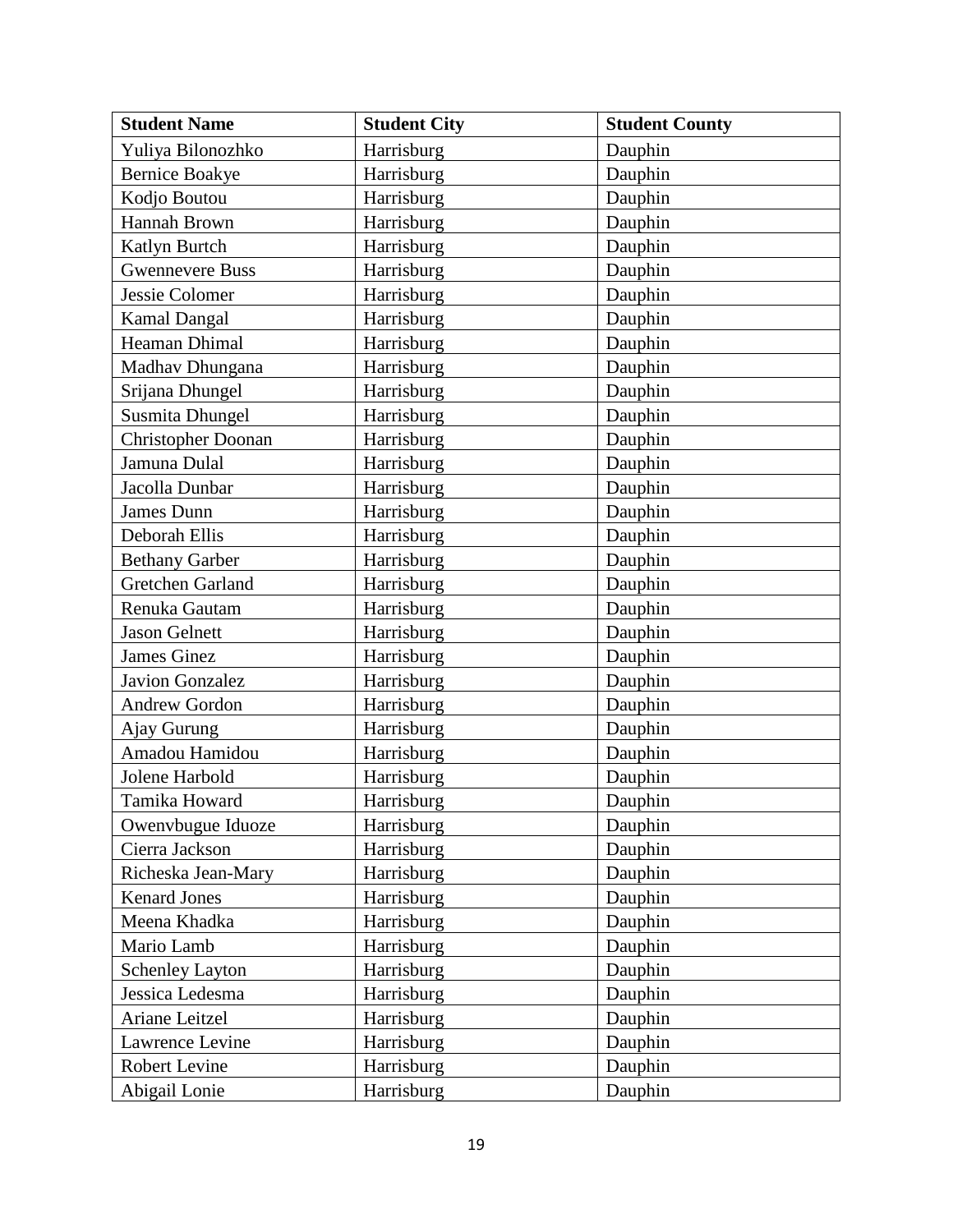| <b>Student Name</b>       | <b>Student City</b> | <b>Student County</b> |
|---------------------------|---------------------|-----------------------|
| Shannon Ludington         | Harrisburg          | Dauphin               |
| Miriam Magallanes-Miranda | Harrisburg          | Dauphin               |
| Marie Manske              | Harrisburg          | Dauphin               |
| Katherine Mauck           | Harrisburg          | Dauphin               |
| Tyeesha McCowin           | Harrisburg          | Dauphin               |
| Hasimu Miliguli           | Harrisburg          | Dauphin               |
| Kusuma Moolmuang          | Harrisburg          | Dauphin               |
| Nichole Muzzy             | Harrisburg          | Dauphin               |
| Han Nguyen                | Harrisburg          | Dauphin               |
| Michael Nguyen            | Harrisburg          | Dauphin               |
| Samuel Opare-Sakyi        | Harrisburg          | Dauphin               |
| Angela Pham               | Harrisburg          | Dauphin               |
| Ollie Riley               | Harrisburg          | Dauphin               |
| Hannah Ritch              | Harrisburg          | Dauphin               |
| Amanda Ruschak            | Harrisburg          | Dauphin               |
| Muzayyanakhon Saidova     | Harrisburg          | Dauphin               |
| Summaya Salihee           | Harrisburg          | Dauphin               |
| Huma Sarwar               | Harrisburg          | Dauphin               |
| Emina Skopljak            | Harrisburg          | Dauphin               |
| Edna Stoltzfus            | Harrisburg          | Dauphin               |
| Jerson Tejeda             | Harrisburg          | Dauphin               |
| Christine Tokoli          | Harrisburg          | Dauphin               |
| Avis Wallace              | Harrisburg          | Dauphin               |
| Clayton Wood              | Harrisburg          | Dauphin               |
| Larisa Zaitov             | Harrisburg          | Dauphin               |
| Corrine Zarazua-Gradine   | Harrisburg          | Dauphin               |
| Li Zhang                  | Harrisburg          | Dauphin               |
| Hannelise Zwahlen         | Harrisburg          | Dauphin               |
| Jian R. Arnold            | Hershey             | Dauphin               |
| James C. Garrett          | Hershey             | Dauphin               |
| Jack E. Griffith          | Hershey             | Dauphin               |
| Nicole L. Haines          | Hershey             | Dauphin               |
| Jennifer D. Kasunick      | Hershey             | Dauphin               |
| Michael S. Kellenberger   | Hershey             | Dauphin               |
| Colleen Smith Kolanjian   | Hershey             | Dauphin               |
| Sarah E. Krull            | Hershey             | Dauphin               |
| Shani A. Mrakovich        | Hershey             | Dauphin               |
| Ishitaben M. Patel        | Hershey             | Dauphin               |
| Yash D. Patel             | Hershey             | Dauphin               |
| Mark S. Peschel           | Hershey             | Dauphin               |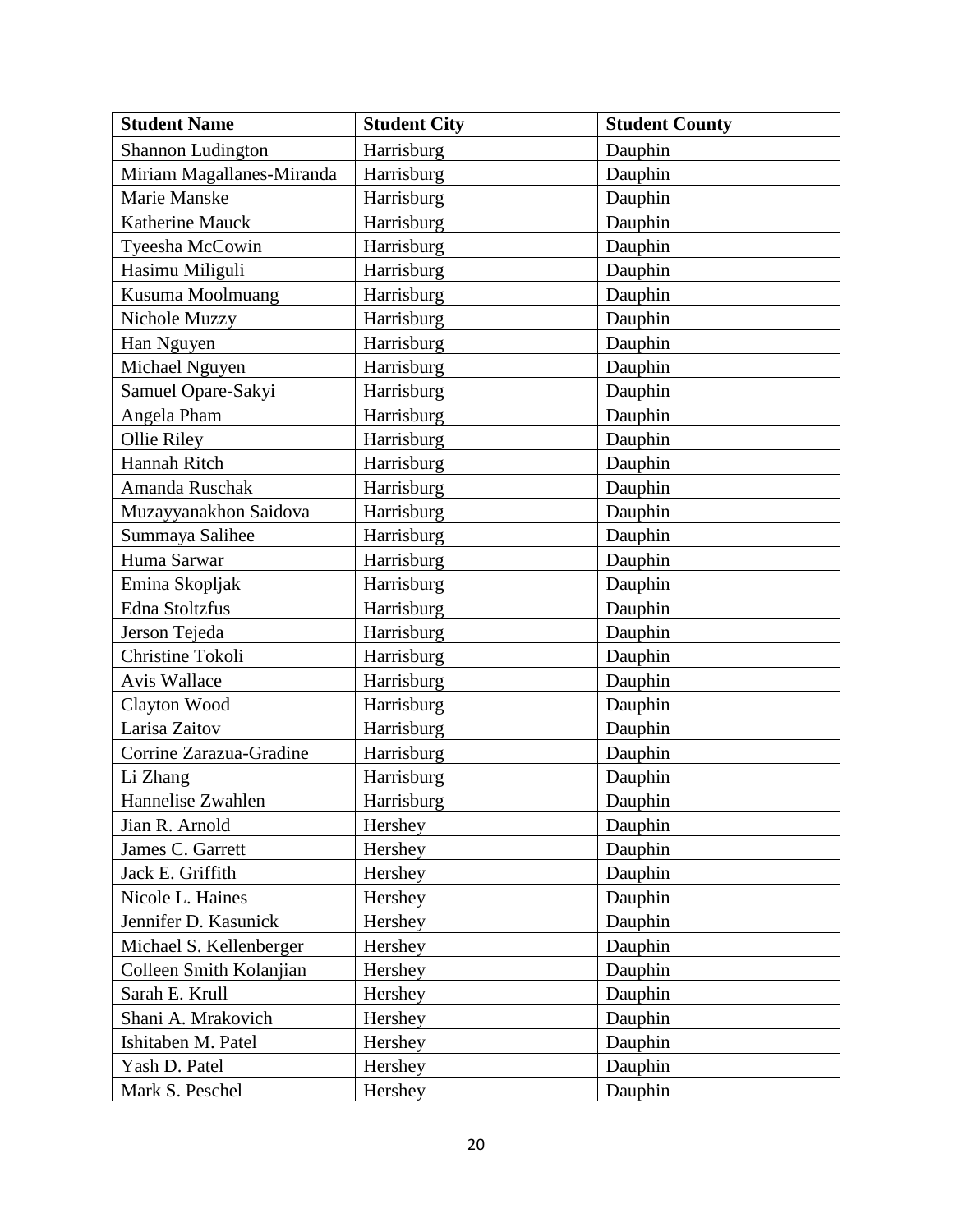| <b>Student Name</b>   | <b>Student City</b> | <b>Student County</b> |
|-----------------------|---------------------|-----------------------|
| Marc E. Powell        | Hershey             | Dauphin               |
| Jamar C. Wright       | Hershey             | Dauphin               |
| Megan Brace           | Hershey             | Dauphin               |
| Kelly Rodriguez       | Hershey             | Dauphin               |
| Quenton S. Coe        | Highspire           | Dauphin               |
| Oanh T. Hang          | Highspire           | Dauphin               |
| Briana Knaby          | Highspire           | Dauphin               |
| Austyn E. Adams       | Hummelstown         | Dauphin               |
| Ann E. Arena          | Hummelstown         | Dauphin               |
| Gustavo D. Crist      | Hummelstown         | Dauphin               |
| Kimberly A. Delapaz   | Hummelstown         | Dauphin               |
| Steven R. Fisher      | Hummelstown         | Dauphin               |
| Josiah R. Helmer      | Hummelstown         | Dauphin               |
| Kylie N. Jeffries     | Hummelstown         | Dauphin               |
| Carlie M. Layton      | Hummelstown         | Dauphin               |
| Elle R. Machamer      | Hummelstown         | Dauphin               |
| Travis K. Owens       | Hummelstown         | Dauphin               |
| Sabrina A. Ramos      | Hummelstown         | Dauphin               |
| Tiffany C. Roseman    | Hummelstown         | Dauphin               |
| Susan C. Sams         | Hummelstown         | Dauphin               |
| Renae L. Sites        | Hummelstown         | Dauphin               |
| Lauren A. Thompson    | Hummelstown         | Dauphin               |
| Laszlo M. Von Rago    | Hummelstown         | Dauphin               |
| Stephanie A. Watts    | Hummelstown         | Dauphin               |
| Sarah Aull            | Hummelstown         | Dauphin               |
| <b>Brady Baker</b>    | Hummelstown         | Dauphin               |
| Daniel Enriquez       | Hummelstown         | Dauphin               |
| <b>Michael Gabner</b> | Hummelstown         | Dauphin               |
| Hiedi McClinton       | Hummelstown         | Dauphin               |
| Ioanna Radanovic      | Hummelstown         | Dauphin               |
| Emily E. Herb         | Lykens              | Dauphin               |
| Brandon T. Miller     | Lykens              | Dauphin               |
| Hannah M. Nestor      | Lykens              | Dauphin               |
| Eric J. Palmer        | Lykens              | Dauphin               |
| Bria A. Adderley      | Middletown          | Dauphin               |
| Melinda S. Barb       | Middletown          | Dauphin               |
| Kathryn E. Billman    | Middletown          | Dauphin               |
| Allison N. Burkett    | Middletown          | Dauphin               |
| Kali M. Carter        | Middletown          | Dauphin               |
| Alexis L. Cleland     | Middletown          | Dauphin               |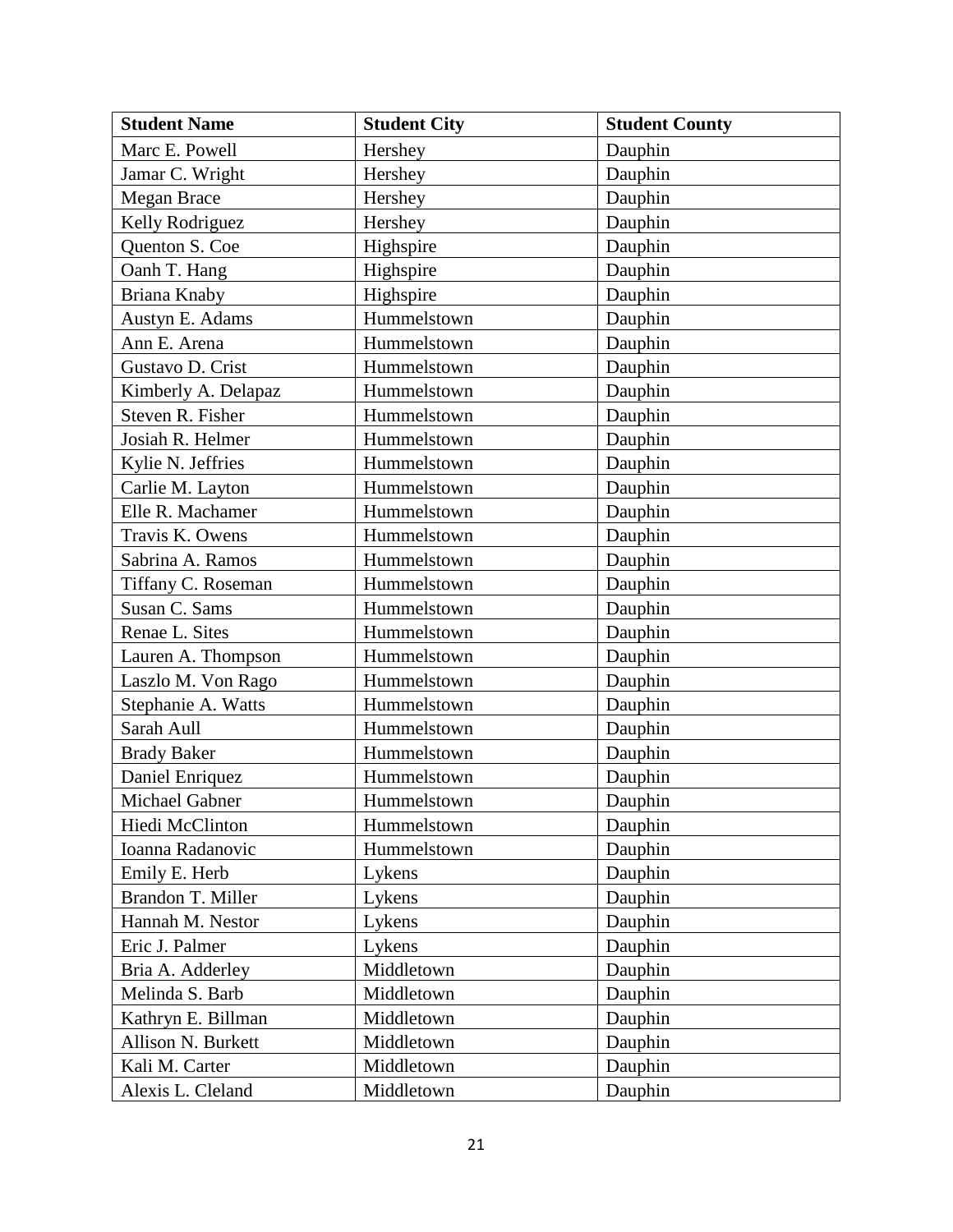| <b>Student Name</b>      | <b>Student City</b> | <b>Student County</b> |
|--------------------------|---------------------|-----------------------|
| Megan M. Clukey          | Middletown          | Dauphin               |
| Victoria A. Cristo       | Middletown          | Dauphin               |
| Rhianna L. Dupla         | Middletown          | Dauphin               |
| Alexander R. Egan        | Middletown          | Dauphin               |
| Maggie C. Klein          | Middletown          | Dauphin               |
| Rosezapennyda S. Loeung  | Middletown          | Dauphin               |
| Mohamed M. Musaad        | Middletown          | Dauphin               |
| Kaitlin T. Nolte         | Middletown          | Dauphin               |
| Brent P. Obenstine       | Middletown          | Dauphin               |
| Nicole L. Pressel        | Middletown          | Dauphin               |
| Lauren E. Rastovac       | Middletown          | Dauphin               |
| Daniel J. Rehrer         | Middletown          | Dauphin               |
| Kelly E. Stauffer        | Middletown          | Dauphin               |
| Quinn B. Stern-Courney   | Middletown          | Dauphin               |
| Carly A. Williams        | Middletown          | Dauphin               |
| <b>Chloe Buckwalter</b>  | Middletown          | Dauphin               |
| Jun Chen                 | Middletown          | Dauphin               |
| Drew Heying              | Middletown          | Dauphin               |
| Rachel Lyon              | Middletown          | Dauphin               |
| Ian Pirkey               | Middletown          | Dauphin               |
| Kylee E. Altland         | Millersburg         | Dauphin               |
| Kelsey N. Burger         | Millersburg         | Dauphin               |
| Logan E. Hennessey       | Millersburg         | Dauphin               |
| Molly M. Jacobs          | Millersburg         | Dauphin               |
| Aloysius W. Lieb         | Millersburg         | Dauphin               |
| Jessica N. Martin        | Millersburg         | Dauphin               |
| Brittney D. Miller       | Millersburg         | Dauphin               |
| Brooke H. Shomper        | Millersburg         | Dauphin               |
| Destiny F. Stansfield    | Millersburg         | Dauphin               |
| Makenzie R. Strohecker   | Millersburg         | Dauphin               |
| Lydia E. Troutman        | Millersburg         | Dauphin               |
| Carly L. Zeigler         | Millersburg         | Dauphin               |
| Celeste A. Zerby         | Millersburg         | Dauphin               |
| Caleb Foultz             | Millersburg         | Dauphin               |
| <b>Brooke Montgomery</b> | Millersburg         | Dauphin               |
| Anya Watts               | Millersburg         | Dauphin               |
| Courtney A. Bogar        | Steelton            | Dauphin               |
| William D. Miller        | Steelton            | Dauphin               |
| Efrain H. Ortiz          | Steelton            | Dauphin               |
| Anna E. Russell          | Steelton            | Dauphin               |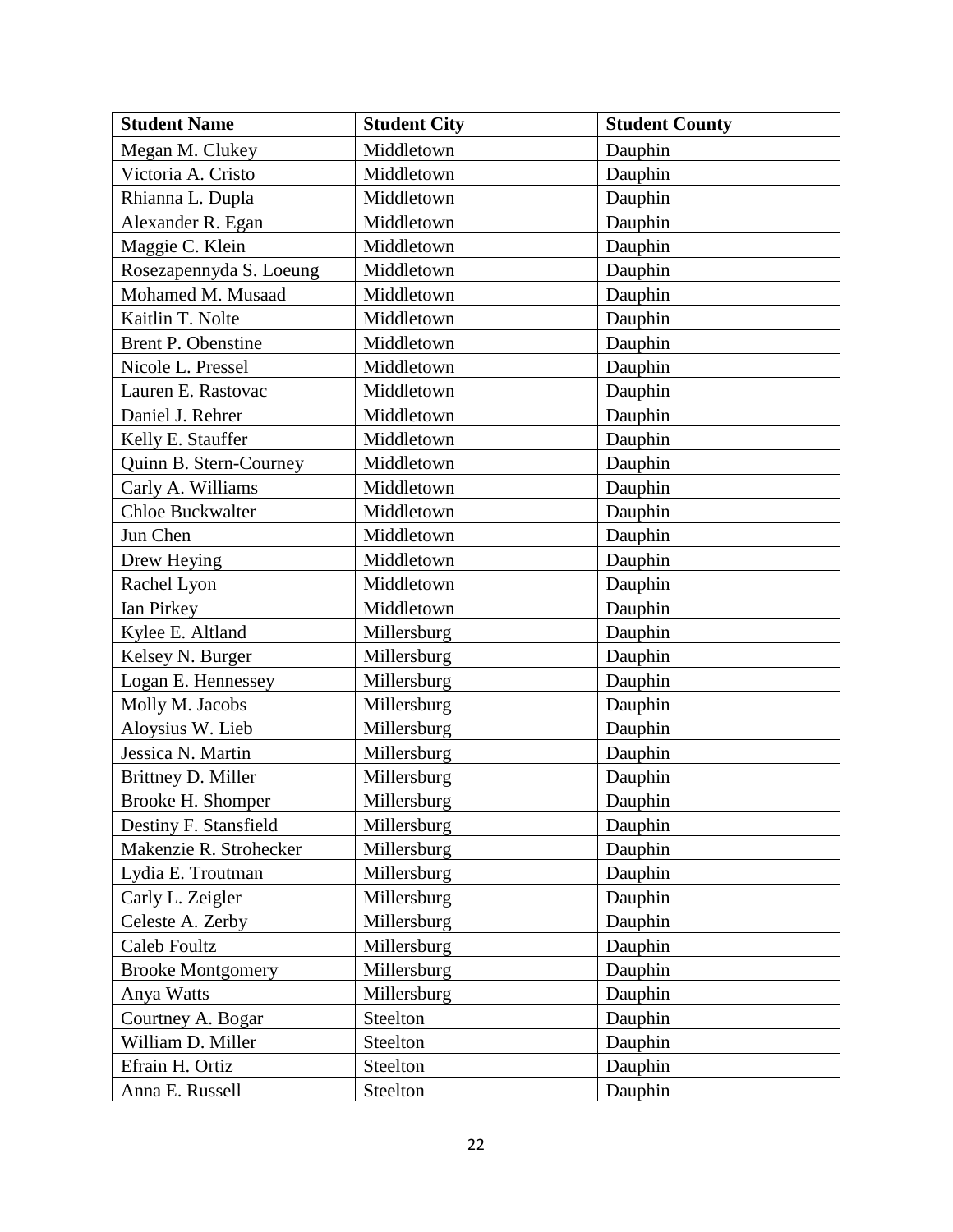| <b>Student Name</b>         | <b>Student City</b> | <b>Student County</b> |
|-----------------------------|---------------------|-----------------------|
| Randale W. Scott            | Steelton            | Dauphin               |
| <b>Raquel Blackston</b>     | Steelton            | Dauphin               |
| Jeremiah Brobst             | Steelton            | Dauphin               |
| Ruth Ann Altman             | Chambersburg        | Franklin              |
| Bethany D. Anderson         | Chambersburg        | Franklin              |
| Sandy L. Delaney            | Chambersburg        | Franklin              |
| Emily M. Duff               | Chambersburg        | Franklin              |
| Madison A. Ellis            | Chambersburg        | Franklin              |
| Sofia Perez Espinosa        | Chambersburg        | Franklin              |
| David A. Geesaman           | Chambersburg        | Franklin              |
| Erica A. Green              | Chambersburg        | Franklin              |
| Ashley N. Haines            | Chambersburg        | Franklin              |
| Krystal M. Hinds            | Chambersburg        | Franklin              |
| Sydney E. Jackson           | Chambersburg        | Franklin              |
| Brooklynn L. Mckenzie       | Chambersburg        | Franklin              |
| Brittany R. Myers           | Chambersburg        | Franklin              |
| Johanna V. Nieto            | Chambersburg        | Franklin              |
| Angela F. Parrett           | Chambersburg        | Franklin              |
| Alyssa C. Price             | Chambersburg        | Franklin              |
| Amanda L. Richter           | Chambersburg        | Franklin              |
| Breenea A. Setting          | Chambersburg        | Franklin              |
| Larry G. Sipe               | Chambersburg        | Franklin              |
| Scout T. Smitherman         | Chambersburg        | Franklin              |
| <b>Yissel Polanco Urena</b> | Chambersburg        | Franklin              |
| Tonya J. VonKaler           | Chambersburg        | Franklin              |
| <b>Crystal Cooley</b>       | Chambersburg        | Franklin              |
| AimeeBeth Davis             | Chambersburg        | Franklin              |
| <b>James Hade</b>           | Chambersburg        | Franklin              |
| Danhoo Kang                 | Chambersburg        | Franklin              |
| <b>Justin Stevens</b>       | Chambersburg        | Franklin              |
| DesiRea L. Hanley           | Fayetteville        | Franklin              |
| Nathan R. Mitz              | Fayetteville        | Franklin              |
| Matthew L. Sommerfeld       | Fayetteville        | Franklin              |
| Sarah Bucci                 | Fayetteville        | Franklin              |
| Evan Nilsen                 | Fayetteville        | Franklin              |
| Holly N. Swope              | Ft Loudon           | Franklin              |
| David E. Delauter           | Greencastle         | Franklin              |
| Iris Harvie                 | Greencastle         | Franklin              |
| Ashley C. August            | Mercersburg         | Franklin              |
| Esther R. Bauler            | Mercersburg         | Franklin              |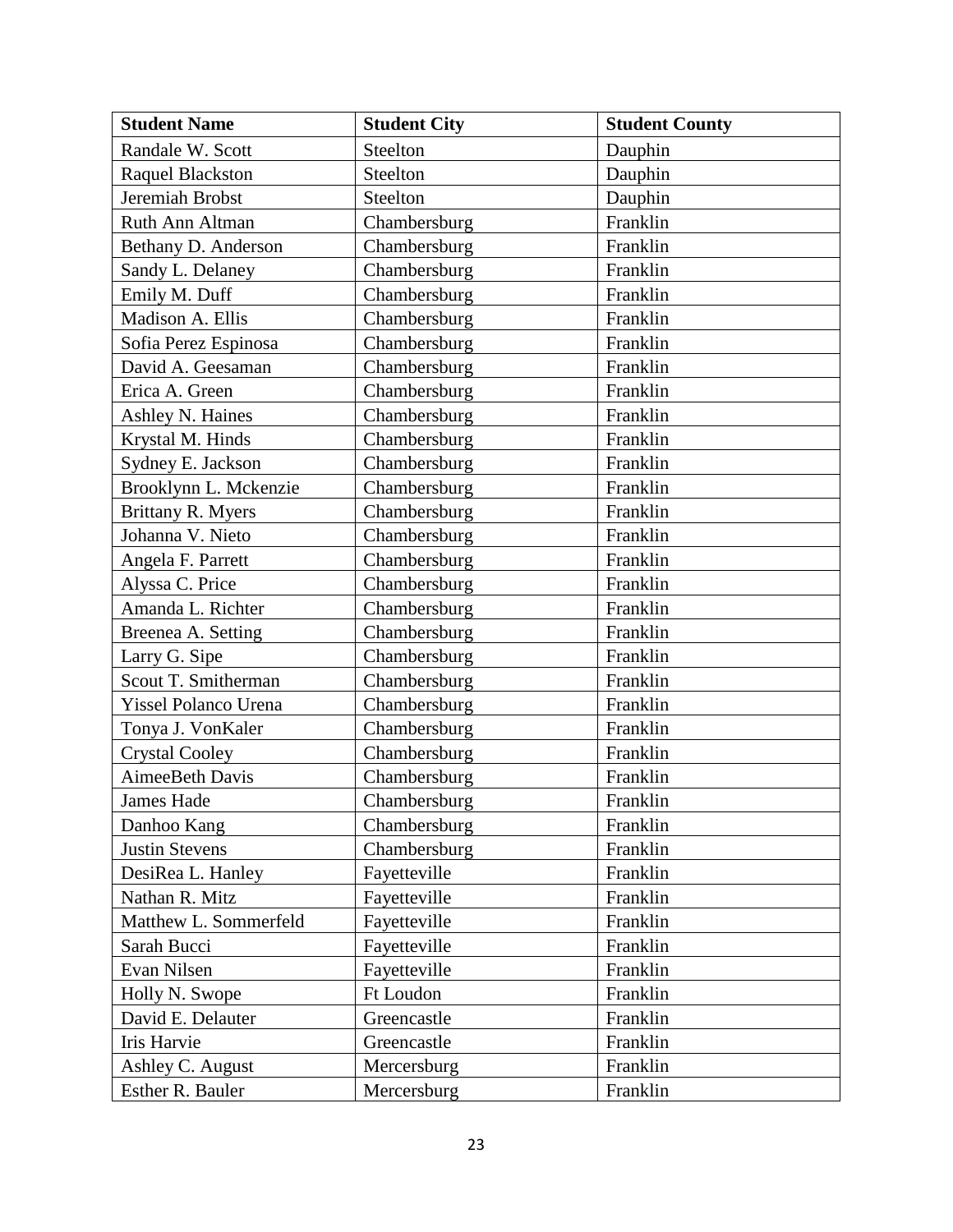| <b>Student Name</b>        | <b>Student City</b>  | <b>Student County</b> |
|----------------------------|----------------------|-----------------------|
| Hannah M. Bauler           | Mercersburg          | Franklin              |
| Barbara L. Goehres         | Mont Alto            | Franklin              |
| Faith M. Musser            | <b>Saint Thomas</b>  | Franklin              |
| Trista Kalathas            | <b>Saint Thomas</b>  | Franklin              |
| Grady A. Daywalt           | South Mountain       | Franklin              |
| Emily P. Metcalfe          | <b>Spring Run</b>    | Franklin              |
| Alyssa M. Singley          | <b>St Thomas</b>     | Franklin              |
| Paul D. Inman              | Waynesboro           | Franklin              |
| Milini K. Worthy           | Waynesboro           | Franklin              |
| Kimberly B. Pryor          | Mc Connellsburg      | Fulton                |
| Kade A. Myers              | Three Springs        | Huntingdon            |
| Wyatt A. Guillory          | <b>Honey Grove</b>   | Juniata               |
| Tara N. Heimbach           | Mc Alisterville      | Juniata               |
| Rebecca A. Poorman         | Mc Alisterville      | Juniata               |
| Judith M. Hess             | Mifflintown          | Juniata               |
| Lauren Castillo            | Mifflintown          | Juniata               |
| David K. Quirion           | Port Royal           | Juniata               |
| Jordan E. Crissman         | Thompsontown         | Juniata               |
| William J. Gerrity         | <b>Clarks Summit</b> | Lackawanna            |
| Jayce M. Moore             | Adamstown            | Lancaster             |
| Patricia L. Burgess        | Akron                | Lancaster             |
| Carly A. Fritz             | Akron                | Lancaster             |
| Jacob E. Martin            | Akron                | Lancaster             |
| Kathryn A. Schwartz        | Akron                | Lancaster             |
| Katelyn A. Wenger          | Akron                | Lancaster             |
| Ethan J. Horetsky          | Bainbridge           | Lancaster             |
| Kristen M. Selfridge       | Bainbridge           | Lancaster             |
| Shaina Maclaren            | Bainbridge           | Lancaster             |
| Kristin A. Moore           | Bird In Hand         | Lancaster             |
| Alyssa S. Celli            | <b>Brownstown</b>    | Lancaster             |
| Hannah J. Greiner          | Brownstown           | Lancaster             |
| Nichole L. Caban           | Columbia             | Lancaster             |
| <b>Stephany P. Charles</b> | Columbia             | Lancaster             |
| Raven S. Dill              | Columbia             | Lancaster             |
| Racheal M. Droege          | Columbia             | Lancaster             |
| Bola R. Eskandar           | Columbia             | Lancaster             |
| Cierra N. Groom            | Columbia             | Lancaster             |
| Ashley M. Kiers            | Columbia             | Lancaster             |
| Natalie M. Lightcap        | Columbia             | Lancaster             |
| William L. Lowe            | Columbia             | Lancaster             |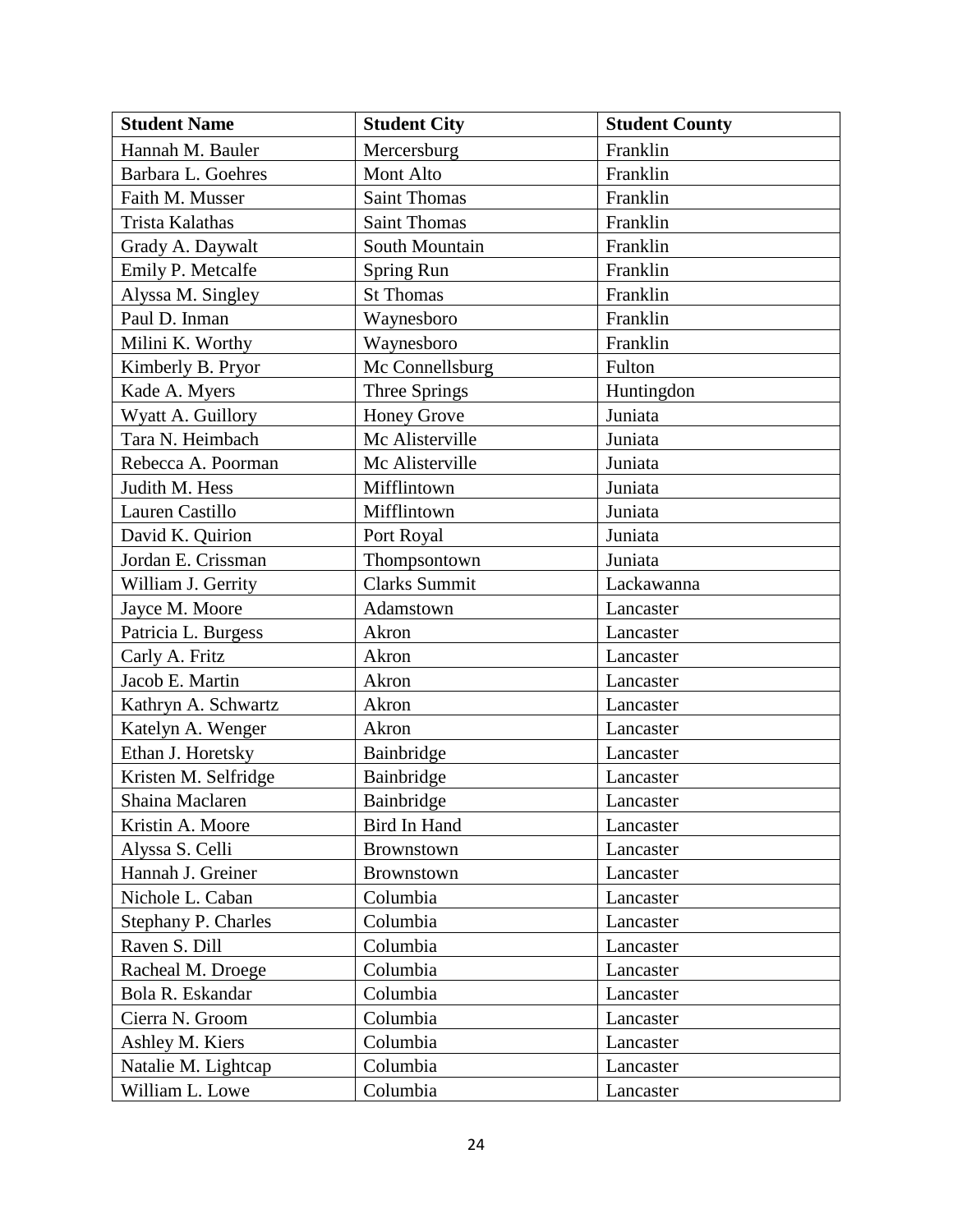| <b>Student Name</b>      | <b>Student City</b>    | <b>Student County</b> |
|--------------------------|------------------------|-----------------------|
| Madison J. Ludlow        | Columbia               | Lancaster             |
| Larissa K. Mann          | Columbia               | Lancaster             |
| Ofelia A. Munoz-Castro   | Columbia               | Lancaster             |
| Jeffrey M. Snader        | Columbia               | Lancaster             |
| Megan E. Tomlinson       | Columbia               | Lancaster             |
| Paul M. Van Jura         | Columbia               | Lancaster             |
| Veronica Edkin           | Columbia               | Lancaster             |
| Liam K. Crisman          | Conestoga              | Lancaster             |
| Madison E. Bock          | Denver                 | Lancaster             |
| Lacee J. Martin          | Denver                 | Lancaster             |
| Savanna R. Wanner        | Denver                 | Lancaster             |
| Haley M. Wells           | Denver                 | Lancaster             |
| Malinda Beiler           | Denver                 | Lancaster             |
| <b>Patrick Corrie</b>    | Denver                 | Lancaster             |
| James Gehman             | Denver                 | Lancaster             |
| <b>Eddie Hall</b>        | Denver                 | Lancaster             |
| <b>Taylor Hart</b>       | Denver                 | Lancaster             |
| Kyla M. Gehr             | East Earl              | Lancaster             |
| Susannah F. Kendig       | East Earl              | Lancaster             |
| Rachel S. Lapp           | East Earl              | Lancaster             |
| Alexander J. Wrightson   | East Earl              | Lancaster             |
| <b>Timothy Miller</b>    | East Earl              | Lancaster             |
| Alisa Somova             | East Earl              | Lancaster             |
| Kayli J. Hamilton        | <b>East Petersburg</b> | Lancaster             |
| Josiah S. Shank          | <b>East Petersburg</b> | Lancaster             |
| Jennifer N. Stewart      | <b>East Petersburg</b> | Lancaster             |
| Larren D. Swope          | <b>East Petersburg</b> | Lancaster             |
| Derek Eberly             | <b>East Petersburg</b> | Lancaster             |
| Adrian Hain              | <b>East Petersburg</b> | Lancaster             |
| Erin Layser              | <b>East Petersburg</b> | Lancaster             |
| Lori R. Altimore         | Elizabethtown          | Lancaster             |
| Scott M. Bucher          | Elizabethtown          | Lancaster             |
| Shannon S. Ginder        | Elizabethtown          | Lancaster             |
| Brynn L. Hoffman         | Elizabethtown          | Lancaster             |
| Ian A. Hunt              | Elizabethtown          | Lancaster             |
| Katherine R. Jones       | Elizabethtown          | Lancaster             |
| Emma F. Leaman           | Elizabethtown          | Lancaster             |
| Francisco A. Leon-Guzman | Elizabethtown          | Lancaster             |
| Antoinette M. Lewis      | Elizabethtown          | Lancaster             |
| Marena J. Lonardi        | Elizabethtown          | Lancaster             |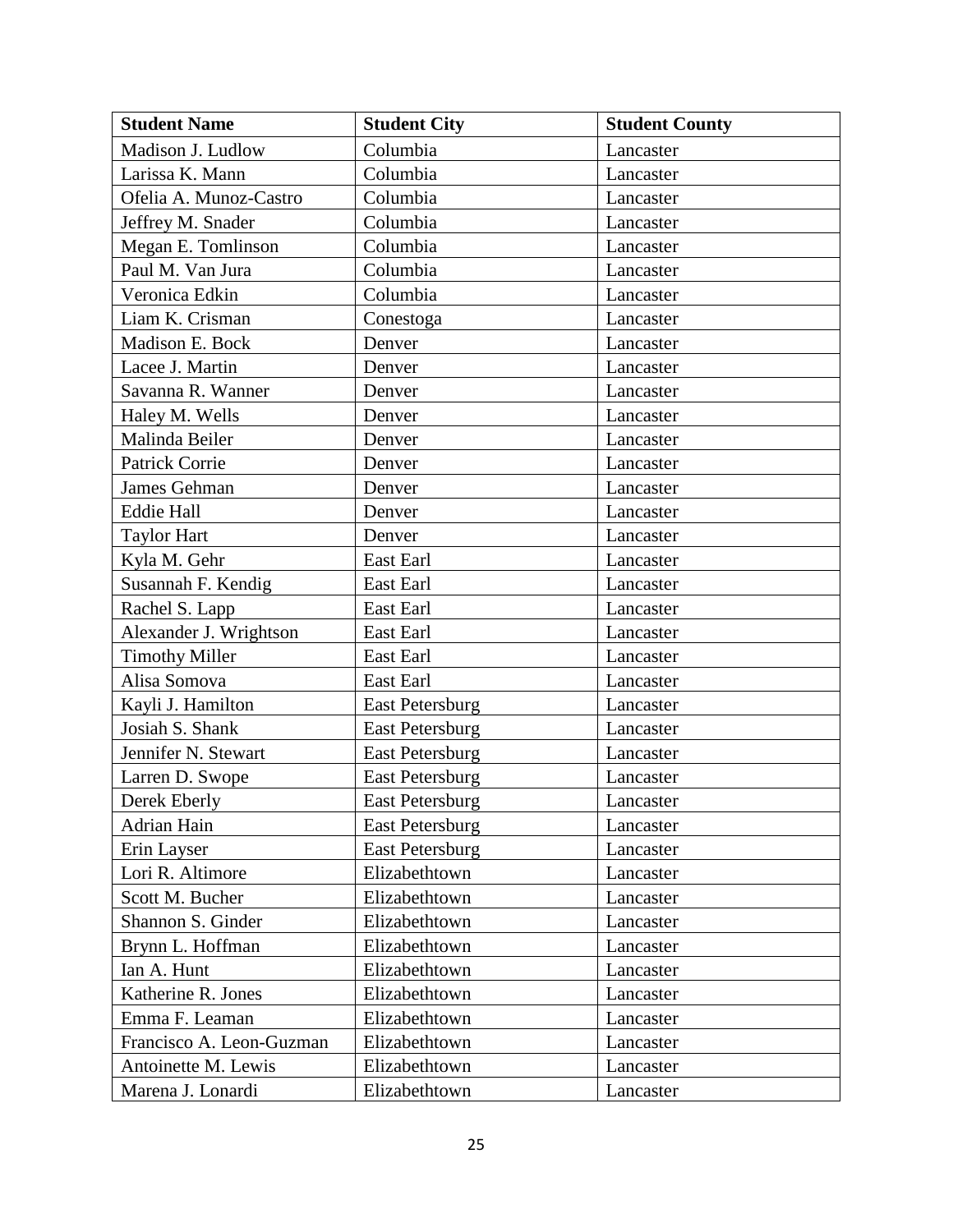| <b>Student Name</b>     | <b>Student City</b> | <b>Student County</b> |
|-------------------------|---------------------|-----------------------|
| Kayla A. Meleizen       | Elizabethtown       | Lancaster             |
| Brecken C. Musser       | Elizabethtown       | Lancaster             |
| Renee J. Nasta          | Elizabethtown       | Lancaster             |
| Jennifer L. Price       | Elizabethtown       | Lancaster             |
| Julia C. Raybold        | Elizabethtown       | Lancaster             |
| Daniel J. Rice          | Elizabethtown       | Lancaster             |
| Kristin M. Shriver      | Elizabethtown       | Lancaster             |
| Samantha M. Shutt       | Elizabethtown       | Lancaster             |
| Rachel M. Stum          | Elizabethtown       | Lancaster             |
| Jacob A. Vettori        | Elizabethtown       | Lancaster             |
| Kristin M. Vuxta        | Elizabethtown       | Lancaster             |
| Whitney M. Walmer       | Elizabethtown       | Lancaster             |
| Kelsey C. Williams      | Elizabethtown       | Lancaster             |
| Andrew P. Young         | Elizabethtown       | Lancaster             |
| Corey B. Zimmerman      | Elizabethtown       | Lancaster             |
| <b>Emily Carello</b>    | Elizabethtown       | Lancaster             |
| <b>Alison Patton</b>    | Elizabethtown       | Lancaster             |
| Karl Weaver             | Elizabethtown       | Lancaster             |
| Rikki L. Anderson       | Ephrata             | Lancaster             |
| William E. Been         | Ephrata             | Lancaster             |
| Jeffrey K. Burkholder   | Ephrata             | Lancaster             |
| Kyles A. Conner         | Ephrata             | Lancaster             |
| Evelina P. Demchenko    | Ephrata             | Lancaster             |
| Elizabeth M. Duchesneau | Ephrata             | Lancaster             |
| Erin E. Durkaj          | Ephrata             | Lancaster             |
| Kelsi S. Getz           | Ephrata             | Lancaster             |
| Shane T. Johnson        | Ephrata             | Lancaster             |
| Julie A. Kang           | Ephrata             | Lancaster             |
| Emily M. McEntire       | Ephrata             | Lancaster             |
| Tangelena Y. McMahon    | Ephrata             | Lancaster             |
| Morgan L. Murphy        | Ephrata             | Lancaster             |
| Miriam H. Oberholtzer   | Ephrata             | Lancaster             |
| Kyle A. Olmstead        | Ephrata             | Lancaster             |
| Carey P. Olson          | Ephrata             | Lancaster             |
| Joel D. Potts           | Ephrata             | Lancaster             |
| Morgan A. Pratt         | Ephrata             | Lancaster             |
| Adam P. Quick           | Ephrata             | Lancaster             |
| Mary Ann R. Martin      | Ephrata             | Lancaster             |
| Dakota M. Reiner        | Ephrata             | Lancaster             |
| Jessica E. Rodriguez    | Ephrata             | Lancaster             |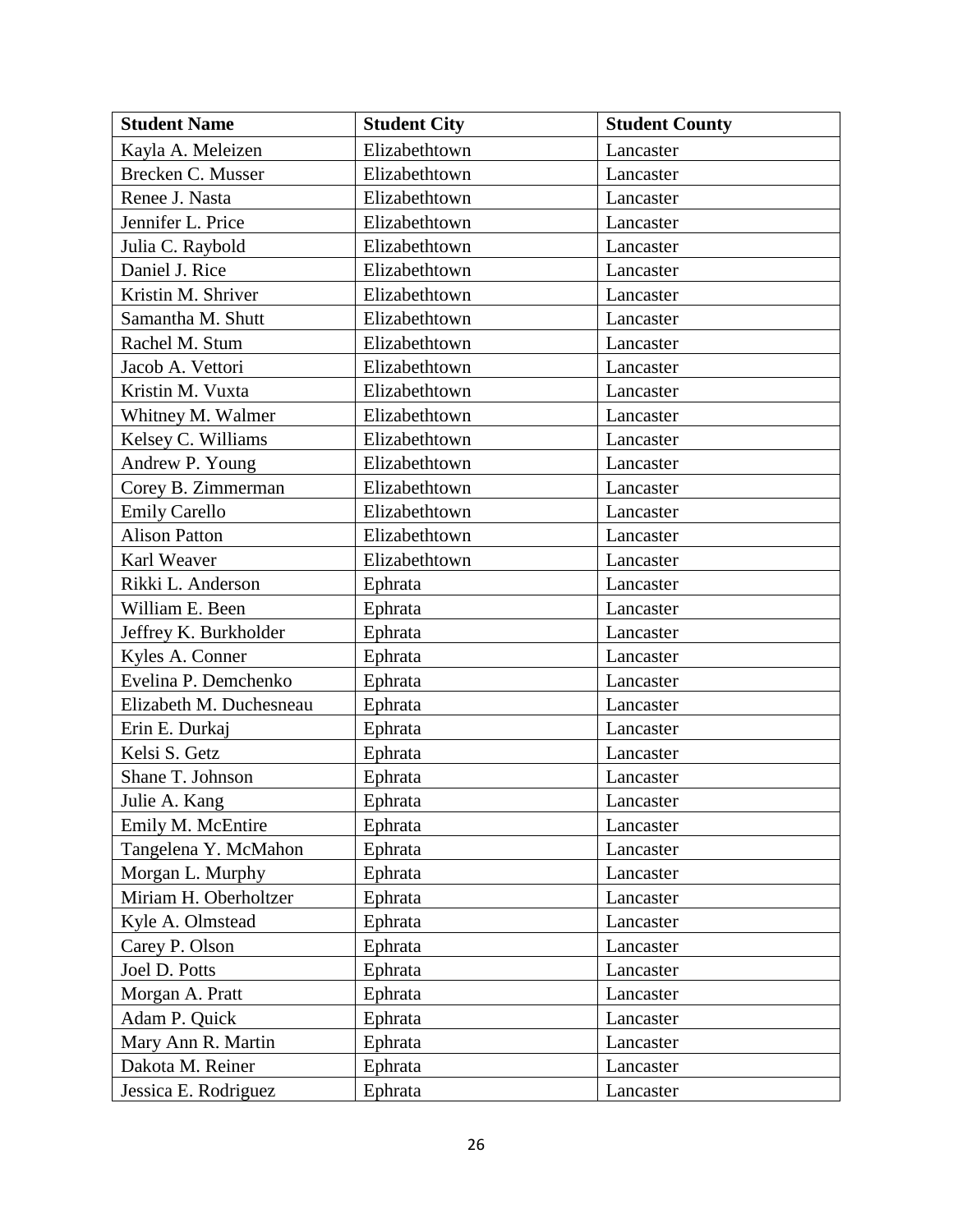| <b>Student Name</b>   | <b>Student City</b> | <b>Student County</b> |
|-----------------------|---------------------|-----------------------|
| Josey L. Shawgo       | Ephrata             | Lancaster             |
| Kaitlyn R. Shoffstall | Ephrata             | Lancaster             |
| Nicole M. Stahl       | Ephrata             | Lancaster             |
| Thao T. Tran          | Ephrata             | Lancaster             |
| Malena C. Tyson       | Ephrata             | Lancaster             |
| Amanda L. White       | Ephrata             | Lancaster             |
| Natalia Bedoya        | Ephrata             | Lancaster             |
| Cassandra Heil        | Ephrata             | Lancaster             |
| Caroline Imperial     | Ephrata             | Lancaster             |
| Jinu Kang             | Ephrata             | Lancaster             |
| Mike Kiefer           | Ephrata             | Lancaster             |
| <b>Bryan Nelson</b>   | Ephrata             | Lancaster             |
| Christine Siko        | Ephrata             | Lancaster             |
| Anthony Zimmerman     | Ephrata             | Lancaster             |
| Anna C. Schrader      | Gap                 | Lancaster             |
| Maranda A. Stoltzfus  | Gordonville         | Lancaster             |
| Danelle M. Bender     | Holtwood            | Lancaster             |
| Kelly M. DiCamillo    | Holtwood            | Lancaster             |
| John A. Kirk          | Holtwood            | Lancaster             |
| Kailyn M. Beiler      | Kinzers             | Lancaster             |
| Jasmine N. Graham     | Kinzers             | Lancaster             |
| <b>Christy Runner</b> | Kinzers             | Lancaster             |
| Christine D. Bowman   | Kirkwood            | Lancaster             |
| Elkezia A. Acheampong | Lancaster           | Lancaster             |
| Khalil G. Al Saqqa    | Lancaster           | Lancaster             |
| Shanely C. Alvarez    | Lancaster           | Lancaster             |
| Younoussa M. Bah      | Lancaster           | Lancaster             |
| Heather M. Barth      | Lancaster           | Lancaster             |
| Jessica S. Bartley    | Lancaster           | Lancaster             |
| Susanah J. Bevins     | Lancaster           | Lancaster             |
| Donald J. Billett     | Lancaster           | Lancaster             |
| Christian A. Blanco   | Lancaster           | Lancaster             |
| Laura A. Bolich       | Lancaster           | Lancaster             |
| Haley L. Boone        | Lancaster           | Lancaster             |
| Kyra M. Boone         | Lancaster           | Lancaster             |
| Courtney E. Braas     | Lancaster           | Lancaster             |
| Dan C. Bracci         | Lancaster           | Lancaster             |
| Shannon N. Bricker    | Lancaster           | Lancaster             |
| Sandra M. Cabrera     | Lancaster           | Lancaster             |
| James F. Campbell     | Lancaster           | Lancaster             |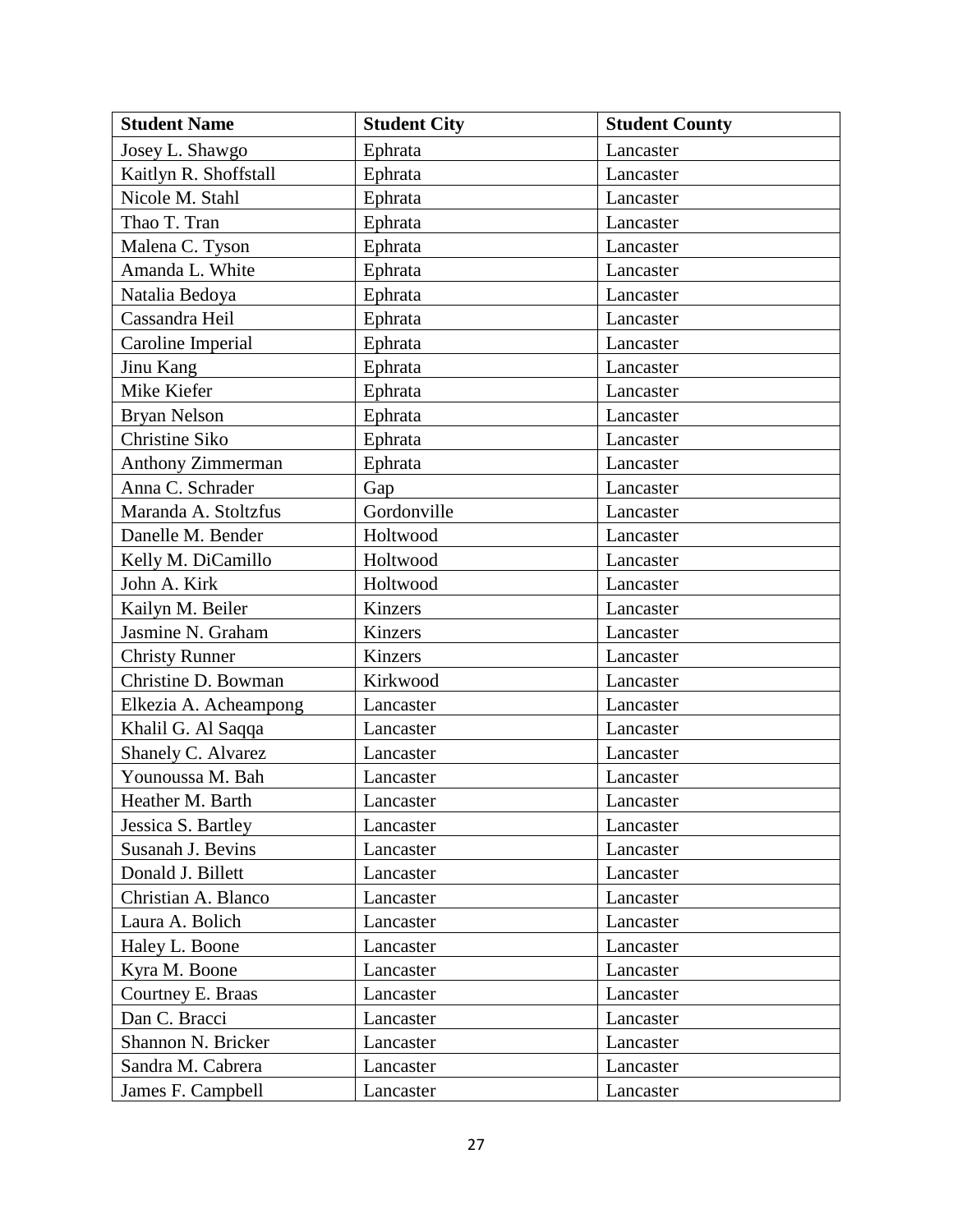| <b>Student Name</b>            | <b>Student City</b> | <b>Student County</b> |
|--------------------------------|---------------------|-----------------------|
| <b>Yasmany Cruz Cantallops</b> | Lancaster           | Lancaster             |
| Gabrielle M. Carlucci          | Lancaster           | Lancaster             |
| Michael W. Carr                | Lancaster           | Lancaster             |
| Tammie L. Christopherson       | Lancaster           | Lancaster             |
| Mary D. Crable                 | Lancaster           | Lancaster             |
| Theodore M. Crescenzi          | Lancaster           | Lancaster             |
| Sade D. Daughtrey              | Lancaster           | Lancaster             |
| Ian M. Dearden                 | Lancaster           | Lancaster             |
| Gabriela J. Depena             | Lancaster           | Lancaster             |
| Jeremy L. Detweiler            | Lancaster           | Lancaster             |
| Isabella G. DiCamillo          | Lancaster           | Lancaster             |
| Lindsey R. Dise                | Lancaster           | Lancaster             |
| Agustina L. Drot de Gourville  | Lancaster           | Lancaster             |
| Jennifer A. Dunn               | Lancaster           | Lancaster             |
| Benjamin G. Earhart            | Lancaster           | Lancaster             |
| Abigail C. Erb                 | Lancaster           | Lancaster             |
| Rose I. Fidgett                | Lancaster           | Lancaster             |
| Erin J. Fischer                | Lancaster           | Lancaster             |
| Kara E. Frazier                | Lancaster           | Lancaster             |
| Kyle A. Fried                  | Lancaster           | Lancaster             |
| Gloria M. Gallagher            | Lancaster           | Lancaster             |
| Kalbillah A. Galmai            | Lancaster           | Lancaster             |
| Courttnee R. Gant              | Lancaster           | Lancaster             |
| Randy L. Gebhard               | Lancaster           | Lancaster             |
| Zachary A. Gehman              | Lancaster           | Lancaster             |
| Kimberly R. Geiger             | Lancaster           | Lancaster             |
| Christine G. Gharbi            | Lancaster           | Lancaster             |
| Anthony D. Giordano            | Lancaster           | Lancaster             |
| Logan D. Girouard              | Lancaster           | Lancaster             |
| Alazar W. Guda                 | Lancaster           | Lancaster             |
| Jacob M. Hayostek              | Lancaster           | Lancaster             |
| Hayden N. Henson               | Lancaster           | Lancaster             |
| Katrina C. Herrera             | Lancaster           | Lancaster             |
| Earl P. Holmes                 | Lancaster           | Lancaster             |
| Maleah S. Johnson              | Lancaster           | Lancaster             |
| Ashley G. Johnston             | Lancaster           | Lancaster             |
| Savannah C. King               | Lancaster           | Lancaster             |
| Zachary E. Kingsley            | Lancaster           | Lancaster             |
| Kevin S. Krueger               | Lancaster           | Lancaster             |
| Elizabeth A. Kubasek           | Lancaster           | Lancaster             |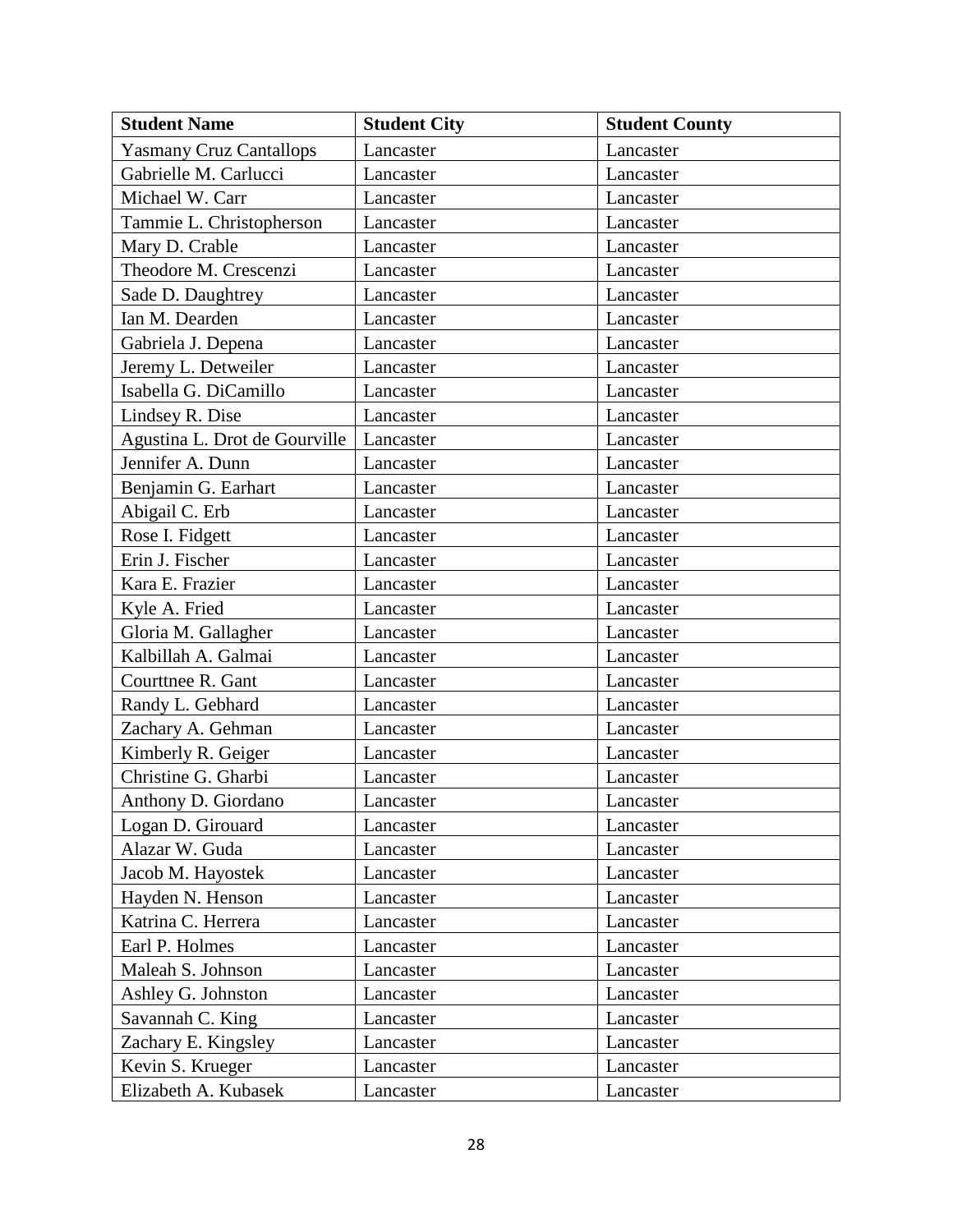| <b>Student Name</b>   | <b>Student City</b> | <b>Student County</b> |
|-----------------------|---------------------|-----------------------|
| Taylor R. Laird       | Lancaster           | Lancaster             |
| Myranda J. Layser     | Lancaster           | Lancaster             |
| Ian P. Lee            | Lancaster           | Lancaster             |
| Antuanette K. Lolly   | Lancaster           | Lancaster             |
| Wondimu B. Lombebo    | Lancaster           | Lancaster             |
| Emily M. Longenecker  | Lancaster           | Lancaster             |
| Taria L. Lowden       | Lancaster           | Lancaster             |
| Raymond A. Macedonia  | Lancaster           | Lancaster             |
| Maribel I. Maldonado  | Lancaster           | Lancaster             |
| Giavonna R. Manno     | Lancaster           | Lancaster             |
| Idriss A. Mariam      | Lancaster           | Lancaster             |
| Allison R. Martinelli | Lancaster           | Lancaster             |
| Kelly A. McKenney     | Lancaster           | Lancaster             |
| Alison M. Meyers      | Lancaster           | Lancaster             |
| Jeremiah E. Miller    | Lancaster           | Lancaster             |
| Anya V. Mumma         | Lancaster           | Lancaster             |
| Nicholas A. Myket     | Lancaster           | Lancaster             |
| Carlos L. Nazario     | Lancaster           | Lancaster             |
| Felekelek D. Negae    | Lancaster           | Lancaster             |
| Moise B. Nzeyolo      | Lancaster           | Lancaster             |
| Julio C. Olivera      | Lancaster           | Lancaster             |
| Sophia J. Packard     | Lancaster           | Lancaster             |
| Ian M. Payne          | Lancaster           | Lancaster             |
| Jennifer A. Peachey   | Lancaster           | Lancaster             |
| Julia A. Pelsinski    | Lancaster           | Lancaster             |
| Taylor J. Perez       | Lancaster           | Lancaster             |
| Tara R. Peters        | Lancaster           | Lancaster             |
| Katherine D. Pheysey  | Lancaster           | Lancaster             |
| Holly R. Pisani       | Lancaster           | Lancaster             |
| Adam R. Presnell      | Lancaster           | Lancaster             |
| Peter E. Read         | Lancaster           | Lancaster             |
| Natacha L. Rios       | Lancaster           | Lancaster             |
| Abigail G. Roberts    | Lancaster           | Lancaster             |
| Ramona E. Sanchez     | Lancaster           | Lancaster             |
| Meghan K. Sands       | Lancaster           | Lancaster             |
| Laura M. Saunders     | Lancaster           | Lancaster             |
| Noelle K. Saylor      | Lancaster           | Lancaster             |
| Evan T. Schreiber     | Lancaster           | Lancaster             |
| Sophia C. Schwarz     | Lancaster           | Lancaster             |
| James J. Severson     | Lancaster           | Lancaster             |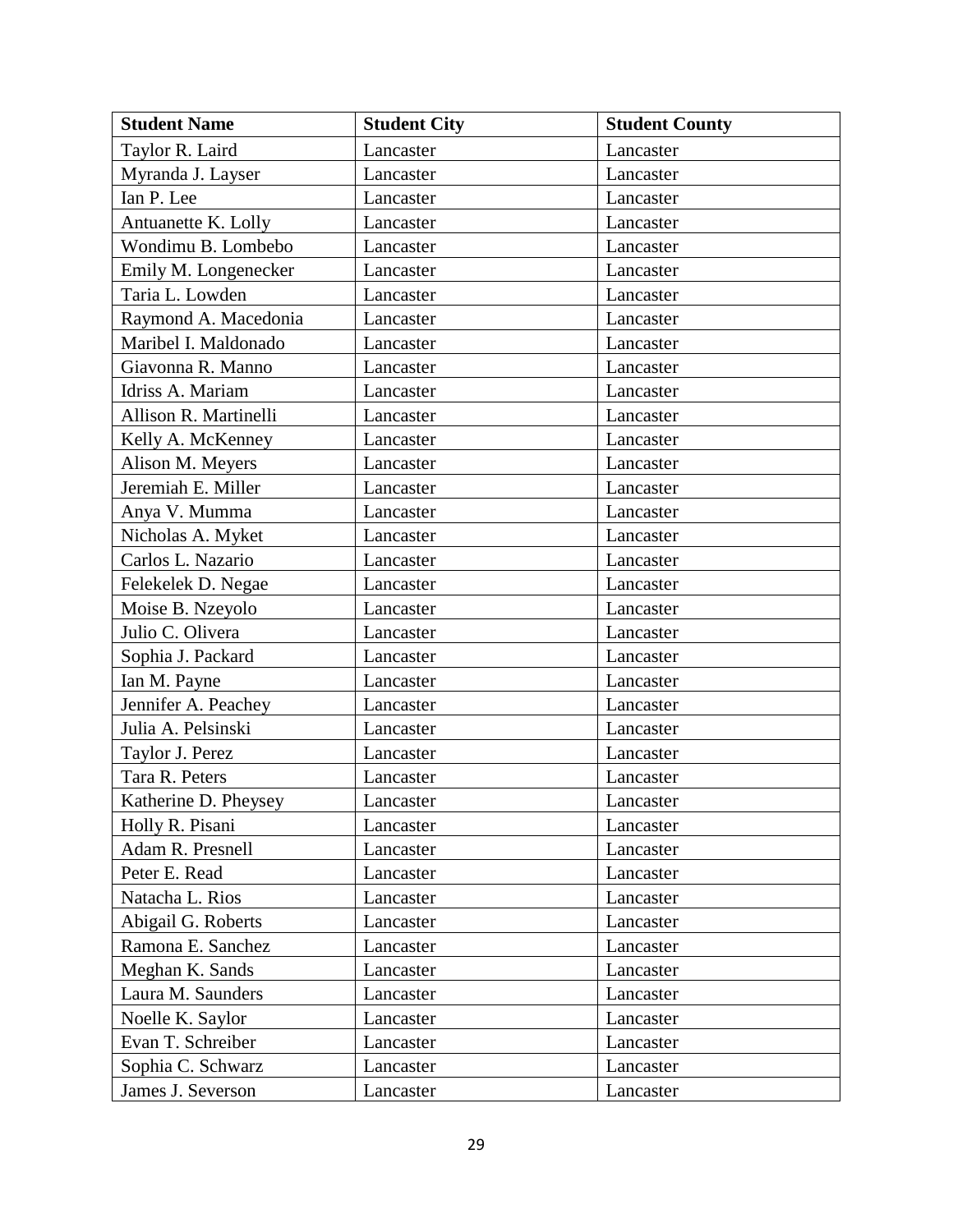| <b>Student Name</b>        | <b>Student City</b> | <b>Student County</b> |
|----------------------------|---------------------|-----------------------|
| Andrew P. Simonelli        | Lancaster           | Lancaster             |
| Kelly Jo Singleton         | Lancaster           | Lancaster             |
| Lexi M. Smith              | Lancaster           | Lancaster             |
| Talisa R. Spencer-Wright   | Lancaster           | Lancaster             |
| Talia M. Stem              | Lancaster           | Lancaster             |
| Grace A. Stillman          | Lancaster           | Lancaster             |
| Casiano A. Talacay         | Lancaster           | Lancaster             |
| Tyler D. Tenreiro          | Lancaster           | Lancaster             |
| Mehretu K. Tereffe         | Lancaster           | Lancaster             |
| Ngun A. Thang              | Lancaster           | Lancaster             |
| Joseph T. Thomas           | Lancaster           | Lancaster             |
| Veronica L. Thomas-Gladden | Lancaster           | Lancaster             |
| Timothy Q. Tien            | Lancaster           | Lancaster             |
| Kathryn E. Tipton          | Lancaster           | Lancaster             |
| Jeffery E. Todd            | Lancaster           | Lancaster             |
| Heather R. Torres          | Lancaster           | Lancaster             |
| Kathryne A. Torres         | Lancaster           | Lancaster             |
| Tam V. Tran                | Lancaster           | Lancaster             |
| Taylor L. Turner           | Lancaster           | Lancaster             |
| Ihuoma Q. Uzoije           | Lancaster           | Lancaster             |
| Rachel M. Vanounou         | Lancaster           | Lancaster             |
| Nichelle Torres Vera       | Lancaster           | Lancaster             |
| Faith N. Viray             | Lancaster           | Lancaster             |
| Justin N. Webster          | Lancaster           | Lancaster             |
| Hannah G. Westerman        | Lancaster           | Lancaster             |
| Karina L. Whitmore         | Lancaster           | Lancaster             |
| Andressa D. Witek          | Lancaster           | Lancaster             |
| Kelly M. Wright            | Lancaster           | Lancaster             |
| Yisraa T. Yassen           | Lancaster           | Lancaster             |
| <b>Brandon Ament</b>       | Lancaster           | Lancaster             |
| Zahra Asghari              | Lancaster           | Lancaster             |
| LaKhiesha Brown            | Lancaster           | Lancaster             |
| Lorraine Brubaker          | Lancaster           | Lancaster             |
| Leah Burns                 | Lancaster           | Lancaster             |
| Shawnya Castaneda          | Lancaster           | Lancaster             |
| Zhang Chen                 | Lancaster           | Lancaster             |
| Radhika Chuwan             | Lancaster           | Lancaster             |
| <b>Matthew Disipio</b>     | Lancaster           | Lancaster             |
| <b>Emily Eddowes</b>       | Lancaster           | Lancaster             |
| Rebekah Eshleman           | Lancaster           | Lancaster             |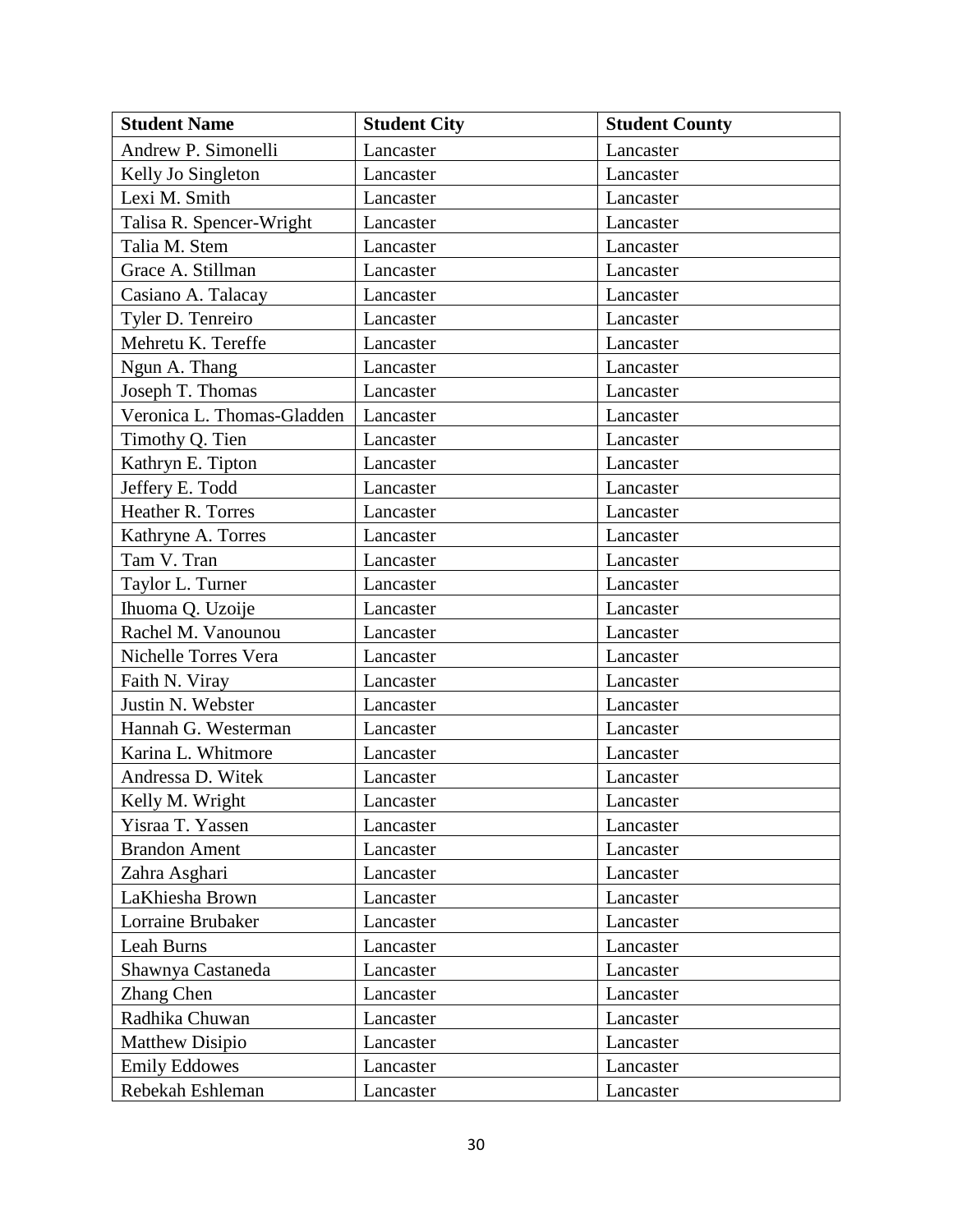| <b>Student Name</b>      | <b>Student City</b> | <b>Student County</b> |
|--------------------------|---------------------|-----------------------|
| Zoraida Fermin           | Lancaster           | Lancaster             |
| Monica Franco            | Lancaster           | Lancaster             |
| Katherine Fulton         | Lancaster           | Lancaster             |
| Jocelyn Garcia           | Lancaster           | Lancaster             |
| Ryan Gebhard             | Lancaster           | Lancaster             |
| Alvia Hearren            | Lancaster           | Lancaster             |
| <b>Lauren Hess</b>       | Lancaster           | Lancaster             |
| Peter Huhn               | Lancaster           | Lancaster             |
| Jarissa Johns            | Lancaster           | Lancaster             |
| Anya Karlesky            | Lancaster           | Lancaster             |
| <b>Randy Kurtz</b>       | Lancaster           | Lancaster             |
| Amanda Leboda            | Lancaster           | Lancaster             |
| Lauren Lesher            | Lancaster           | Lancaster             |
| Efrain Mercado           | Lancaster           | Lancaster             |
| Malachi Munn             | Lancaster           | Lancaster             |
| Tonya Nemith             | Lancaster           | Lancaster             |
| Johnny Nguyen            | Lancaster           | Lancaster             |
| Edwin Omari              | Lancaster           | Lancaster             |
| Evelina Parra-Mejia      | Lancaster           | Lancaster             |
| Ayushi Patel             | Lancaster           | Lancaster             |
| Sheri Peifly             | Lancaster           | Lancaster             |
| Rochelle Peralta         | Lancaster           | Lancaster             |
| Lkhawn Phang             | Lancaster           | Lancaster             |
| Roodeline Pierre         | Lancaster           | Lancaster             |
| Keynessa Postell         | Lancaster           | Lancaster             |
| Jennifer Quach           | Lancaster           | Lancaster             |
| Abraham Quintana         | Lancaster           | Lancaster             |
| Jill Reheard             | Lancaster           | Lancaster             |
| Kelsie Schantz           | Lancaster           | Lancaster             |
| Alexander Seda           | Lancaster           | Lancaster             |
| <b>Andrew Shackleton</b> | Lancaster           | Lancaster             |
| Ibn Short                | Lancaster           | Lancaster             |
| <b>Keenan Trees</b>      | Lancaster           | Lancaster             |
| Louann Weaver            | Lancaster           | Lancaster             |
| Katie Williamson         | Lancaster           | Lancaster             |
| Sean Wolgemuth           | Lancaster           | Lancaster             |
| Grace Yingling           | Lancaster           | Lancaster             |
| Daniel Z. Heath          | Landisville         | Lancaster             |
| Kabenehe S. Kibret       | Landisville         | Lancaster             |
| Matthew A. Wolf          | Landisville         | Lancaster             |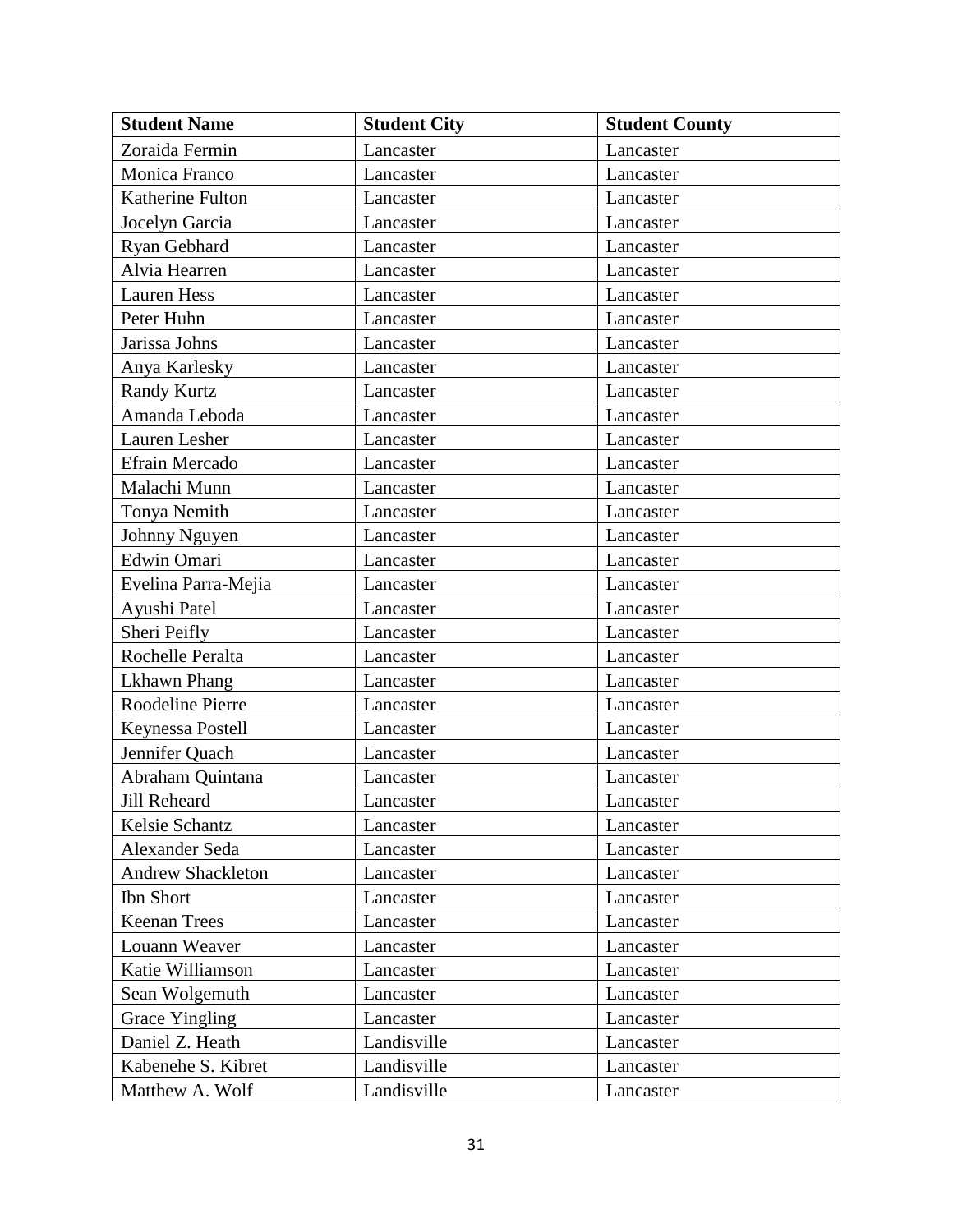| <b>Student Name</b>     | <b>Student City</b> | <b>Student County</b> |
|-------------------------|---------------------|-----------------------|
| Griffen Addie           | Landisville         | Lancaster             |
| Tanena T. Binder        | Leola               | Lancaster             |
| Melissa R. Cabanas      | Leola               | Lancaster             |
| Mariya V. Hrishka       | Leola               | Lancaster             |
| Jennifer M. Patterson   | Leola               | Lancaster             |
| Jordan L. Stoltzfoos    | Leola               | Lancaster             |
| Timothy J. Watson       | Leola               | Lancaster             |
| Michael A. Zalewski     | Leola               | Lancaster             |
| Margarita Agosto        | Leola               | Lancaster             |
| Liana Ockenhouse        | Leola               | Lancaster             |
| Danelle Stoltzfus       | Leola               | Lancaster             |
| Kaylie R. Beale         | Lititz              | Lancaster             |
| Molly E. Bushong        | Lititz              | Lancaster             |
| Emily R. Colvin         | Lititz              | Lancaster             |
| Lyssa A. Coy            | Lititz              | Lancaster             |
| Daniel L. DiBernardo    | Lititz              | Lancaster             |
| Virginia M. Enck        | Lititz              | Lancaster             |
| Amy L. Graybeal         | Lititz              | Lancaster             |
| Jennifer L. Hummel      | Lititz              | Lancaster             |
| Donna S. Hutchison      | Lititz              | Lancaster             |
| Asa L. Knobelman        | Lititz              | Lancaster             |
| Trevor L. Kolp          | Lititz              | Lancaster             |
| Malina J. Kongsynonh    | Lititz              | Lancaster             |
| Minh H. Le              | Lititz              | Lancaster             |
| Wendy J. Linton         | Lititz              | Lancaster             |
| Kristen A. Lutz         | Lititz              | Lancaster             |
| Christopher J. Martin   | Lititz              | Lancaster             |
| Savana R. Martin        | Lititz              | Lancaster             |
| Jesse W. Rohrer         | Lititz              | Lancaster             |
| Charlotte M. Scalese    | Lititz              | Lancaster             |
| Natalie J. Schlei       | Lititz              | Lancaster             |
| Ella L. Schnoor         | Lititz              | Lancaster             |
| Catie A. Troutman       | Lititz              | Lancaster             |
| Robin L. Work           | Lititz              | Lancaster             |
| Nicole R. Young         | Lititz              | Lancaster             |
| <b>Kristen Canales</b>  | Lititz              | Lancaster             |
| <b>Heather Carrasco</b> | Lititz              | Lancaster             |
| Katie Dein              | Lititz              | Lancaster             |
| Isabella Johnson        | Lititz              | Lancaster             |
| Katrina Nafziger        | Lititz              | Lancaster             |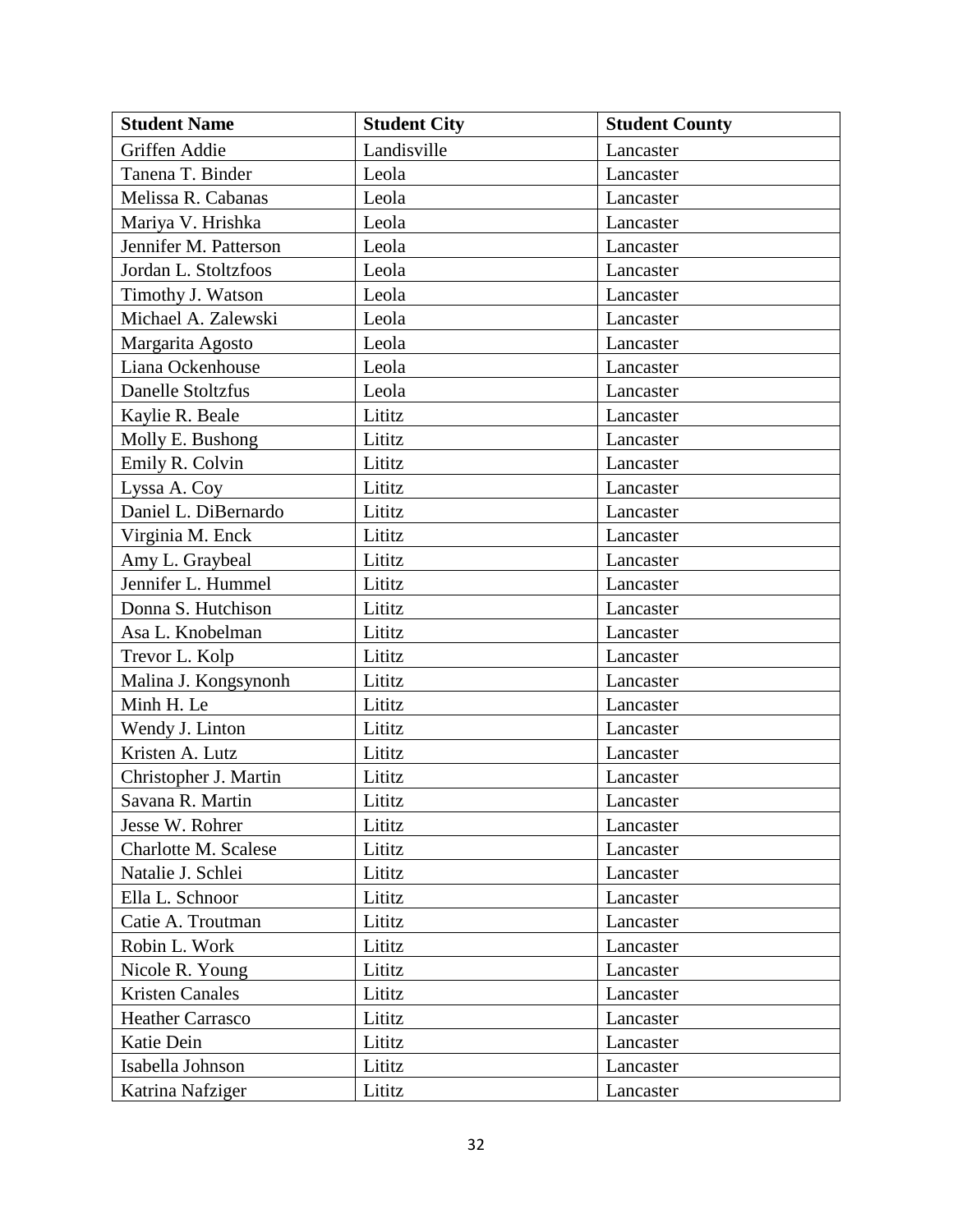| <b>Student Name</b>   | <b>Student City</b> | <b>Student County</b> |
|-----------------------|---------------------|-----------------------|
| Lori Rowe             | Lititz              | Lancaster             |
| Neva Shaughnessy      | Lititz              | Lancaster             |
| Melanie Stauffer      | Lititz              | Lancaster             |
| <b>Laquane Thomas</b> | Lititz              | Lancaster             |
| Emma C. Brosey        | Manheim             | Lancaster             |
| Daryl E. Engel        | Manheim             | Lancaster             |
| Brook L. Heisey       | Manheim             | Lancaster             |
| David J. Hendershot   | Manheim             | Lancaster             |
| Angela L. Hendrie     | Manheim             | Lancaster             |
| Janaya K. Hess        | Manheim             | Lancaster             |
| Heather E. Hutsell    | Manheim             | Lancaster             |
| Christie L. Jolly     | Manheim             | Lancaster             |
| Andrew M. Joyce       | Manheim             | Lancaster             |
| Andrew S. Nyguist     | Manheim             | Lancaster             |
| Stephanie L. Prete    | Manheim             | Lancaster             |
| Dakota J. Ramsier     | Manheim             | Lancaster             |
| Amy L. Rieg           | Manheim             | Lancaster             |
| Emma N. Thomas        | Manheim             | Lancaster             |
| Aden F. Weybright     | Manheim             | Lancaster             |
| Devan L. White        | Manheim             | Lancaster             |
| Shanan Cook           | Manheim             | Lancaster             |
| Yelena Ilash          | Manheim             | Lancaster             |
| Peter D. Anger        | Marietta            | Lancaster             |
| Brandon M. Hackman    | Marietta            | Lancaster             |
| James V. Ivery        | Marietta            | Lancaster             |
| Rachael L. Ivery      | Marietta            | Lancaster             |
| Jason C. Landry       | Marietta            | Lancaster             |
| Ethiopia T. Nigatu    | Marietta            | Lancaster             |
| Benjamin A. Ridgely   | Marietta            | Lancaster             |
| Kylee J. Weber        | Marietta            | Lancaster             |
| April V. Woods        | Marietta            | Lancaster             |
| Heather Bobola        | Marietta            | Lancaster             |
| Kermit Moyer          | Marietta            | Lancaster             |
| Logan E. Zug          | Maytown             | Lancaster             |
| Alyta M. Jacobs       | Millersville        | Lancaster             |
| Veronica C. McLean    | Millersville        | Lancaster             |
| Tetyana O. Mukomel    | Millersville        | Lancaster             |
| <b>Grant Harpster</b> | Millersville        | Lancaster             |
| Isabella R. Chitty    | Mount Joy           | Lancaster             |
| Keyana E. Daye        | Mount Joy           | Lancaster             |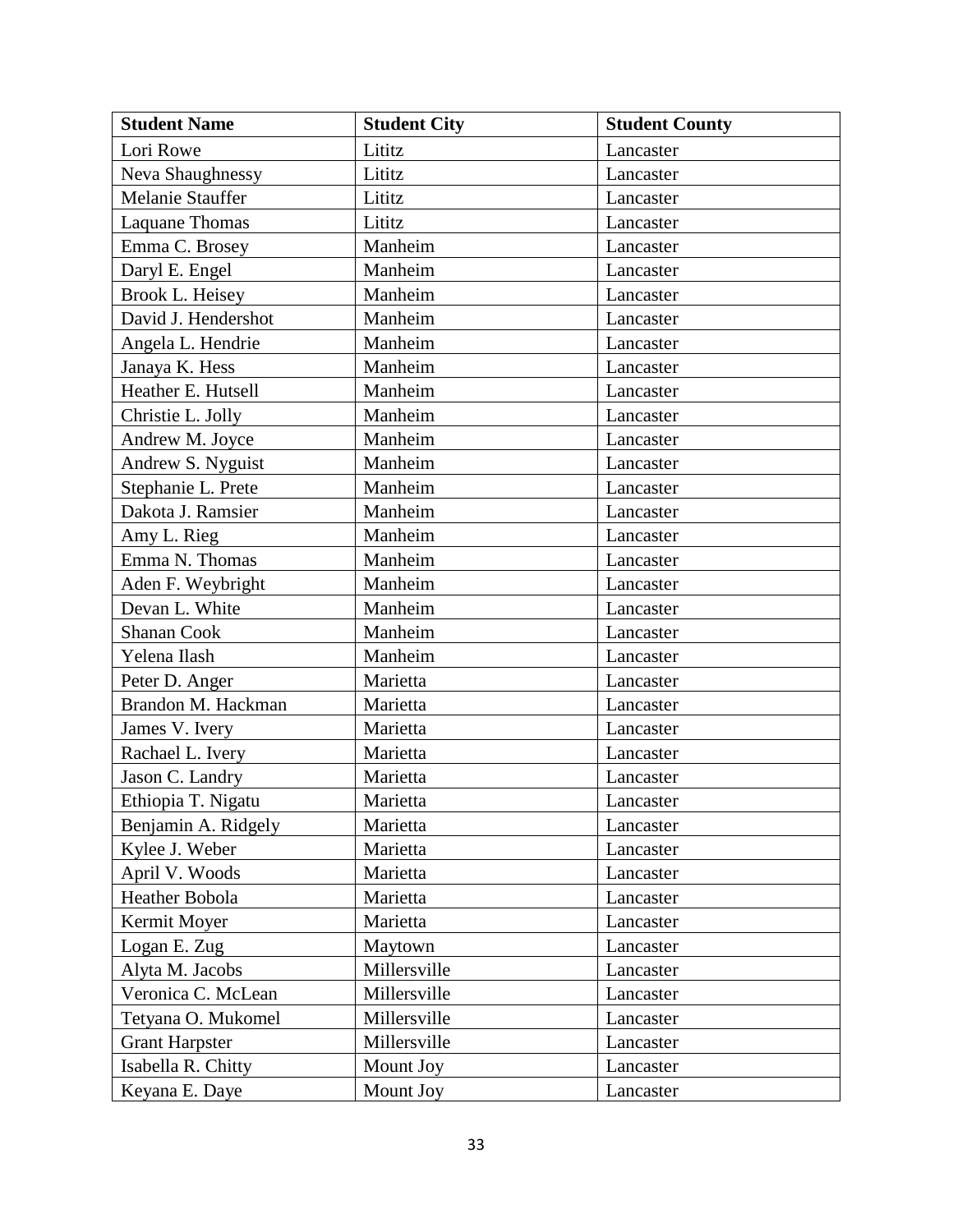| <b>Student Name</b>   | <b>Student City</b> | <b>Student County</b> |
|-----------------------|---------------------|-----------------------|
| Tina M. Hagarman-Ness | Mount Joy           | Lancaster             |
| Allyson B. Henry      | Mount Joy           | Lancaster             |
| Amber C. Hershey      | Mount Joy           | Lancaster             |
| Kelsey N. Hostetter   | Mount Joy           | Lancaster             |
| Leah T. Kelley        | Mount Joy           | Lancaster             |
| Taylor D. Lewis       | Mount Joy           | Lancaster             |
| Haley E. Siejak       | Mount Joy           | Lancaster             |
| Michelle R. Siejak    | Mount Joy           | Lancaster             |
| Jarrod A. Smith       | Mount Joy           | Lancaster             |
| Juanita J. Smith      | Mount Joy           | Lancaster             |
| <b>Tiffany Pagano</b> | Mount Joy           | Lancaster             |
| Cain Walter           | Mount Joy           | Lancaster             |
| Jade M. Boulter       | Mountville          | Lancaster             |
| Emily A. Edkin        | Mountville          | Lancaster             |
| Kierra N. Lathon      | Mountville          | Lancaster             |
| Cody A. Martin        | Mountville          | Lancaster             |
| Molly R. Ratcliff     | Mountville          | Lancaster             |
| Jazlyn P. Walls       | Mountville          | Lancaster             |
| Paul A. Witmer        | Mountville          | Lancaster             |
| Adrian C. Zuber       | Mountville          | Lancaster             |
| <b>Renee Yeater</b>   | Mountville          | Lancaster             |
| Natalie R. Stoltzfus  | Narvon              | Lancaster             |
| Christie J. Bathurst  | New Holland         | Lancaster             |
| Susan M. Browder      | New Holland         | Lancaster             |
| Katelyn A. Cox        | New Holland         | Lancaster             |
| Ashley N. Gordon      | New Holland         | Lancaster             |
| Esther R. King        | New Holland         | Lancaster             |
| Amanda E. Korch-Shirk | New Holland         | Lancaster             |
| Susan M. Martin       | New Holland         | Lancaster             |
| Benjamin D. Spencer   | New Holland         | Lancaster             |
| Stephanie M. Weaver   | New Holland         | Lancaster             |
| Ashton M. Yoder       | New Holland         | Lancaster             |
| Leah Murillo          | New Holland         | Lancaster             |
| Rachel A. Peckman     | New Providence      | Lancaster             |
| Kylie G. Stoltzfus    | New Providence      | Lancaster             |
| <b>Ashley Care</b>    | New Providence      | Lancaster             |
| <b>Heather Lilley</b> | New Providence      | Lancaster             |
| Alyssa S. Keenan      | Paradise            | Lancaster             |
| Celeste J. Nazario    | Paradise            | Lancaster             |
| Kelly R. Saalbach     | Paradise            | Lancaster             |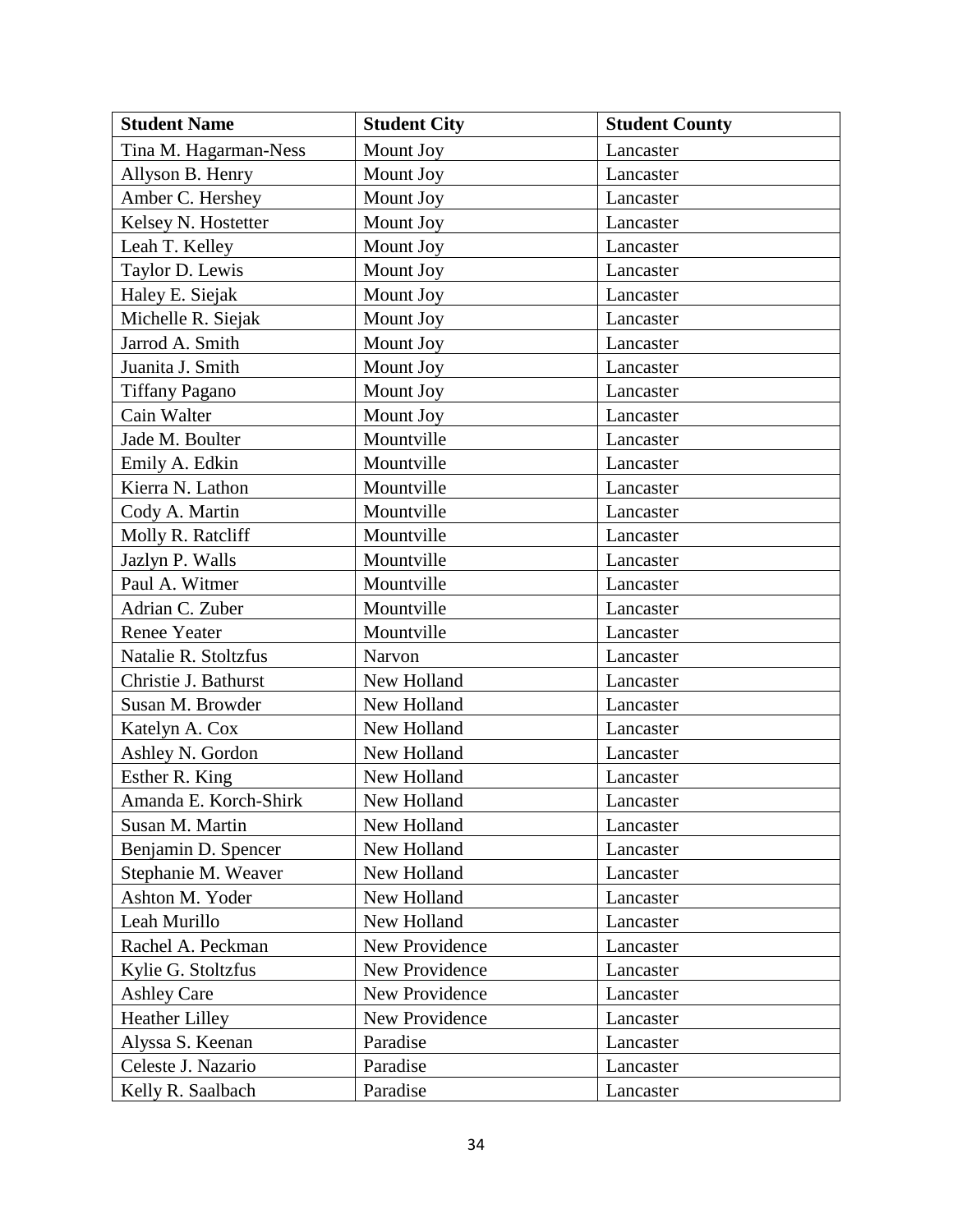| <b>Student Name</b>     | <b>Student City</b>    | <b>Student County</b> |
|-------------------------|------------------------|-----------------------|
| John W. Wrightson       | Paradise               | Lancaster             |
| April Henshaw           | Paradise               | Lancaster             |
| Travis A. Heisler       | Peach Bottom           | Lancaster             |
| Nikolas B. Salcedo      | Peach Bottom           | Lancaster             |
| Madison R. Findley      | Quarryville            | Lancaster             |
| Kolin M. Redcay         | Quarryville            | Lancaster             |
| Kelly A. Wallace        | Quarryville            | Lancaster             |
| Kayla Colbert           | Quarryville            | Lancaster             |
| Samantha Ortiz          | Quarryville            | Lancaster             |
| <b>Katelyn Sheaffer</b> | Quarryville            | Lancaster             |
| Korine Workman          | Quarryville            | Lancaster             |
| Krista M. Ploucher      | Reinholds              | Lancaster             |
| Sarah D. Register       | Reinholds              | Lancaster             |
| Shelby A. White         | Reinholds              | Lancaster             |
| Katie Gerhart           | Reinholds              | Lancaster             |
| Megan L. Davis          | Ronks                  | Lancaster             |
| Erin L. Oxyer           | Ronks                  | Lancaster             |
| Angela Kennedy          | Ronks                  | Lancaster             |
| <b>Tracy Dague</b>      | Salunga                | Lancaster             |
| Grace J. Asper          | <b>Stevens</b>         | Lancaster             |
| Aimee L. Ging           | <b>Stevens</b>         | Lancaster             |
| Brandon L. McCafferty   | <b>Stevens</b>         | Lancaster             |
| Bogdan A. Nazaryan      | <b>Stevens</b>         | Lancaster             |
| <b>Glenn Nolt</b>       | <b>Stevens</b>         | Lancaster             |
| <b>Brooke Rottmund</b>  | <b>Stevens</b>         | Lancaster             |
| Justin Zecchinelli      | <b>Stevens</b>         | Lancaster             |
| Alyssa L. Martin        | Strasburg              | Lancaster             |
| Leah C. Welk            | Strasburg              | Lancaster             |
| Jordan M. Hess          | <b>Washington Boro</b> | Lancaster             |
| Juliet A. Gordon        | <b>Willow Street</b>   | Lancaster             |
| Rosa K. Hauser          | <b>Willow Street</b>   | Lancaster             |
| Alexandra P. Staub      | <b>Willow Street</b>   | Lancaster             |
| Skylar B. Howard        | Annville               | Lebanon               |
| Jacqueline M. Keener    | Annville               | Lebanon               |
| Dylan C. Kepler         | Annville               | Lebanon               |
| Mitchell A. Reigle      | Annville               | Lebanon               |
| Kerriann R. Riddle      | Annville               | Lebanon               |
| Karl G. Sperlich        | Annville               | Lebanon               |
| Amanda J. Wampler       | Annville               | Lebanon               |
| James R. Lingle         | Cleona                 | Lebanon               |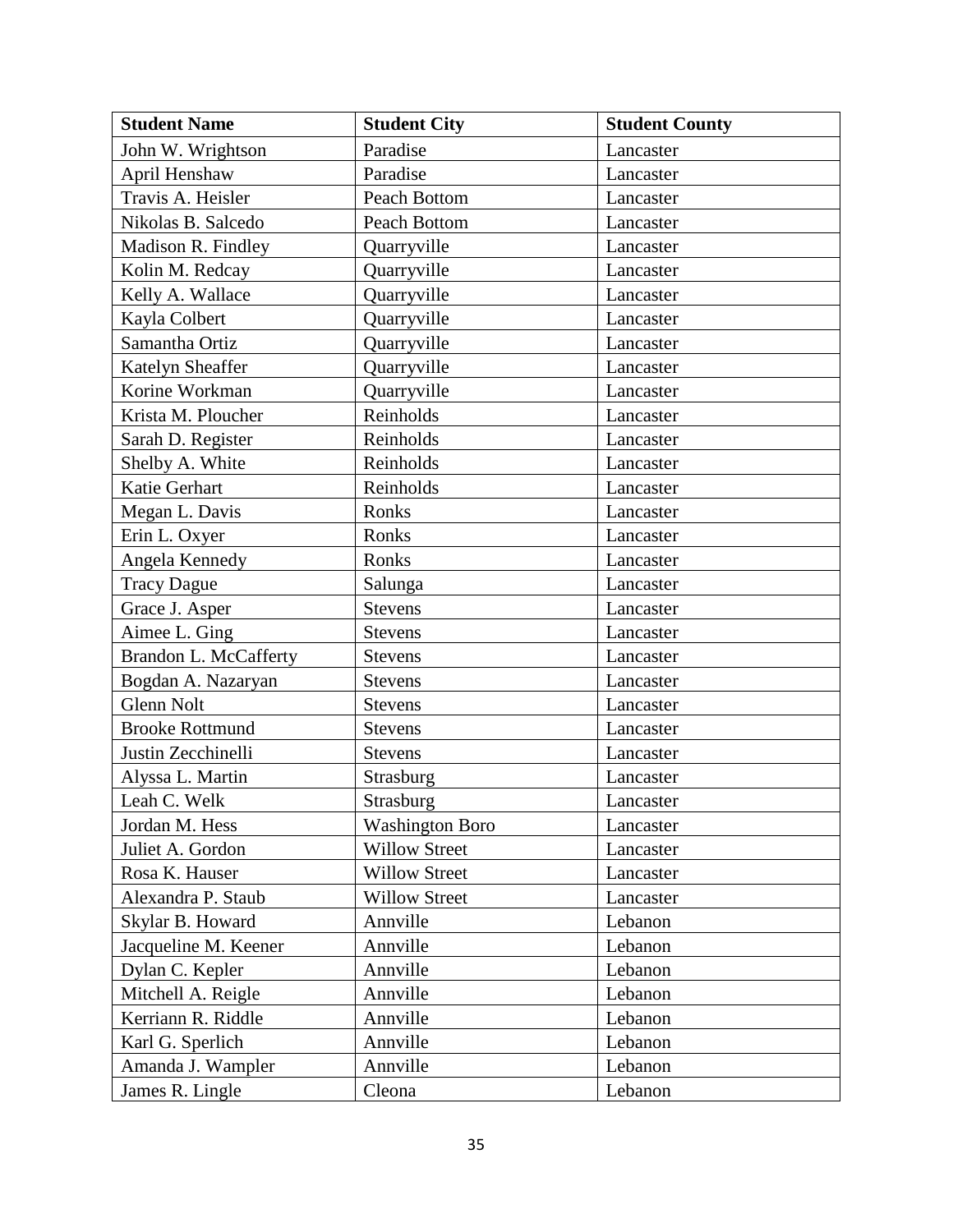| <b>Student Name</b>    | <b>Student City</b> | <b>Student County</b> |
|------------------------|---------------------|-----------------------|
| Allison N. Miller      | Cleona              | Lebanon               |
| Keara M. Negroni       | Cleona              | Lebanon               |
| Dylan C. Smith         | Cleona              | Lebanon               |
| Alyssa R. Mosher       | Cornwall            | Lebanon               |
| Jessica M. George      | Fredericksburg      | Lebanon               |
| Moretiola Afuape       | Fredericksburg      | Lebanon               |
| Michael Jean-Paul      | Fredericksburg      | Lebanon               |
| Josette J. Amill       | Jonestown           | Lebanon               |
| Melissa J. Batula      | Jonestown           | Lebanon               |
| Kayley L. Derr         | Jonestown           | Lebanon               |
| Stacy M. Kassab        | Jonestown           | Lebanon               |
| Casey R. Kelley        | Jonestown           | Lebanon               |
| Benjamin J. Kreider    | Jonestown           | Lebanon               |
| Melissa J. Lineaweaver | Jonestown           | Lebanon               |
| Nathaniel W. Lum       | Jonestown           | Lebanon               |
| Autumn R. Miller       | Jonestown           | Lebanon               |
| Traci M. Root          | Jonestown           | Lebanon               |
| Brianna J. Seip        | Jonestown           | Lebanon               |
| Rebecca Fry            | Jonestown           | Lebanon               |
| Christina Hogue        | Jonestown           | Lebanon               |
| <b>Brandon Nichols</b> | Jonestown           | Lebanon               |
| Connie Kepley          | Lawn                | Lebanon               |
| Peyton A. Arnold-Paine | Lebanon             | Lebanon               |
| Robert W. Battle       | Lebanon             | Lebanon               |
| Jacqueline A. Becker   | Lebanon             | Lebanon               |
| Katherine R. Blauch    | Lebanon             | Lebanon               |
| Mikayla K. Bowman      | Lebanon             | Lebanon               |
| Emily F. Byler         | Lebanon             | Lebanon               |
| Marco A. Capretti      | Lebanon             | Lebanon               |
| Vanessa C. Clavell     | Lebanon             | Lebanon               |
| Dylan O. Cramer        | Lebanon             | Lebanon               |
| Megan T. Deloye        | Lebanon             | Lebanon               |
| Hector E. Dieppa       | Lebanon             | Lebanon               |
| Karonda C. Dorsey      | Lebanon             | Lebanon               |
| Hilary S. Escobar      | Lebanon             | Lebanon               |
| Betsy M. Espinosa      | Lebanon             | Lebanon               |
| Ashley A. Fees         | Lebanon             | Lebanon               |
| Brooke L. Goodman      | Lebanon             | Lebanon               |
| Jessica D. Hain        | Lebanon             | Lebanon               |
| Trudi G. Heiselman     | Lebanon             | Lebanon               |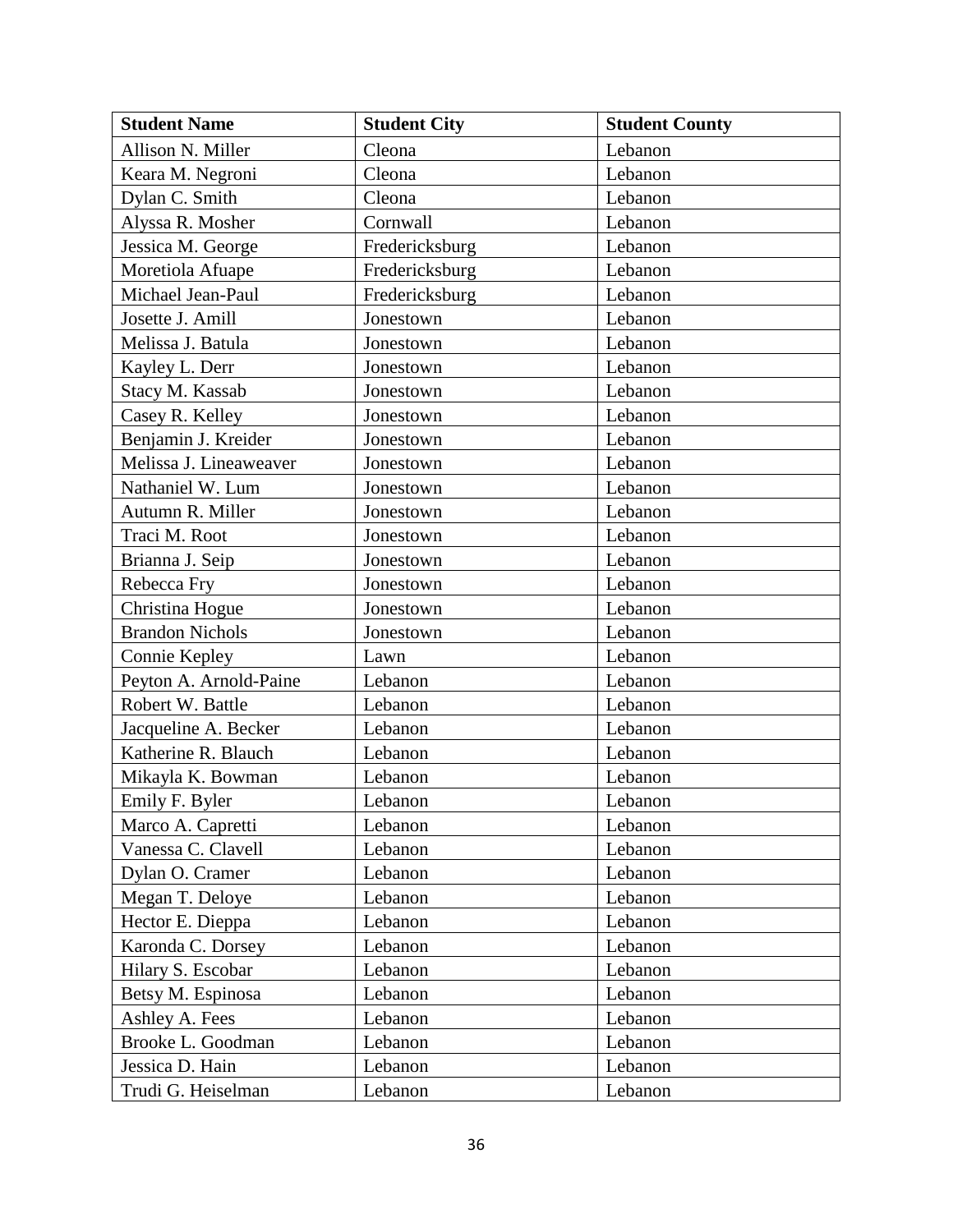| <b>Student Name</b>         | <b>Student City</b> | <b>Student County</b> |
|-----------------------------|---------------------|-----------------------|
| Margaret E. Herr            | Lebanon             | Lebanon               |
| Anne-Therese Remy Jean      |                     |                       |
| Jacques                     | Lebanon             | Lebanon               |
| Wendtoin S. Kabore          | Lebanon             | Lebanon               |
| Sharon De La Rosa           | Lebanon             | Lebanon               |
| Kaitlyn E. Landis           | Lebanon             | Lebanon               |
| Emma K. Leedy               | Lebanon             | Lebanon               |
| Amaury Abreu Leonardo       | Lebanon             | Lebanon               |
| Olivia M. Maben             | Lebanon             | Lebanon               |
| Dakota L. Marquez           | Lebanon             | Lebanon               |
| Sean P. Marshall            | Lebanon             | Lebanon               |
| Tanner F. Mease             | Lebanon             | Lebanon               |
| Julia R. Meck               | Lebanon             | Lebanon               |
| Carlos A. Minyety           | Lebanon             | Lebanon               |
| Keichsla M. Morales Pena    | Lebanon             | Lebanon               |
| Steven M. Negron Candelario | Lebanon             | Lebanon               |
| Leesa K. Ney                | Lebanon             | Lebanon               |
| Carla R. Orihuela-Arias     | Lebanon             | Lebanon               |
| Jeilyn M. Peguero           | Lebanon             | Lebanon               |
| Ann L. Rider                | Lebanon             | Lebanon               |
| Axel N. Ruiz                | Lebanon             | Lebanon               |
| Joanel O. Santiago          | Lebanon             | Lebanon               |
| Sydney L. Schappell         | Lebanon             | Lebanon               |
| Nichole L. Shultz           | Lebanon             | Lebanon               |
| Maria J. Smith              | Lebanon             | Lebanon               |
| Janell L. Snyder            | Lebanon             | Lebanon               |
| Denis Y. Strelkov           | Lebanon             | Lebanon               |
| Yalisa M. Swyers            | Lebanon             | Lebanon               |
| Sally A. VanRiper           | Lebanon             | Lebanon               |
| Daniel L. Waybright         | Lebanon             | Lebanon               |
| Paige E. Wehr               | Lebanon             | Lebanon               |
| Ashley L. Weidman           | Lebanon             | Lebanon               |
| Bo C. Yordy                 | Lebanon             | Lebanon               |
| Tyler J. Yordy              | Lebanon             | Lebanon               |
| Amir Ahmed                  | Lebanon             | Lebanon               |
| <b>Joangely Amador</b>      | Lebanon             | Lebanon               |
| Joseph Aponte               | Lebanon             | Lebanon               |
| <b>Stephanie Burris</b>     | Lebanon             | Lebanon               |
| <b>Yadira Cupeles</b>       | Lebanon             | Lebanon               |
| <b>Emily Diaz</b>           | Lebanon             | Lebanon               |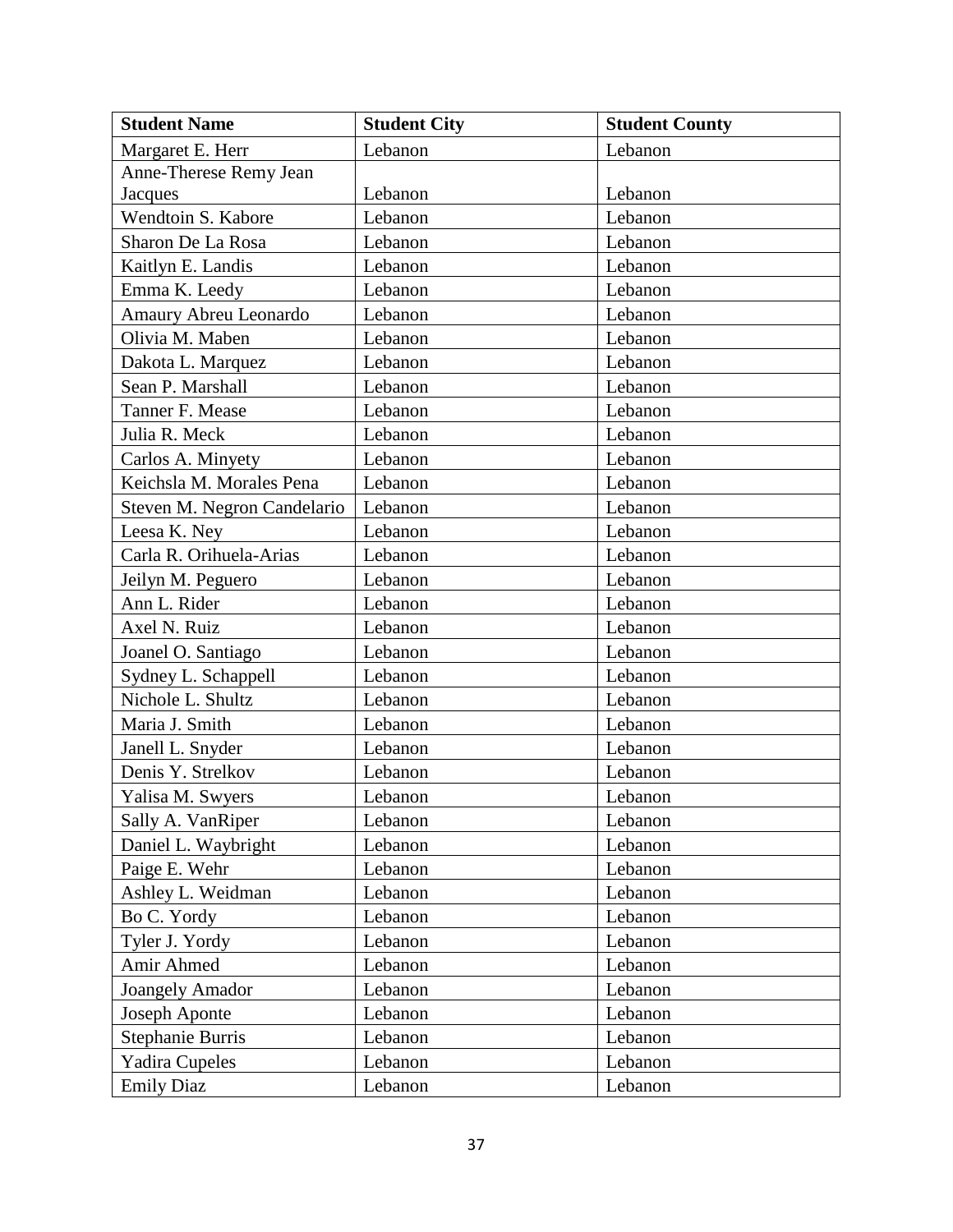| <b>Student Name</b>        | <b>Student City</b> | <b>Student County</b> |
|----------------------------|---------------------|-----------------------|
| Vianny Fernandez           | Lebanon             | Lebanon               |
| Eugene Kudlanov            | Lebanon             | Lebanon               |
| Natalia Melendez-Rodriguez | Lebanon             | Lebanon               |
| Joshua Piccerillo          | Lebanon             | Lebanon               |
| Michael Rafizadeh          | Lebanon             | Lebanon               |
| Jennifer Reyes             | Lebanon             | Lebanon               |
| Jenae Sweitzer             | Lebanon             | Lebanon               |
| <b>Emily White</b>         | Lebanon             | Lebanon               |
| Tea M. Ceresini            | Mount Gretna        | Lebanon               |
| <b>Troy Morgan</b>         | Mount Gretna        | Lebanon               |
| Mikayla M. Bomgardner      | Myerstown           | Lebanon               |
| Cristin M. Edwards         | Myerstown           | Lebanon               |
| Catherine I. Evina         | Myerstown           | Lebanon               |
| Kseniya A. Geynovich       | Myerstown           | Lebanon               |
| Kristi L. Hackman          | Myerstown           | Lebanon               |
| Alexandr A. Levchuk        | Myerstown           | Lebanon               |
| Summer L. Newell           | Myerstown           | Lebanon               |
| Kaylin B. Nolt             | Myerstown           | Lebanon               |
| Kevin P. Piersol           | Myerstown           | Lebanon               |
| Jamie M. Pruitt            | Myerstown           | Lebanon               |
| Logan J. Raiger            | Myerstown           | Lebanon               |
| Julian A. Ramos            | Myerstown           | Lebanon               |
| Misty R. Starry            | Myerstown           | Lebanon               |
| Christine N. Strohmeyer    | Myerstown           | Lebanon               |
| Amanda N. VanOverbeke      | Myerstown           | Lebanon               |
| Kelly Mohn                 | Myerstown           | Lebanon               |
| Kristie Poiron             | Myerstown           | Lebanon               |
| Andrew Zimmerman           | Myerstown           | Lebanon               |
| Shayana R. Celmer          | Newmanstown         | Lebanon               |
| Cody W. Livingston         | Newmanstown         | Lebanon               |
| Cherish B. Weaver          | Newmanstown         | Lebanon               |
| <b>Zachary Martin</b>      | Newmanstown         | Lebanon               |
| Evan W. Baysinger          | Palmyra             | Lebanon               |
| Katelyn M. Bibinski        | Palmyra             | Lebanon               |
| Lillie K. Davis            | Palmyra             | Lebanon               |
| Michael J. Davis           | Palmyra             | Lebanon               |
| Paige M. Deppen            | Palmyra             | Lebanon               |
| Angela D. Foltz            | Palmyra             | Lebanon               |
| Alyse C. Fryer             | Palmyra             | Lebanon               |
| Kevin T. Fuschetti         | Palmyra             | Lebanon               |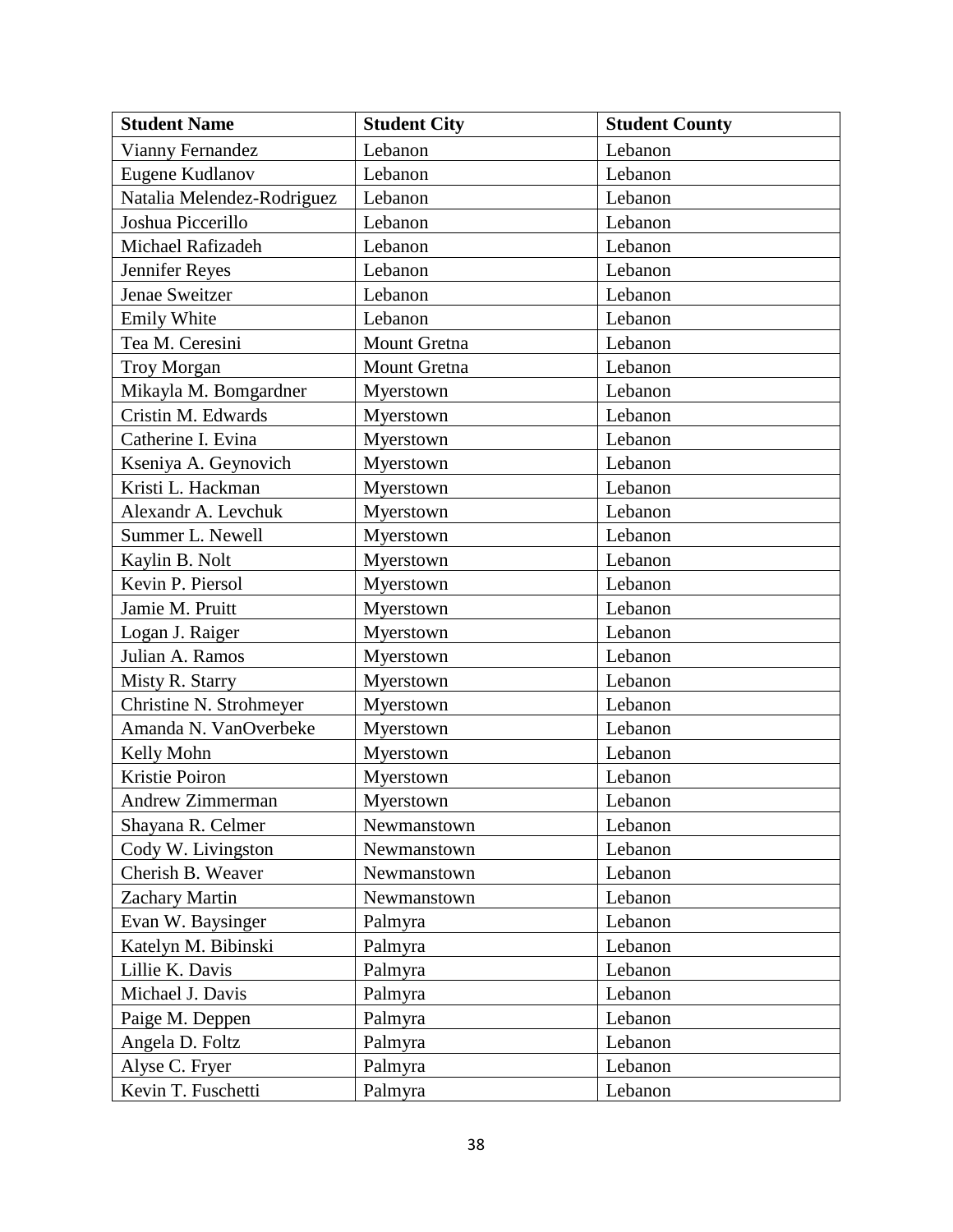| <b>Student Name</b>       | <b>Student City</b>  | <b>Student County</b> |
|---------------------------|----------------------|-----------------------|
| Matthew A. Geib           | Palmyra              | Lebanon               |
| Hannah E. Graybill        | Palmyra              | Lebanon               |
| Amber J. Kleinfelter      | Palmyra              | Lebanon               |
| Ellen C. Malchenson       | Palmyra              | Lebanon               |
| Christopher F. McCullough | Palmyra              | Lebanon               |
| Lauren M. Mountz          | Palmyra              | Lebanon               |
| John A. Pallone           | Palmyra              | Lebanon               |
| Hunter A. Rhoads          | Palmyra              | Lebanon               |
| Sara E. Rhoads            | Palmyra              | Lebanon               |
| Adam C. Rios              | Palmyra              | Lebanon               |
| Joseph G. Rode            | Palmyra              | Lebanon               |
| Adelyn E. Rose            | Palmyra              | Lebanon               |
| Spencer J. Sattazahn      | Palmyra              | Lebanon               |
| Eric S. Shirley           | Palmyra              | Lebanon               |
| Maxwell J. Smith          | Palmyra              | Lebanon               |
| Hannah Y. Walker          | Palmyra              | Lebanon               |
| Ashton B. Willis          | Palmyra              | Lebanon               |
| Heather B. Wolfgang       | Palmyra              | Lebanon               |
| Mandy Braden              | Palmyra              | Lebanon               |
| Dilli Ghimirey            | Palmyra              | Lebanon               |
| <b>Brooke Gross</b>       | Palmyra              | Lebanon               |
| Sarah Koons               | Palmyra              | Lebanon               |
| Zaw Naw                   | Palmyra              | Lebanon               |
| Dawan Pinichan            | Palmyra              | Lebanon               |
| Hannah R. Barnhart        | Richland             | Lebanon               |
| Amy L. Hoover             | Richland             | Lebanon               |
| Amy L. Landis             | Richland             | Lebanon               |
| Jennifer M. Whitenight    | Richland             | Lebanon               |
| Katelyn J. Yost           | <b>Cogan Station</b> | Lycoming              |
| Kayla Clark               | Montoursville        | Lycoming              |
| Brittany L. Hart          | Williamsport         | Lycoming              |
| Rebekah D. Heilenman      | Williamsport         | Lycoming              |
| Nancy Peachey             | Belleville           | Mifflin               |
| Tara L. Hinton            | Lewistown            | Mifflin               |
| Daria D. Markley          | Lewistown            | Mifflin               |
| Elijah M. Parks           | Lewistown            | Mifflin               |
| Kathryn E. Schiavoni      | Lewistown            | Mifflin               |
| Sara Leonard              | Lewistown            | Mifflin               |
| Judith Saldubehere        | Lewistown            | Mifflin               |
| Danae Solt                | Lewistown            | Mifflin               |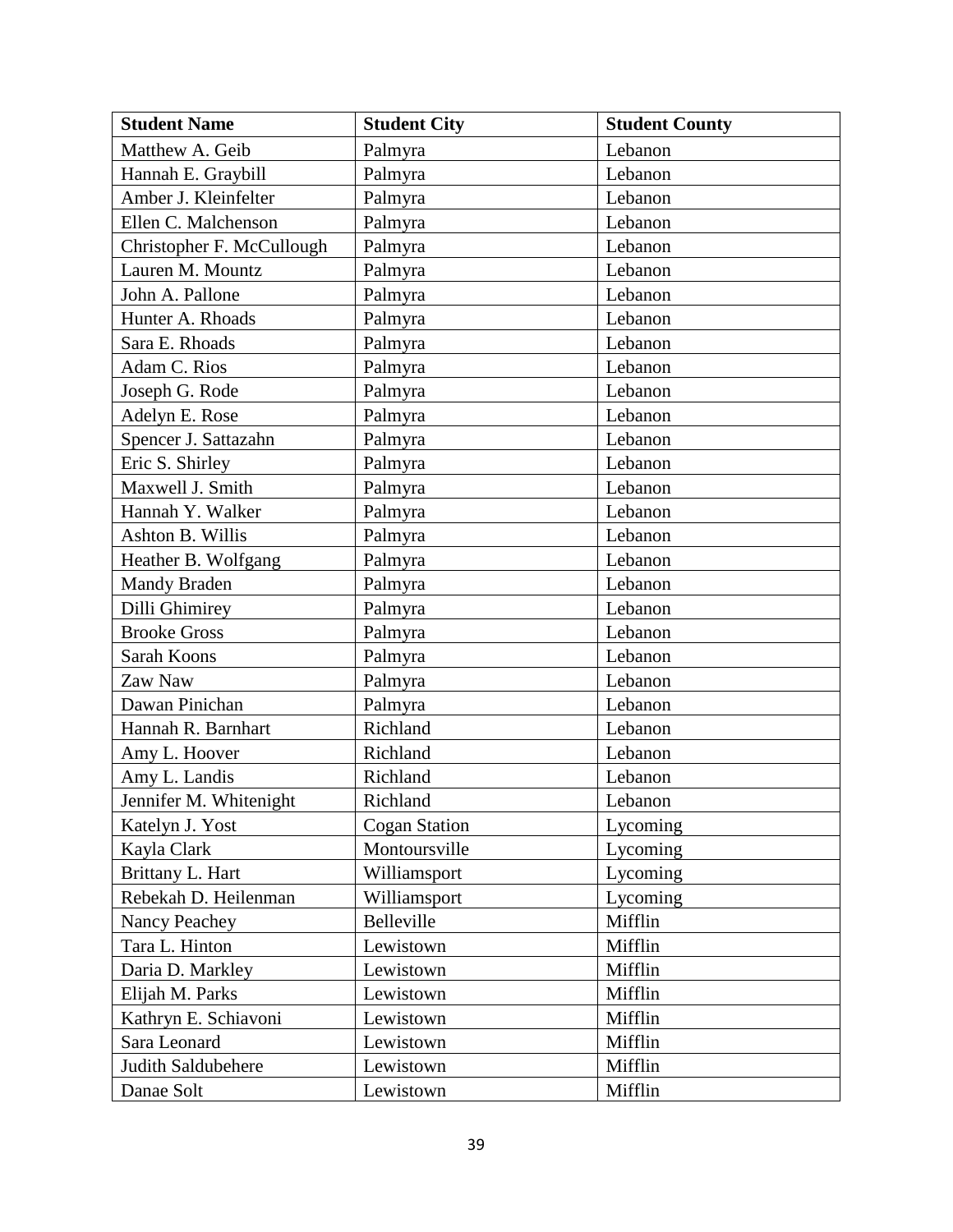| <b>Student Name</b>     | <b>Student City</b> | <b>Student County</b> |
|-------------------------|---------------------|-----------------------|
| Alyssa M. Hartzler      | Reedsville          | Mifflin               |
| Jelisa R. Kenney        | Bartonsville        | Monroe                |
| <b>Rennea Mills</b>     | Norristown          | Montgomery            |
| Mark R. McWilliams      | Danville            | Montour               |
| Roxanne Karvan          | Bethlehem           | Northampton           |
| Nathan T. Witmer        | Dalmatia            | Northumberland        |
| Michaela R. Bensinger   | Herndon             | Northumberland        |
| Elizabeth J. Latsha     | Mcewensville        | Northumberland        |
| <b>Brittney Mckenna</b> | Northumberland      | Northumberland        |
| Justin Karmilowicz      | Rebuck              | Northumberland        |
| Nicole M. DePhillips    | Sunbury             | Northumberland        |
| Brooke A. McKenna       | Sunbury             | Northumberland        |
| Adrianne J. Mease       | Sunbury             | Northumberland        |
| Benjamin S. Smith       | Blain               | Perry                 |
| Brandy R. Woodward      | Blain               | Perry                 |
| Donald Bartch           | Blain               | Perry                 |
| Katrina F. Boyer        | Duncannon           | Perry                 |
| Jesse A. Gates          | Duncannon           | Perry                 |
| Sarah R. Hawn           | Duncannon           | Perry                 |
| Brandi M. Hoke          | Duncannon           | Perry                 |
| Seth D. Moyer           | Duncannon           | Perry                 |
| Jarrett A. Peters       | Duncannon           | Perry                 |
| Sierra D. Putt          | Duncannon           | Perry                 |
| Ashlee E. Sheibley      | Duncannon           | Perry                 |
| Aaron J. Smith          | Duncannon           | Perry                 |
| Corey A. Stone          | Duncannon           | Perry                 |
| Mackenzie M. Watts      | Duncannon           | Perry                 |
| Dustin A. Weaver        | Duncannon           | Perry                 |
| <b>Shelby Barnhart</b>  | Duncannon           | Perry                 |
| <b>Kyle Books</b>       | Duncannon           | Perry                 |
| Don Gallagher           | Duncannon           | Perry                 |
| Anna Howard             | Duncannon           | Perry                 |
| Stephen Luckie          | Duncannon           | Perry                 |
| Miranda McGuire         | Duncannon           | Perry                 |
| Zachary Seiler          | Duncannon           | Perry                 |
| Dakota W. Brennan       | Elliottsburg        | Perry                 |
| Kirsten A. Goshorn      | Elliottsburg        | Perry                 |
| Adele R. Shirmer        | Elliottsburg        | Perry                 |
| Ezekiel J. Bolze        | Landisburg          | Perry                 |
| Samantha D. Castle      | Landisburg          | Perry                 |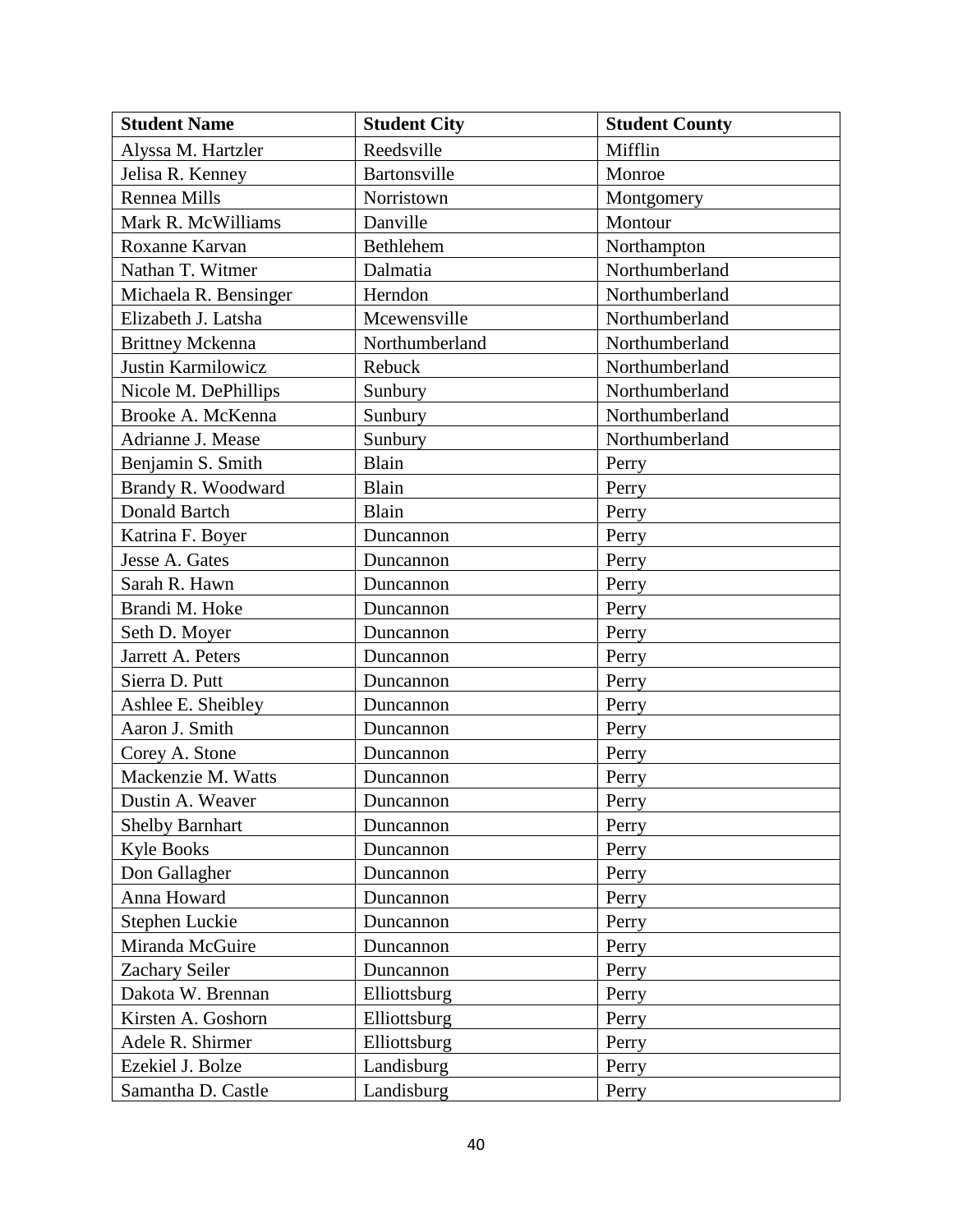| <b>Student Name</b>   | <b>Student City</b> | <b>Student County</b> |
|-----------------------|---------------------|-----------------------|
| Hannah M. Clabaugh    | Landisburg          | Perry                 |
| Aurora J. Clark       | Landisburg          | Perry                 |
| Danielle I. Hamilton  | Landisburg          | Perry                 |
| Ashlee G. Myers       | Landisburg          | Perry                 |
| Hannah A. Keating     | Liverpool           | Perry                 |
| Mariah A. Linn        | Liverpool           | Perry                 |
| Amber L. Miller       | Liverpool           | Perry                 |
| Jessica C. Yetter     | Liverpool           | Perry                 |
| Ceida Joya            | Liverpool           | Perry                 |
| Jessica L. Halley     | Loysville           | Perry                 |
| Susanna W. Hoover     | Loysville           | Perry                 |
| Grace E. O'Toole      | Loysville           | Perry                 |
| Alyssa Beaston        | Loysville           | Perry                 |
| James M. Cox          | Marysville          | Perry                 |
| Samantha A. Elmore    | Marysville          | Perry                 |
| Margaret A. Mitchell  | Marysville          | Perry                 |
| Kelly R. Palmer       | Marysville          | Perry                 |
| Jera M. Posmoga       | Marysville          | Perry                 |
| Carly R. Snare        | Marysville          | Perry                 |
| Brant J. Uber         | Marysville          | Perry                 |
| Charles C. Wesesky    | Marysville          | Perry                 |
| Assainatou Demba      | Marysville          | Perry                 |
| Christin Gray         | Marysville          | Perry                 |
| Derek Maugans         | Marysville          | Perry                 |
| Nathan White          | Marysville          | Perry                 |
| Austin M. Gish        | Millerstown         | Perry                 |
| Kirklan C. Prater     | Millerstown         | Perry                 |
| Nicole R. Shope       | Millerstown         | Perry                 |
| Anna K. Weger         | Millerstown         | Perry                 |
| Leonard J. Yourth     | Millerstown         | Perry                 |
| Kaci R. Berringer     | New Bloomfield      | Perry                 |
| Kyle L. Berringer     | New Bloomfield      | Perry                 |
| Hope K. Blazina       | New Bloomfield      | Perry                 |
| Paige A. Blumenschein | New Bloomfield      | Perry                 |
| Ariana L. Bronson     | New Bloomfield      | Perry                 |
| Victoria L. Carroll   | New Bloomfield      | Perry                 |
| Jamie A. Eckrode      | New Bloomfield      | Perry                 |
| Megan R. Manslow      | New Bloomfield      | Perry                 |
| Austyn B. McLaren     | New Bloomfield      | Perry                 |
| Matthew E. Morrison   | New Bloomfield      | Perry                 |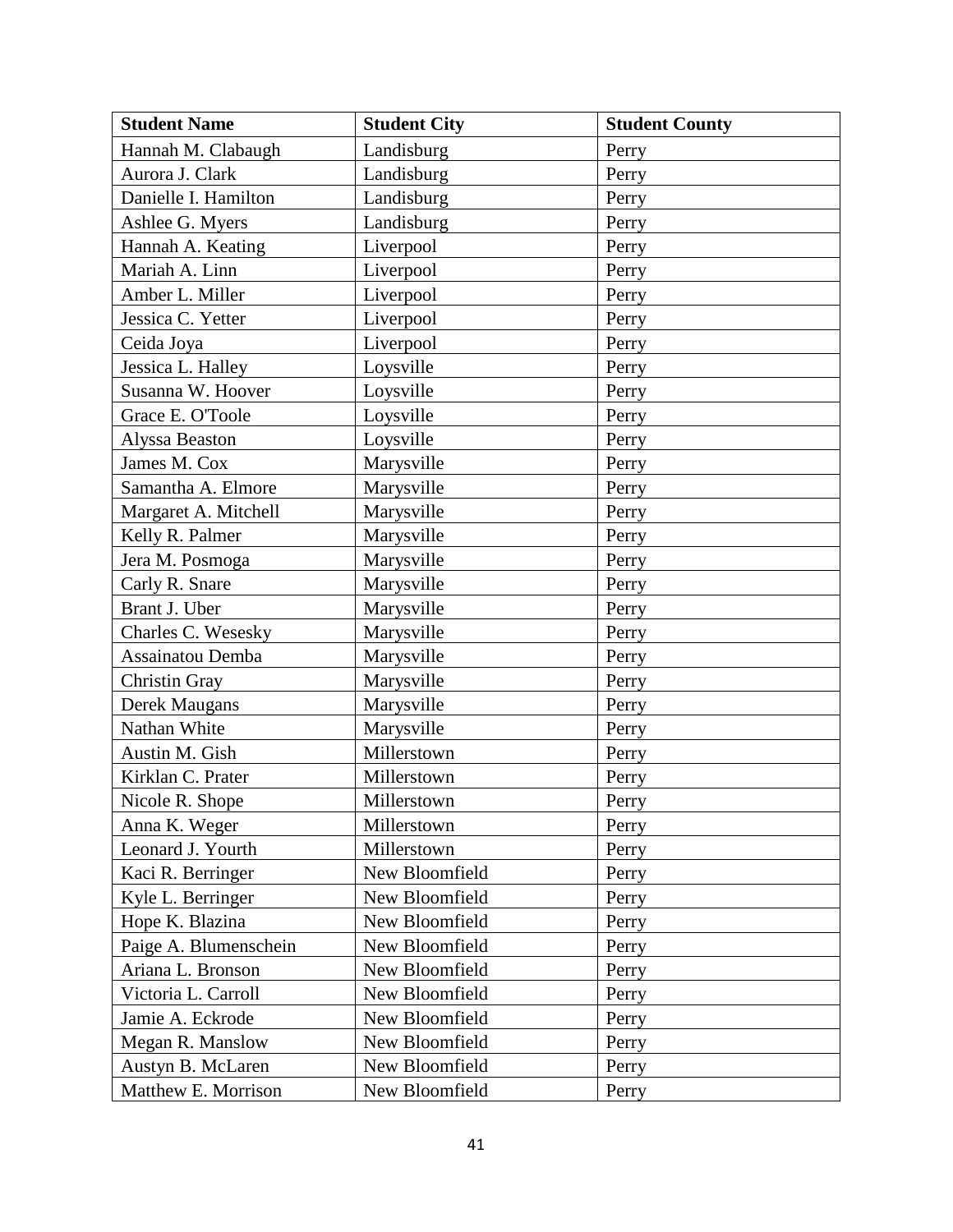| <b>Student Name</b>      | <b>Student City</b>         | <b>Student County</b> |
|--------------------------|-----------------------------|-----------------------|
| Megan N. Pressler        | New Bloomfield              | Perry                 |
| Drew E. Prowell          | New Bloomfield              | Perry                 |
| Jared N. Shope           | New Bloomfield              | Perry                 |
| Jean M. Terwilliger      | New Bloomfield              | Perry                 |
| <b>Kirsten Jones</b>     | New Bloomfield              | Perry                 |
| Camryn Shope             | New Bloomfield              | Perry                 |
| Skyler A. Auxt           | New Buffalo                 | Perry                 |
| Mason E. Kauffman        | Newport                     | Perry                 |
| Iris O. Peters           | Newport                     | Perry                 |
| Kathryn L. Peters        | Newport                     | Perry                 |
| Bethany R. Sherman       | Newport                     | Perry                 |
| Hailey M. Weller         | Newport                     | Perry                 |
| Craig M. Wright          | Newport                     | Perry                 |
| Anais Rangel             | Newport                     | Perry                 |
| Brooke C. Barber         | <b>Shermans Dale</b>        | Perry                 |
| Maggie G. Brown          | <b>Shermans Dale</b>        | Perry                 |
| Kara A. Delancey         | <b>Shermans Dale</b>        | Perry                 |
| Amber L. Graham          | <b>Shermans Dale</b>        | Perry                 |
| Stephanie L. Jones       | <b>Shermans Dale</b>        | Perry                 |
| Isabella R. Kruba        | <b>Shermans Dale</b>        | Perry                 |
| Dena E. Michael          | <b>Shermans Dale</b>        | Perry                 |
| Matthew D. Miller        | <b>Shermans Dale</b>        | Perry                 |
| Elias N. Wilt            | <b>Shermans Dale</b>        | Perry                 |
| Rebekah H. Dietterick    | Auburn                      | Schuylkill            |
| <b>Madison Beck</b>      | Pine Grove                  | Schuylkill            |
| <b>Hayley Traynor</b>    | Ringtown                    | Schuylkill            |
| Heidi A. Mercado-Rosario | Tremont                     | Schuylkill            |
| <b>Justin Landes</b>     | Tremont                     | Schuylkill            |
| Samantha N. Klingler     | <b>Beaver Springs</b>       | Snyder                |
| Tylar D. Thomas          | Beavertown                  | Snyder                |
| Sara M. Shambach         | Mc Clure                    | Snyder                |
| <b>Krystin Osborne</b>   | Mc Clure                    | Snyder                |
| Amanda B. McElwee        | Middleburg                  | Snyder                |
| Jessica D. Smith         | Middleburg                  | Snyder                |
| Samantha K. Apple        | <b>Mount Pleasant Mills</b> | Snyder                |
| Brenna Jordan            | <b>Mount Pleasant Mills</b> | Snyder                |
| Kara Freed               | Penns Creek                 | Snyder                |
| Ethan J. Muller          | Port Trevorton              | Snyder                |
| Elizabeth H. Wagner      | Selinsgrove                 | Snyder                |
| Tiffany J. Beinlich      | Forksville                  | Sullivan              |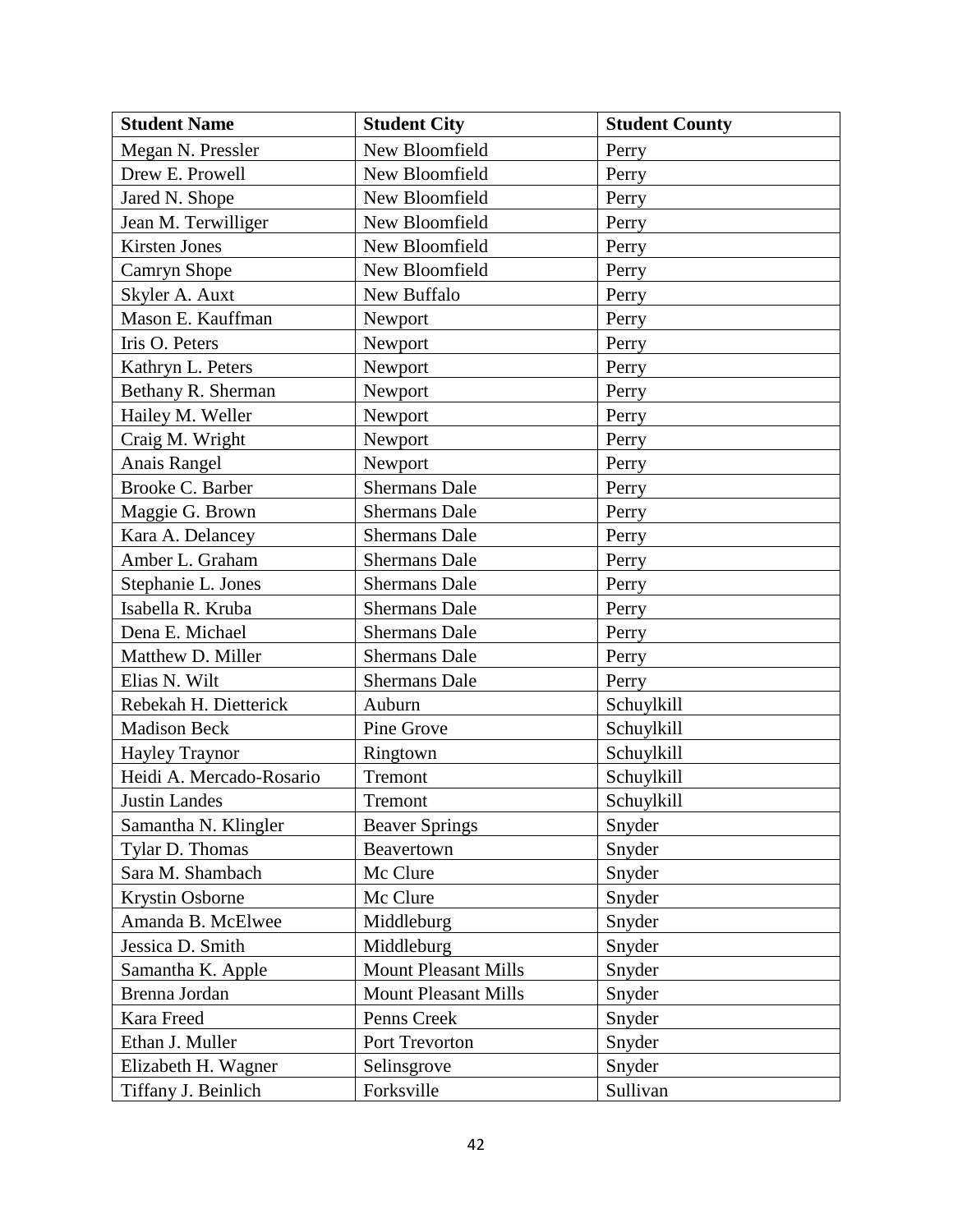| <b>Student Name</b>  | <b>Student City</b> | <b>Student County</b> |
|----------------------|---------------------|-----------------------|
| Caitrin M. Grove     | Lewisburg           | Union                 |
| Randi F. Woodard     | Mifflinburg         | Union                 |
| Danielle H. Dershem  | New Columbia        | Union                 |
| Jonah C. Unger       | <b>Brogue</b>       | York                  |
| Taylor D. Brackett   | Dallastown          | York                  |
| Kiera A. Comery      | Dallastown          | York                  |
| Jane E. Hill         | Dallastown          | York                  |
| Adam R. Leiphart     | Dallastown          | York                  |
| Alexzander J. Mauler | Dallastown          | York                  |
| Tearsa L. McWilliams | Dallastown          | York                  |
| Madison M. Miller    | Dallastown          | York                  |
| Natalie A. O'Dell    | Dallastown          | York                  |
| Alieta M. Payne      | Dallastown          | York                  |
| Carmen M. Powell     | Dallastown          | York                  |
| Jennifer L. Roberts  | Dallastown          | York                  |
| Gwen J. Serio        | Dallastown          | York                  |
| Efrain Hernandez     | Dallastown          | York                  |
| Destiny Slaughter    | Dallastown          | York                  |
| Stacy L. Bosserman   | Delta               | York                  |
| Samantha N. Bracey   | Delta               | York                  |
| Nicholas D. Falcone  | Delta               | York                  |
| Erica L. Howard      | Delta               | York                  |
| Noah S. Polhemus     | Delta               | York                  |
| Kelly M. Powers      | Delta               | York                  |
| Ryan Schlossenberg   | Delta               | York                  |
| Cynthia E. Bittmann  | Dillsburg           | York                  |
| Mackenzie R. Bream   | Dillsburg           | York                  |
| Holly A. Burns       | Dillsburg           | York                  |
| Andrea M. Dunkle     | Dillsburg           | York                  |
| Brittney L. Geidel   | Dillsburg           | York                  |
| Melinda S. Green     | Dillsburg           | York                  |
| Brendon R. Holtzman  | <b>Dillsburg</b>    | York                  |
| Jordan L. Horvath    | Dillsburg           | York                  |
| Laila A. Hosni       | Dillsburg           | York                  |
| Rebecca M. Malik     | Dillsburg           | York                  |
| Benjamin S. Martin   | Dillsburg           | York                  |
| Taylor M. Mattias    | Dillsburg           | York                  |
| Michael E. Mescall   | Dillsburg           | York                  |
| Jennifer L. Miller   | Dillsburg           | York                  |
| Dylan J. Nelson      | Dillsburg           | York                  |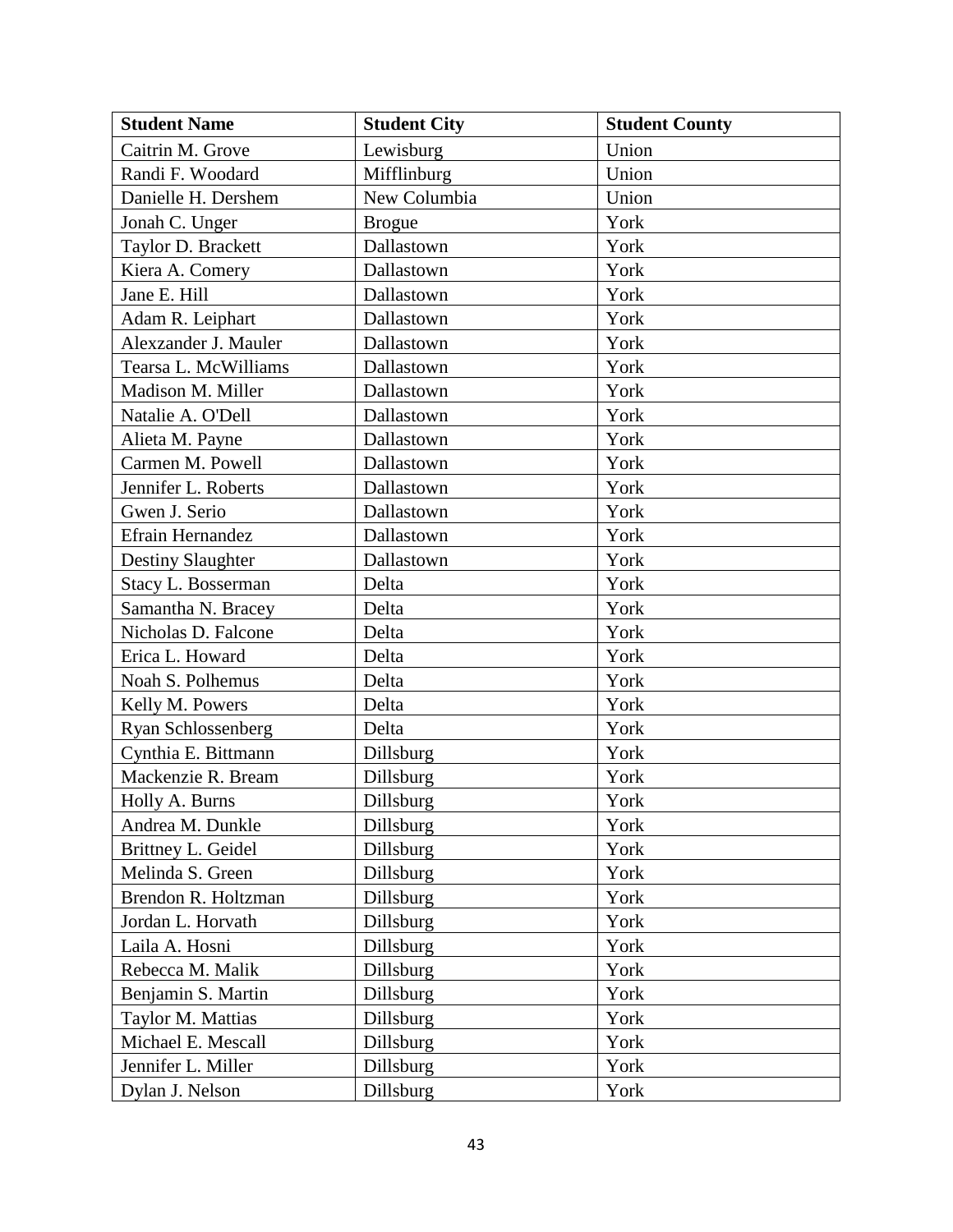| <b>Student Name</b>   | <b>Student City</b> | <b>Student County</b> |
|-----------------------|---------------------|-----------------------|
| Kentucky R. Nelson    | Dillsburg           | York                  |
| Kathleen I. Petroff   | Dillsburg           | York                  |
| Laura N. Pursell      | Dillsburg           | York                  |
| Caryn N. Schaeffer    | Dillsburg           | York                  |
| Lauren P. Strausbaugh | Dillsburg           | York                  |
| Hannah K. Whitehouse  | Dillsburg           | York                  |
| <b>Dyllan Davis</b>   | Dillsburg           | York                  |
| Luke Mumper           | Dillsburg           | York                  |
| Brianna N. Amodei     | Dover               | York                  |
| Lucas D. Anderson     | Dover               | York                  |
| Amy S. Anthony        | Dover               | York                  |
| Melissa A. Beck       | Dover               | York                  |
| Aleah S. Braecklein   | Dover               | York                  |
| Andrew D. Cook        | Dover               | York                  |
| Alexander T. Costello | Dover               | York                  |
| Julia G. Davis        | Dover               | York                  |
| Meghan N. Ehrhart     | Dover               | York                  |
| Kristen M. Estep      | Dover               | York                  |
| Olivia D. Genco       | Dover               | York                  |
| Callista B. Graver    | Dover               | York                  |
| Devon M. Heffley      | Dover               | York                  |
| Bridget D. James      | Dover               | York                  |
| Jeannie M. Jones      | Dover               | York                  |
| Kelly J. Kidd         | Dover               | York                  |
| Kenneth K. Kline      | Dover               | York                  |
| Megan A. May          | Dover               | York                  |
| Muthiga D. Mbatia     | Dover               | York                  |
| Lora L. Miller        | Dover               | York                  |
| Madison E. Miller     | Dover               | York                  |
| Sara M. Moon          | Dover               | York                  |
| Allyson B. Muir       | Dover               | York                  |
| Autumn L. Portka      | Dover               | York                  |
| Karissa M. Reed       | Dover               | York                  |
| Nicole L. Reever      | Dover               | York                  |
| Brittney J. Reynolds  | Dover               | York                  |
| Courtney S. Reynolds  | Dover               | York                  |
| Katelinn M. Russell   | Dover               | York                  |
| Brandon R. Shorter    | Dover               | York                  |
| Stacia L. Slyder      | Dover               | York                  |
| Kailynn M. Smith      | Dover               | York                  |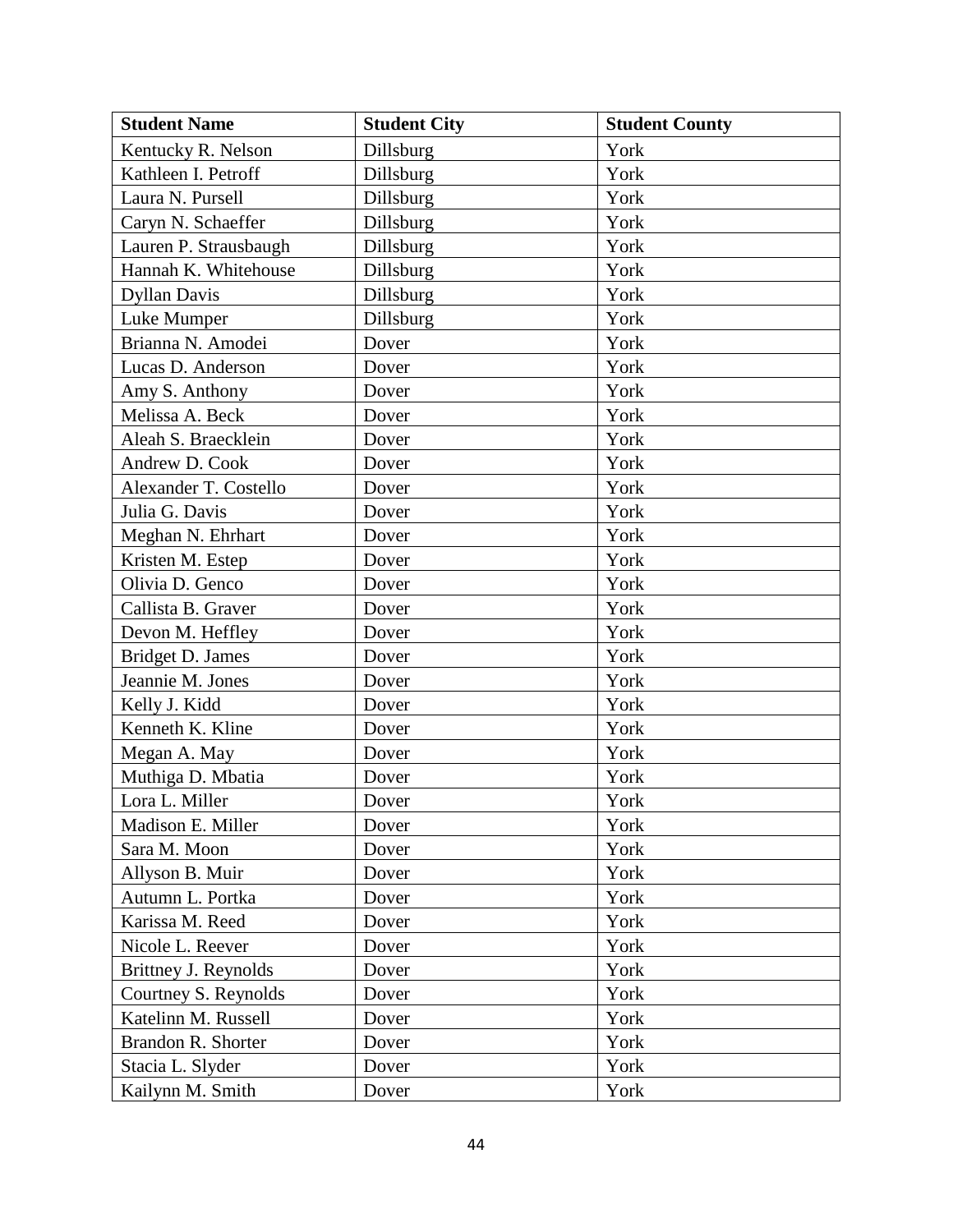| <b>Student Name</b>    | <b>Student City</b> | <b>Student County</b> |
|------------------------|---------------------|-----------------------|
| Christina F. Sowers    | Dover               | York                  |
| Taylor A. Wagaman      | Dover               | York                  |
| Keli J. Watson         | Dover               | York                  |
| Rachel V. Yinger       | Dover               | York                  |
| Carolyn Finnegan       | Dover               | York                  |
| Jacob Jackson          | Dover               | York                  |
| Vesna Okilj            | Dover               | York                  |
| <b>Hannah Peeling</b>  | Dover               | York                  |
| Nashea Watson          | Dover               | York                  |
| Joshua M. Cree         | <b>Etters</b>       | York                  |
| Hannah K. Cummings     | <b>Etters</b>       | York                  |
| Colleen C. Cuthbertson | <b>Etters</b>       | York                  |
| Chelsey R. Denny       | <b>Etters</b>       | York                  |
| Russell W. Denny       | <b>Etters</b>       | York                  |
| Andrew M. DiMatteo     | <b>Etters</b>       | York                  |
| Jennifer L. Downey     | <b>Etters</b>       | York                  |
| Amy L. Fisher          | <b>Etters</b>       | York                  |
| Brielle M. Foley       | <b>Etters</b>       | York                  |
| Caitlin G. Fox         | <b>Etters</b>       | York                  |
| Jill E. Fuchs          | <b>Etters</b>       | York                  |
| Coty G. Funnye         | <b>Etters</b>       | York                  |
| Christine N. Hummel    | <b>Etters</b>       | York                  |
| Andrew W. Inch         | <b>Etters</b>       | York                  |
| Cree L. Julian         | Etters              | York                  |
| Flomencia R. Kraft     | <b>Etters</b>       | York                  |
| Kimberly J. Loman      | Etters              | York                  |
| Ashley R. Peifer       | <b>Etters</b>       | York                  |
| Stephanie N. Reynolds  | <b>Etters</b>       | York                  |
| Colleen M. Shuller     | <b>Etters</b>       | York                  |
| Taylor E. Stone        | <b>Etters</b>       | York                  |
| Hannah R. Traub        | <b>Etters</b>       | York                  |
| Robert F. Treat        | <b>Etters</b>       | York                  |
| <b>Brittany Beck</b>   | <b>Etters</b>       | York                  |
| Tara Gordon            | <b>Etters</b>       | York                  |
| Tara Hartman           | Etters              | York                  |
| <b>Jim Sawyer</b>      | Etters              | York                  |
| Kelsey L. Korrell      | Fawn Grove          | York                  |
| Maia C. Senkbeil       | Fawn Grove          | York                  |
| Lauren A. Glace        | Felton              | York                  |
| Kelsea M. Yassem       | Felton              | York                  |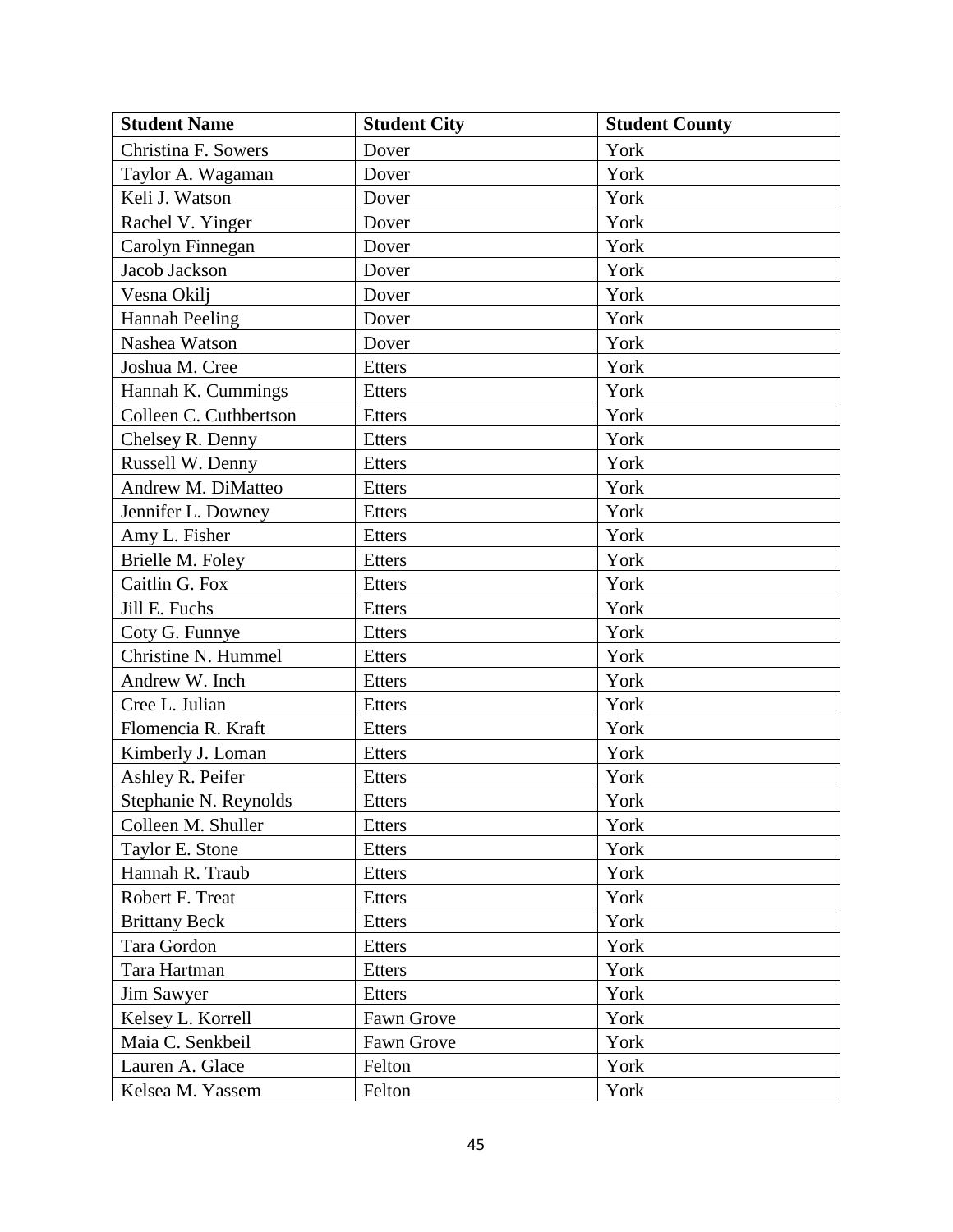| <b>Student Name</b>      | <b>Student City</b> | <b>Student County</b> |
|--------------------------|---------------------|-----------------------|
| Elizabeth Koller         | Felton              | York                  |
| Renee L. Lopez           | Franklintown        | York                  |
| Jennifer M. Dizor        | Glen Rock           | York                  |
| Gaelan M. Hagler         | Glen Rock           | York                  |
| Jacob J. Meyers          | Glen Rock           | York                  |
| Natasha M. Milner        | Glen Rock           | York                  |
| Melissa J. Betmarik      | Glenville           | York                  |
| <b>Brooke N. Gotwalt</b> | Glenville           | York                  |
| Joshua K. Martin         | Glenville           | York                  |
| Myla J. Arambulo         | Hanover             | York                  |
| Caitlin E. Bond          | Hanover             | York                  |
| Ginger G. Chase          | Hanover             | York                  |
| Kathryn A. Chiaverini    | Hanover             | York                  |
| Katelyn R. Cole          | Hanover             | York                  |
| Morgan A. Czapp          | Hanover             | York                  |
| Angel M. DeWees          | Hanover             | York                  |
| Eric S. Diehl            | Hanover             | York                  |
| Montana V. Dubas         | Hanover             | York                  |
| Madeline L. Ford         | Hanover             | York                  |
| Matthew B. Frederick     | Hanover             | York                  |
| Jonathan L. Furbay       | Hanover             | York                  |
| Korina M. Furr           | Hanover             | York                  |
| Grace E. Good            | Hanover             | York                  |
| Sara M. Hartz            | Hanover             | York                  |
| Kenneth M. Horney        | Hanover             | York                  |
| Samantha A. Johnson      | Hanover             | York                  |
| Emma M. Keane            | Hanover             | York                  |
| Lacey C. Light           | Hanover             | York                  |
| Elaina G. Long           | Hanover             | York                  |
| Samuel T. Long           | Hanover             | York                  |
| Joshua B. Martin         | Hanover             | York                  |
| Karen Garcia Melquiades  | Hanover             | York                  |
| Ryan J. Menges           | Hanover             | York                  |
| Emily A. Mertz           | Hanover             | York                  |
| Sarah N. Miller          | Hanover             | York                  |
| Gabrielle S. Molesi      | Hanover             | York                  |
| Logan T. Norris          | Hanover             | York                  |
| Amaris C. Pollinger      | Hanover             | York                  |
| Calysta L. Sandoval      | Hanover             | York                  |
| Jazmine M. Sistrunk      | Hanover             | York                  |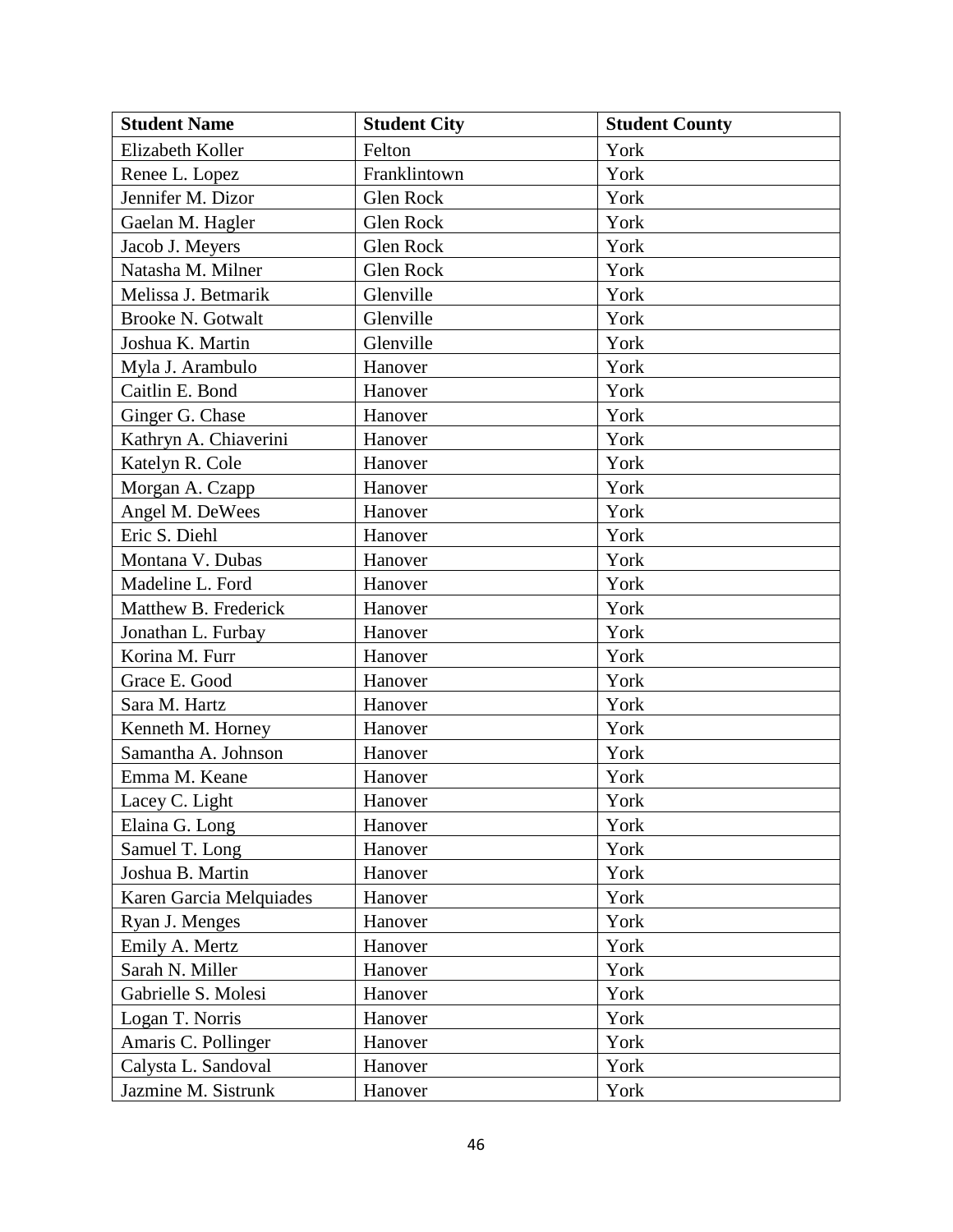| <b>Student Name</b>      | <b>Student City</b> | <b>Student County</b> |
|--------------------------|---------------------|-----------------------|
| Michaela G. Tasker       | Hanover             | York                  |
| Sheldon C. Warehime      | Hanover             | York                  |
| Alexis F. Wierman        | Hanover             | York                  |
| Krystal L. Wise          | Hanover             | York                  |
| Michael Gach             | Hanover             | York                  |
| Crystalyn Gureckis       | Hanover             | York                  |
| Amanda Houghtaling       | Hanover             | York                  |
| <b>Randy King</b>        | Hanover             | York                  |
| Ashleigh Royer           | Hanover             | York                  |
| Coni Shrader             | Hanover             | York                  |
| Ranjna Shultz            | Hanover             | York                  |
| Megan Tesch              | Hanover             | York                  |
| <b>Shane Tharp</b>       | Hanover             | York                  |
| Erick R. De Los Santos   | Hellam              | York                  |
| Luke F. Dunn             | Hellam              | York                  |
| Marissa L. Ashley        | Jacobus             | York                  |
| Rachel N. Church         | Jacobus             | York                  |
| Larissa A. Bain          | Lewisberry          | York                  |
| Jared L. Holland         | Lewisberry          | York                  |
| Natalie M. LaPorta       | Lewisberry          | York                  |
| Sydney K. McQuown        | Lewisberry          | York                  |
| Alyssa A. Micheals       | Lewisberry          | York                  |
| Drake A. Naylor          | Lewisberry          | York                  |
| Keenan J. Ports          | Lewisberry          | York                  |
| Matthew W. Shellhammer   | Lewisberry          | York                  |
| Paige C. Stiely          | Lewisberry          | York                  |
| Stacia M. Stough         | Lewisberry          | York                  |
| <b>Matthew Neavling</b>  | Lewisberry          | York                  |
| <b>Christine Plummer</b> | Lewisberry          | York                  |
| Thomas Rhoads            | Lewisberry          | York                  |
| Brendan C. Bare          | Manchester          | York                  |
| Ryan W. Howard           | Manchester          | York                  |
| Zachary M. Kohr          | Manchester          | York                  |
| Jayson W. Myers          | Manchester          | York                  |
| Frances M. Plaud         | Manchester          | York                  |
| Yvonne E. Rivera         | Manchester          | York                  |
| Taylor L. Sanger         | Manchester          | York                  |
| Tristan R. Slack         | Manchester          | York                  |
| Gretchen L. Weidmann     | Manchester          | York                  |
| <b>Stacey Allen</b>      | Manchester          | York                  |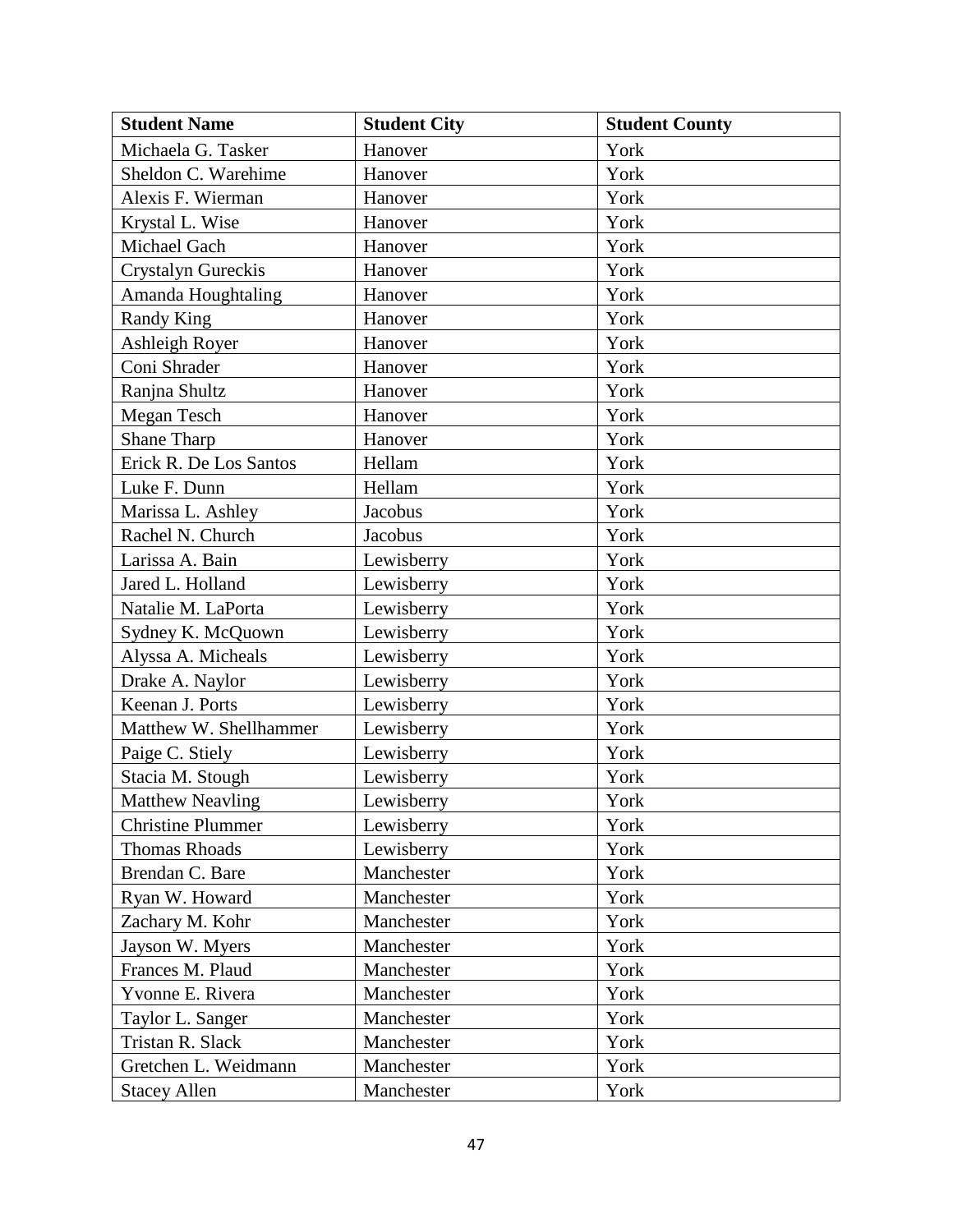| <b>Student Name</b>      | <b>Student City</b> | <b>Student County</b> |
|--------------------------|---------------------|-----------------------|
| <b>Mark Damon</b>        | Manchester          | York                  |
| Erin Moran               | Manchester          | York                  |
| Brooke L. Eschbach       | Mount Wolf          | York                  |
| Lauren B. Keeney         | Mount Wolf          | York                  |
| Samantha A. Nace         | Mount Wolf          | York                  |
| Kyle I. Rawlings         | Mount Wolf          | York                  |
| Emily N. Repman          | Mount Wolf          | York                  |
| Michelle C. Ruppert      | Mount Wolf          | York                  |
| Christian M. Rutkowski   | Mount Wolf          | York                  |
| Brielle G. Schultz       | Mount Wolf          | York                  |
| Cameo M. Smith           | Mount Wolf          | York                  |
| Molly Hineline           | Mount Wolf          | York                  |
| Allison B. Bair          | New Freedom         | York                  |
| Hailey B. DeOrnellis     | New Freedom         | York                  |
| Brittany N. Halterman    | New Freedom         | York                  |
| Danielle L. Hughes       | New Freedom         | York                  |
| Anneliese M. Lucier      | New Freedom         | York                  |
| Kayla N. McCarthy        | New Freedom         | York                  |
| Brittany C. Orwig        | New Freedom         | York                  |
| Sarah E. Repp            | New Freedom         | York                  |
| Olivia A. Von Koeckeritz | New Freedom         | York                  |
| Joshua W. Wheeler        | New Freedom         | York                  |
| Danielle L. Binnie       | Red Lion            | York                  |
| Cory J. Geiselman        | Red Lion            | York                  |
| Justin A. Herbst         | Red Lion            | York                  |
| Iren D. Nagy             | Red Lion            | York                  |
| Zachary J. Persing       | Red Lion            | York                  |
| Megan E. Pfaff           | Red Lion            | York                  |
| Paul K. Poff             | Red Lion            | York                  |
| Macaylie H. Potter       | Red Lion            | York                  |
| Noelani M. Sebesta       | Red Lion            | York                  |
| Melissa K. Smith         | Red Lion            | York                  |
| Rachel L. Smith          | Red Lion            | York                  |
| Katie L. Swartz          | Red Lion            | York                  |
| Stephanie Baker          | Red Lion            | York                  |
| Diana Begollari          | Red Lion            | York                  |
| Margaret Bohn            | Red Lion            | York                  |
| Peggy Carver             | Red Lion            | York                  |
| Mark Edris               | Red Lion            | York                  |
| Hollie Fitzgerald        | Red Lion            | York                  |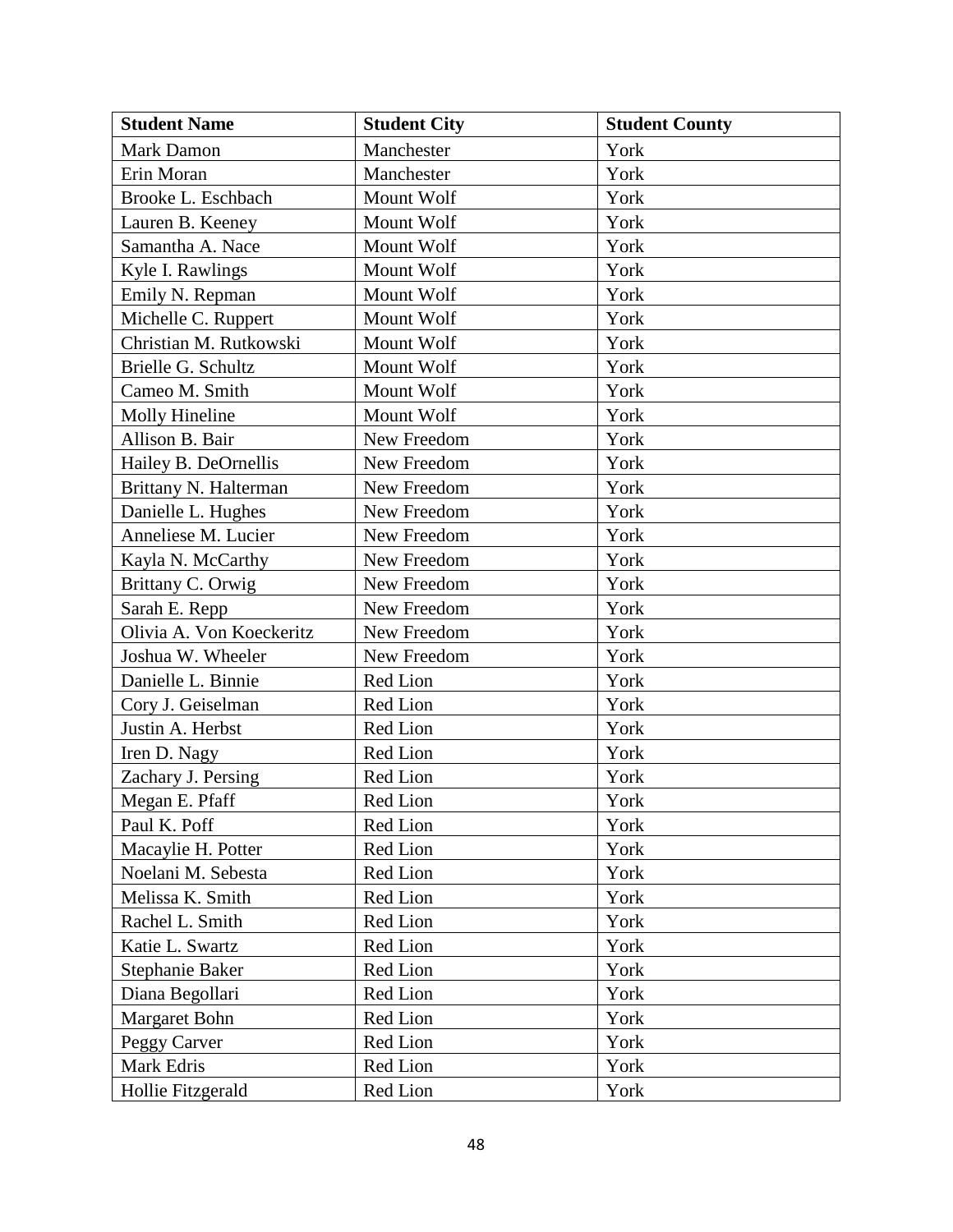| <b>Student Name</b>     | <b>Student City</b>  | <b>Student County</b> |
|-------------------------|----------------------|-----------------------|
| <b>Gabriel Ramirez</b>  | Red Lion             | York                  |
| Vanessa Weddle          | Red Lion             | York                  |
| Shannon L. Lander       | Seven Valleys        | York                  |
| Jody A. McDaniel        | <b>Seven Valleys</b> | York                  |
| Erica L. Price          | Seven Valleys        | York                  |
| Brianna M. Rufo         | Seven Valleys        | York                  |
| Stephen C. Rufo         | <b>Seven Valleys</b> | York                  |
| Jennifer Hampshire      | Seven Valleys        | York                  |
| Meredith E. Gibson      | Shrewsbury           | York                  |
| Stephanie E. McNulty    | Shrewsbury           | York                  |
| Charles M. Miller       | Shrewsbury           | York                  |
| Caitlyn C. Rassa        | Shrewsbury           | York                  |
| Brianna C. Russ         | Shrewsbury           | York                  |
| Amy J. Urffer           | Shrewsbury           | York                  |
| Lauren E. Bell          | <b>Spring Grove</b>  | York                  |
| Sara R. Berkheimer      | <b>Spring Grove</b>  | York                  |
| Rachel D. Bower         | <b>Spring Grove</b>  | York                  |
| Ethan I. Brusby         | <b>Spring Grove</b>  | York                  |
| Rachel E. Conklin       | <b>Spring Grove</b>  | York                  |
| Neil A. Helberg         | <b>Spring Grove</b>  | York                  |
| David D. Kollmar        | <b>Spring Grove</b>  | York                  |
| Cecilia A. Martin       | <b>Spring Grove</b>  | York                  |
| Kali E. Mensinger       | <b>Spring Grove</b>  | York                  |
| Leslie A. Rang          | <b>Spring Grove</b>  | York                  |
| Sabine M. Shea          | <b>Spring Grove</b>  | York                  |
| Robert E. Shenberger    | <b>Spring Grove</b>  | York                  |
| Amy L. Shriver          | Spring Grove         | York                  |
| <b>Spencer Holtzman</b> | <b>Spring Grove</b>  | York                  |
| <b>Madison Meeks</b>    | <b>Spring Grove</b>  | York                  |
| Eylie Sasajima          | <b>Spring Grove</b>  | York                  |
| Genevieve Shibler       | <b>Spring Grove</b>  | York                  |
| John Tracey             | <b>Spring Grove</b>  | York                  |
| Shunze Yang             | <b>Spring Grove</b>  | York                  |
| Joshua D. Bruce         | Stewartstown         | York                  |
| Jennifer B. Eldridge    | Stewartstown         | York                  |
| Kelsey R. Glenn         | Stewartstown         | York                  |
| Faith D. Heber          | Stewartstown         | York                  |
| Melissa A. Hiller       | Stewartstown         | York                  |
| <b>Brooke C. Powers</b> | Stewartstown         | York                  |
| Cassidy T. Wisnom       | Stewartstown         | York                  |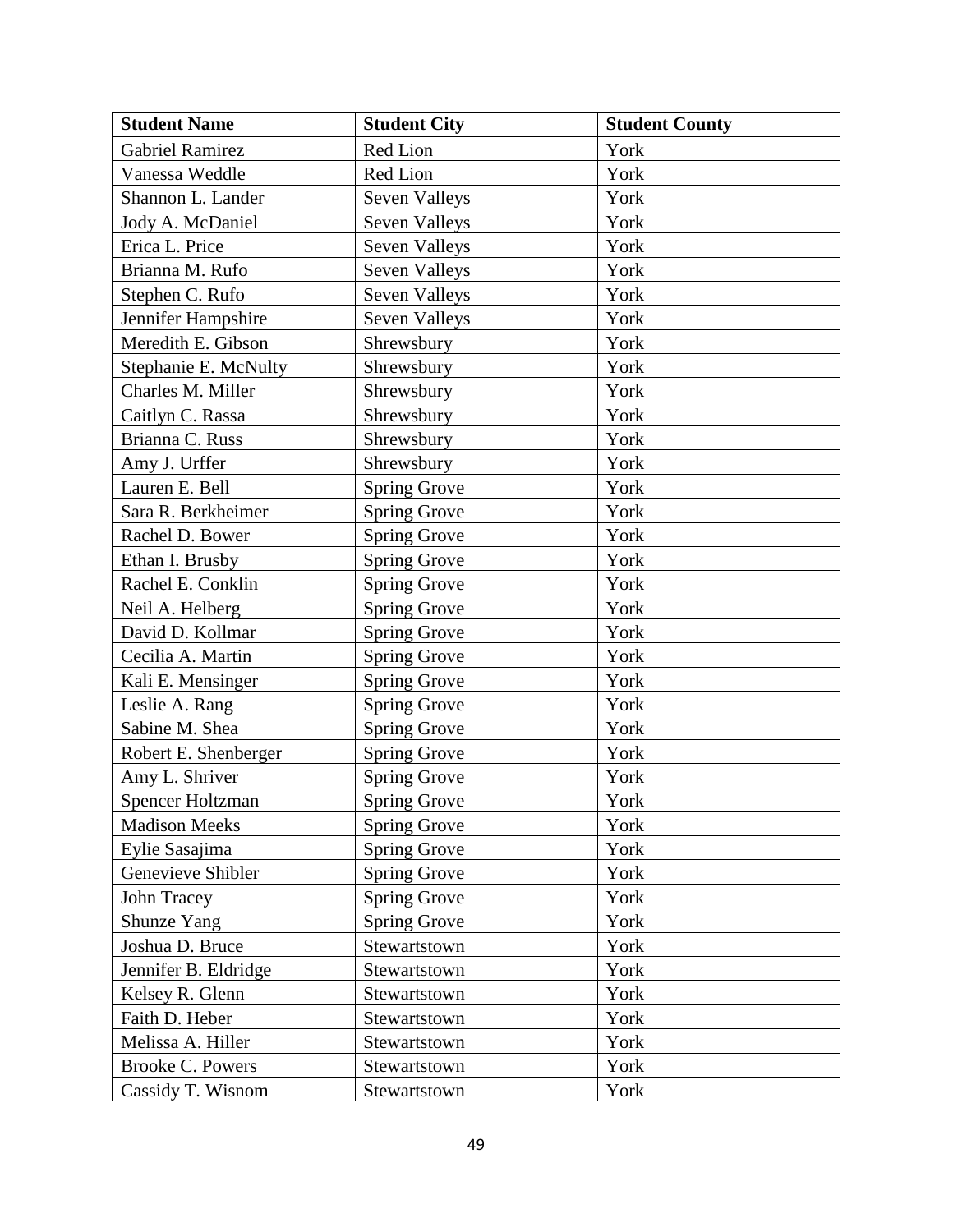| <b>Student Name</b>      | <b>Student City</b> | <b>Student County</b> |
|--------------------------|---------------------|-----------------------|
| Dennis Christopher       | Stewartstown        | York                  |
| <b>Kennedy Ragland</b>   | Stewartstown        | York                  |
| Amanda S. Fuhrman        | Thomasville         | York                  |
| Elizabeth Nepita Garcia  | Thomasville         | York                  |
| Adelia M. Hilt           | Thomasville         | York                  |
| Paige M. Kocher          | Thomasville         | York                  |
| Taylor J. Kocher         | Thomasville         | York                  |
| Cheyenne F. Meckley      | Thomasville         | York                  |
| Spring R. Cromer         | Wellsville          | York                  |
| Kayla L. Hollinger       | Wellsville          | York                  |
| Jason C. Schoene         | Wellsville          | York                  |
| <b>Wendy Hunter</b>      | Wellsville          | York                  |
| Gabriela P. Cruz         | Windsor             | York                  |
| <b>Stuart Littman</b>    | Windsor             | York                  |
| Haneen K. Alsadi         | Wrightsville        | York                  |
| Danielle J. Hammersley   | Wrightsville        | York                  |
| Nicole L. Krueger        | Wrightsville        | York                  |
| Shane D. Mumma           | Wrightsville        | York                  |
| Leah R. Shevelew         | Wrightsville        | York                  |
| Amanda M. Smith          | Wrightsville        | York                  |
| Nicole R. Stoutzenberger | Wrightsville        | York                  |
| Amber L. Thoman          | Wrightsville        | York                  |
| Jayde M. Tyson           | Wrightsville        | York                  |
| Rachel Hevener           | Wrightsville        | York                  |
| Shonna L. Bankoske       | Yoe                 | York                  |
| Jaron D. Picking         | Yoe                 | York                  |
| Adrienne S. Zorn         | Yoe                 | York                  |
| Justin M. Adkins         | York                | York                  |
| Judith M. Alers Rosario  | York                | York                  |
| Ehssan A. Ali            | York                | York                  |
| Contesta R. Arter        | York                | York                  |
| William A. Ashton        | York                | York                  |
| Molly W. Bair            | York                | York                  |
| Artrella M. Benjamin     | York                | York                  |
| Kelvin B. Bittencourt    | York                | York                  |
| Lincoln P. Bowser        | York                | York                  |
| Nathan D. Brillhart      | York                | York                  |
| Easter R. Brinson        | York                | York                  |
| Corinthia L. Brooks      | York                | York                  |
| Olivia P. Bryant         | York                | York                  |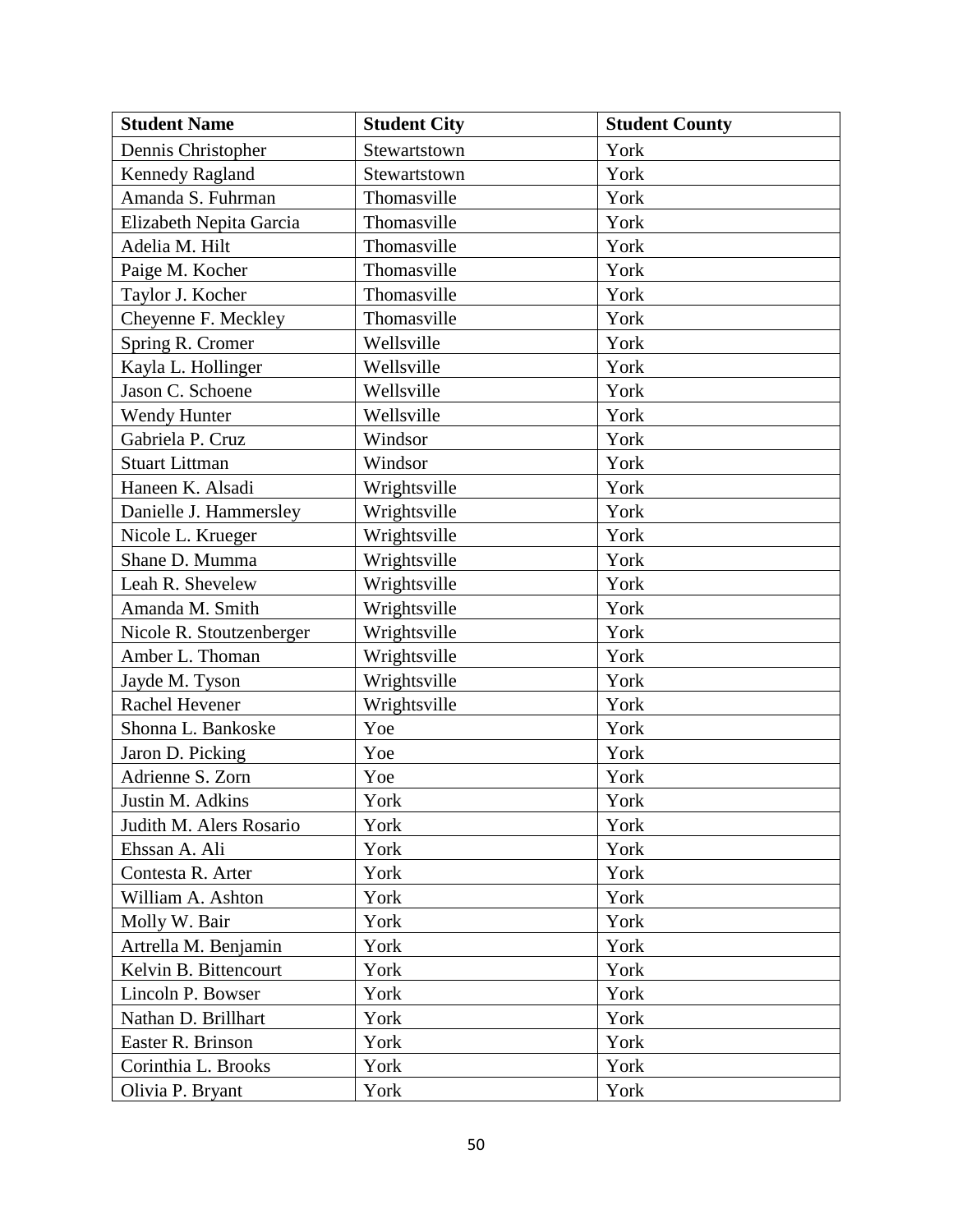| <b>Student Name</b>         | <b>Student City</b> | <b>Student County</b> |
|-----------------------------|---------------------|-----------------------|
| Brittany L. Burns           | York                | York                  |
| Caleb J. Caffey             | York                | York                  |
| Marangellie Vargas Calderon | York                | York                  |
| Salvatore M. Caldwell       | York                | York                  |
| Sassia V. Chambers          | York                | York                  |
| Sommer L. Clark             | York                | York                  |
| Timothy R. Cratty           | York                | York                  |
| Shannon L. Crist            | York                | York                  |
| Jasmine L. Cross            | York                | York                  |
| Morgan M. Cunningham        | York                | York                  |
| Maria Silvia D. Gomes       | York                | York                  |
| Allison M. Delle            | York                | York                  |
| Christopher J. Dempwolf     | York                | York                  |
| Samantha W. DeVries         | York                | York                  |
| Michael J. Diblasi          | York                | York                  |
| Nicole F. DiCato            | York                | York                  |
| Daciana C. Dobson           | York                | York                  |
| Evangeline K. Doman         | York                | York                  |
| Ndashia D. Dotts            | York                | York                  |
| Brynn D. DuRand             | York                | York                  |
| Brittany E. Eaton           | York                | York                  |
| Julia G. Eaton              | York                | York                  |
| Alixandra C. Eichelberger   | York                | York                  |
| Justine L. Ekstrom          | York                | York                  |
| Crystal T. Farmer           | York                | York                  |
| Jaritza M. Feliciano        | York                | York                  |
| Jacob N. Ferro              | York                | York                  |
| John R. Fiore               | York                | York                  |
| Andrea K. Flynn             | York                | York                  |
| Noris B. Frias              | York                | York                  |
| Gabrielle J. Gamble         | York                | York                  |
| Nora M. Garrison            | York                | York                  |
| Corey J. Gillio             | York                | York                  |
| Zachary R. Gordon           | York                | York                  |
| Travis L. Greiman           | York                | York                  |
| Amy M. Guynn                | York                | York                  |
| Theresa A. Hacker           | York                | York                  |
| Nadia K. Haque              | York                | York                  |
| Amanda R. Hartman           | York                | York                  |
| Christopher E. Hauff        | York                | York                  |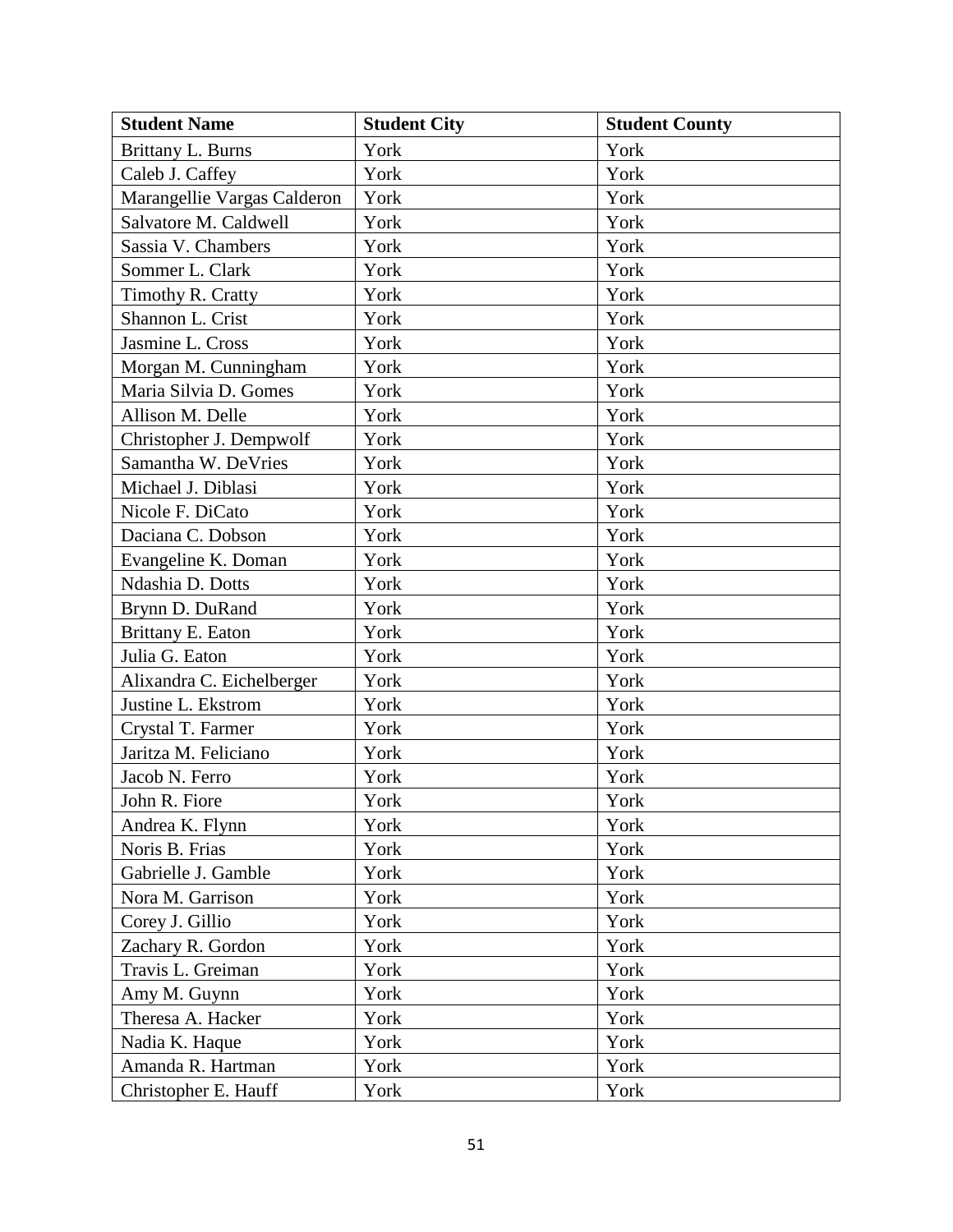| <b>Student Name</b>      | <b>Student City</b> | <b>Student County</b> |
|--------------------------|---------------------|-----------------------|
| Alexa N. Haynes          | York                | York                  |
| Faith E. Hench           | York                | York                  |
| Krae Adriane Hisanza     | York                | York                  |
| Monique M. Holder        | York                | York                  |
| Dane E. Holtzman         | York                | York                  |
| Kristina M. Hungerford   | York                | York                  |
| Nathan R. Hunt           | York                | York                  |
| Megan L. Hussman         | York                | York                  |
| Olivia A. Jackson        | York                | York                  |
| Brandi L. Janicki        | York                | York                  |
| Krysta S. Jones          | York                | York                  |
| Lauren E. Keasey         | York                | York                  |
| Mary B. Kohne            | York                | York                  |
| Kortney L. Kroh          | York                | York                  |
| Cori L. Kruzinski        | York                | York                  |
| Cinda K. Lantz           | York                | York                  |
| McKenna J. Lauchman      | York                | York                  |
| Pamela L. Lighty         | York                | York                  |
| Jack W. Loomis           | York                | York                  |
| Kiah M. Lyons            | York                | York                  |
| Paula J. Marberger       | York                | York                  |
| Ansoboie M. Marshall     | York                | York                  |
| Samantha A. McCormick    | York                | York                  |
| Jessica G. McCulloch     | York                | York                  |
| Megan A. McDaniel        | York                | York                  |
| David W. McMaster        | York                | York                  |
| Sharon E. McMaster       | York                | York                  |
| Ashley L. McOwen         | York                | York                  |
| Kayla M. Medina          | York                | York                  |
| Austin T. Mellinger      | York                | York                  |
| Virginia R. Merced       | York                | York                  |
| Alisha M. Miller         | York                | York                  |
| Emily L. Miller          | York                | York                  |
| Elena M. Mingora         | York                | York                  |
| Kaci N. Minnich          | York                | York                  |
| Alyssa L. Mohr           | York                | York                  |
| Colby A. Mong            | York                | York                  |
| Jhoan M. Morales Cabrera | York                | York                  |
| Jacob L. Morrow          | York                | York                  |
| Christina L. Myers       | York                | York                  |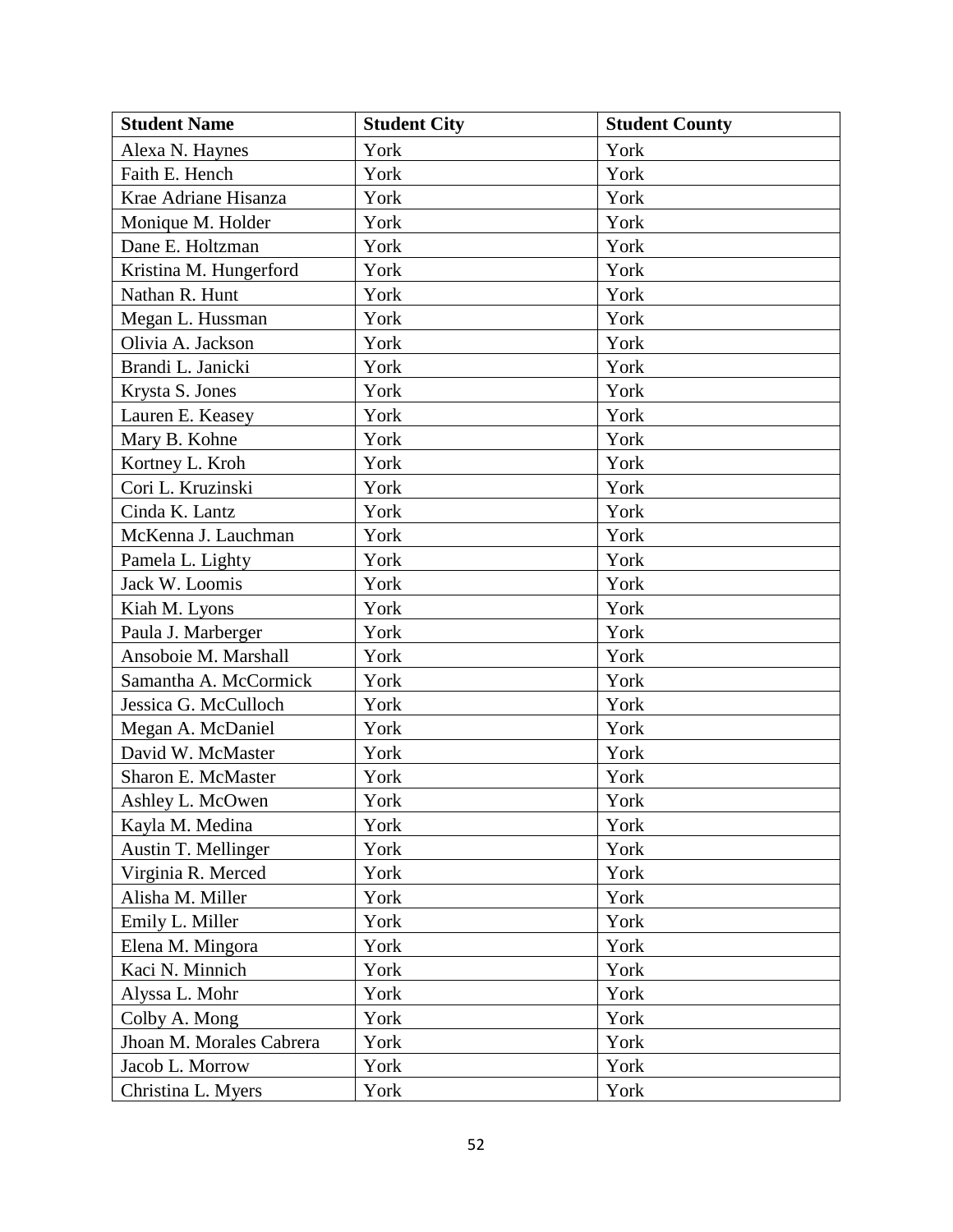| <b>Student Name</b>    | <b>Student City</b> | <b>Student County</b> |
|------------------------|---------------------|-----------------------|
| Christal L. Nesbeth    | York                | York                  |
| Thuy B. Nguyen         | York                | York                  |
| Helen E. Onyeulo       | York                | York                  |
| Lindsay B. Osborne     | York                | York                  |
| Zoey D. Parr           | York                | York                  |
| Jaanvi M. Patel        | York                | York                  |
| Arianna M. Pavoncello  | York                | York                  |
| Thalia Lopez Pulido    | York                | York                  |
| Rebecca N. Reilly      | York                | York                  |
| Melina M. Reimold      | York                | York                  |
| Zachary C. Reynolds    | York                | York                  |
| Cindi L. Robert        | York                | York                  |
| Angelique T. Rodriguez | York                | York                  |
| William A. Salters     | York                | York                  |
| Ciprian I. Saracutu    | York                | York                  |
| Andrew P. Schofield    | York                | York                  |
| Victor P. Sciukas      | York                | York                  |
| Jessica M. Searcy      | York                | York                  |
| Matthew J. Sease       | York                | York                  |
| Dera L. Shade          | York                | York                  |
| Mark D. Shaffer        | York                | York                  |
| Victoria K. Siegel     | York                | York                  |
| Edward K. Slavin       | York                | York                  |
| Brandy N. Smith        | York                | York                  |
| Kendall L. Smith       | York                | York                  |
| Robert C. Smith        | York                | York                  |
| Amy M. Stambaugh       | York                | York                  |
| Anna M. Stankoczi      | York                | York                  |
| Alivia R. Steinfelt    | York                | York                  |
| Trevor W. Stevens      | York                | York                  |
| <b>Brock A. Stoots</b> | York                | York                  |
| Diana D. Sult          | York                | York                  |
| Arianna M. Taitt       | York                | York                  |
| John L. Trout          | York                | York                  |
| Rachel J. Tschopp      | York                | York                  |
| Morgan E. Wagman       | York                | York                  |
| Lynne M. Warner        | York                | York                  |
| Kurk M. Wartburg       | York                | York                  |
| Shelby K. Watkins      | York                | York                  |
| Bobby A. Winter        | York                | York                  |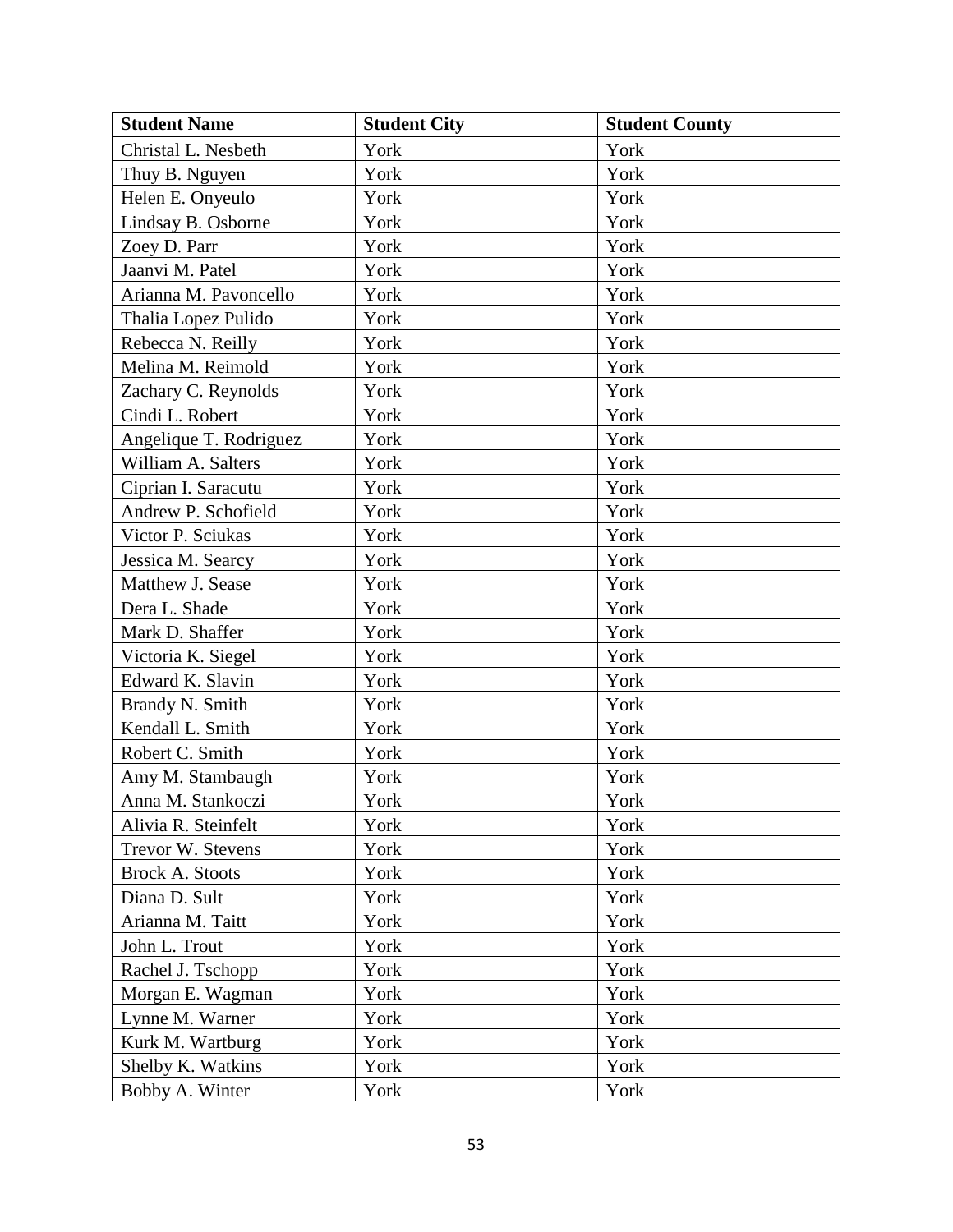| <b>Student Name</b>       | <b>Student City</b> | <b>Student County</b> |
|---------------------------|---------------------|-----------------------|
| Jessica M. Wood           | York                | York                  |
| Anna G. Yankanich         | York                | York                  |
| Autumn R. Zeplo           | York                | York                  |
| Katherine Almeyda         | York                | York                  |
| Melinda Anderson-Hawes    | York                | York                  |
| Mayelin Arias             | York                | York                  |
| Lauren Balthaser          | York                | York                  |
| <b>Terry Bowles</b>       | York                | York                  |
| Ardel Breon               | York                | York                  |
| Mercedes Bryan            | York                | York                  |
| <b>Sean Carreras</b>      | York                | York                  |
| Kaitlynn Chinault         | York                | York                  |
| <b>Jessica Collins</b>    | York                | York                  |
| Linh Dang                 | York                | York                  |
| Kayla Dick                | York                | York                  |
| RoseLaure Dol             | York                | York                  |
| Julie Ehrhart             | York                | York                  |
| Amanda Funke              | York                | York                  |
| Ryan Griffin              | York                | York                  |
| <b>AnneMarie Hendrick</b> | York                | York                  |
| Amber Jones               | York                | York                  |
| Stavroula Karampouli      | York                | York                  |
| Michele Kitchen           | York                | York                  |
| Jamie Lambert             | York                | York                  |
| Jennifer Markle           | York                | York                  |
| Gabrielle Messina         | York                | York                  |
| Ashleigh Mojica           | York                | York                  |
| <b>Yareliz Morales</b>    | York                | York                  |
| <b>Lyndell Muldrow</b>    | York                | York                  |
| <b>Justin Murphy</b>      | York                | York                  |
| Ciara Musser              | York                | York                  |
| Sara Myers                | York                | York                  |
| Zoey Myers                | York                | York                  |
| Melissa Nace              | York                | York                  |
| Jemima Ofoe               | York                | York                  |
| Katie Rhoads              | York                | York                  |
| Luke Rhoads               | York                | York                  |
| Milady Rivera             | York                | York                  |
| Leymarie Rodriguez        | York                | York                  |
| Dipesh Sah                | York                | York                  |